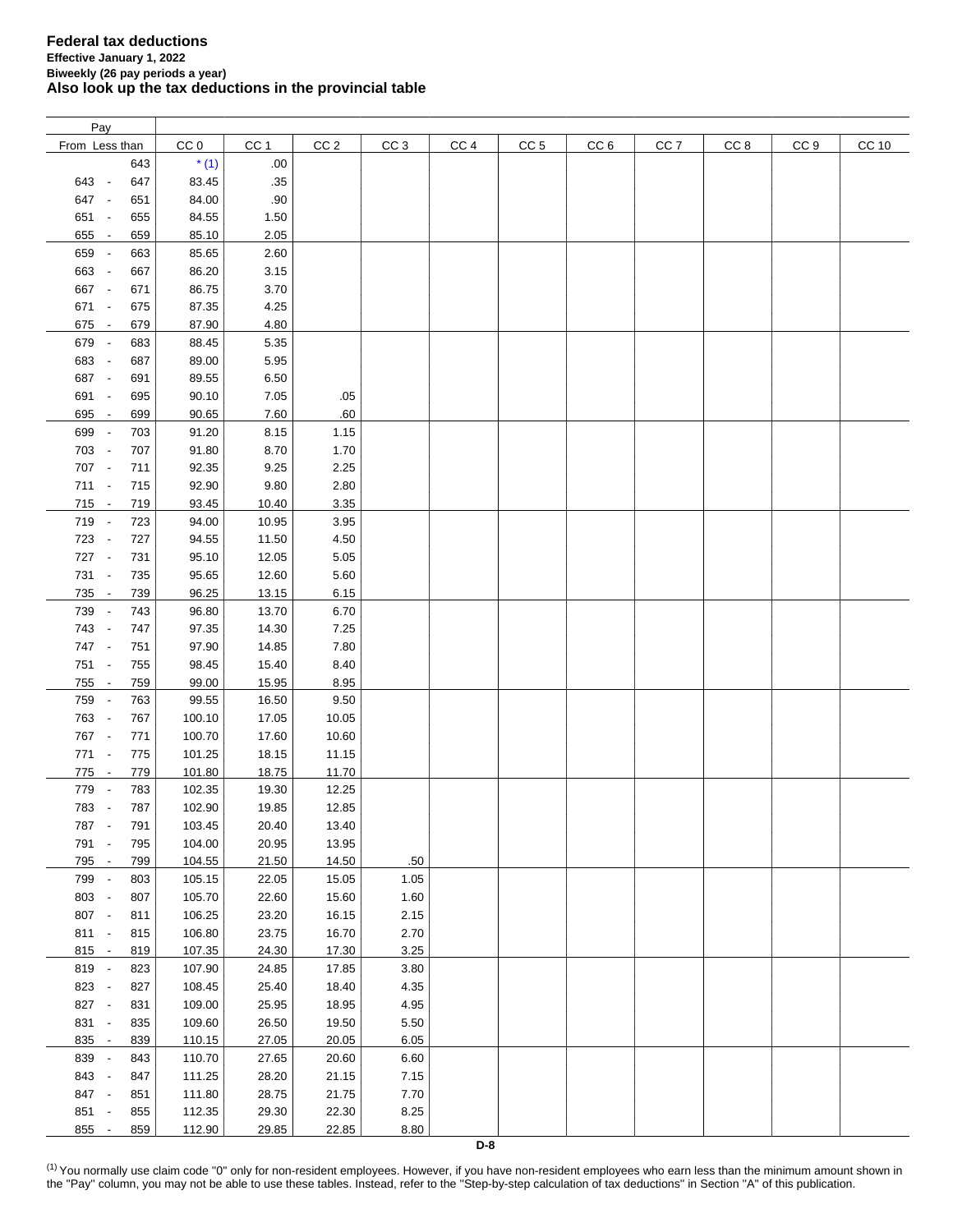| Pay                                      |        |       |                 |       |       |                 |                 |                 |                 |      |       |
|------------------------------------------|--------|-------|-----------------|-------|-------|-----------------|-----------------|-----------------|-----------------|------|-------|
| From Less than                           | CC 0   | CC 1  | CC <sub>2</sub> | CC 3  | CC 4  | CC <sub>5</sub> | CC <sub>6</sub> | CC <sub>7</sub> | CC <sub>8</sub> | CC 9 | CC 10 |
| 859 -<br>867                             | 113.75 | 30.70 | 23.70           | 9.65  |       |                 |                 |                 |                 |      |       |
| 867 -<br>875                             | 114.85 | 31.80 | 24.80           | 10.75 |       |                 |                 |                 |                 |      |       |
| 875 -<br>883                             | 116.00 | 32.90 | 25.90           | 11.90 |       |                 |                 |                 |                 |      |       |
| 883 -<br>891                             | 117.10 | 34.00 | 27.00           | 13.00 |       |                 |                 |                 |                 |      |       |
|                                          |        |       |                 |       |       |                 |                 |                 |                 |      |       |
| 891 -<br>899                             | 118.20 | 35.15 | 28.15           | 14.10 | .10   |                 |                 |                 |                 |      |       |
| 899 -<br>907                             | 119.30 | 36.25 | 29.25           | 15.20 | 1.20  |                 |                 |                 |                 |      |       |
| 907 -<br>915                             | 120.45 | 37.35 | 30.35           | 16.35 | 2.30  |                 |                 |                 |                 |      |       |
| $915 -$<br>923                           | 121.55 | 38.50 | 31.45           | 17.45 | 3.45  |                 |                 |                 |                 |      |       |
| 923 -<br>931                             | 122.65 | 39.60 | 32.60           | 18.55 | 4.55  |                 |                 |                 |                 |      |       |
| 931<br>939<br>$\overline{\phantom{a}}$   | 123.75 | 40.70 | 33.70           | 19.65 | 5.65  |                 |                 |                 |                 |      |       |
| 939<br>947<br>$\sim$                     | 124.90 | 41.80 | 34.80           | 20.80 | 6.75  |                 |                 |                 |                 |      |       |
| 947 -<br>955                             | 126.00 | 42.95 | 35.90           | 21.90 | 7.90  |                 |                 |                 |                 |      |       |
| 955 -<br>963                             | 127.10 | 44.05 | 37.05           | 23.00 | 9.00  |                 |                 |                 |                 |      |       |
| 963 -<br>971                             | 128.20 | 45.15 | 38.15           | 24.10 | 10.10 |                 |                 |                 |                 |      |       |
| 971 -<br>979                             | 129.35 | 46.25 | 39.25           | 25.25 | 11.20 |                 |                 |                 |                 |      |       |
| 979 -<br>987                             | 130.45 | 47.40 | 40.35           | 26.35 | 12.35 |                 |                 |                 |                 |      |       |
| 987<br>995<br>$\sim$                     | 131.55 | 48.50 | 41.50           | 27.45 | 13.45 |                 |                 |                 |                 |      |       |
|                                          |        | 49.60 |                 |       |       |                 |                 |                 |                 |      |       |
| 995<br>1003<br>$\sim$                    | 132.65 |       | 42.60           | 28.55 | 14.55 | .55             |                 |                 |                 |      |       |
| 1003<br>1011<br>$\overline{\phantom{a}}$ | 133.80 | 50.70 | 43.70           | 29.70 | 15.65 | 1.65            |                 |                 |                 |      |       |
| $1011 -$<br>1019                         | 134.90 | 51.85 | 44.80           | 30.80 | 16.80 | 2.75            |                 |                 |                 |      |       |
| $1019 -$<br>1027                         | 136.00 | 52.95 | 45.95           | 31.90 | 17.90 | 3.85            |                 |                 |                 |      |       |
| $1027 -$<br>1035                         | 137.10 | 54.05 | 47.05           | 33.00 | 19.00 | 5.00            |                 |                 |                 |      |       |
| 1035 -<br>1043                           | 138.25 | 55.15 | 48.15           | 34.15 | 20.10 | 6.10            |                 |                 |                 |      |       |
| 1043 -<br>1051                           | 139.35 | 56.30 | 49.25           | 35.25 | 21.25 | 7.20            |                 |                 |                 |      |       |
| $1051 -$<br>1059                         | 140.45 | 57.40 | 50.40           | 36.35 | 22.35 | 8.30            |                 |                 |                 |      |       |
| 1059<br>1067<br>$\overline{\phantom{a}}$ | 141.55 | 58.50 | 51.50           | 37.45 | 23.45 | 9.45            |                 |                 |                 |      |       |
| 1067 -<br>1075                           | 142.70 | 59.60 | 52.60           | 38.60 | 24.55 | 10.55           |                 |                 |                 |      |       |
| 1075 -<br>1083                           | 143.80 | 60.75 | 53.70           | 39.70 | 25.70 | 11.65           |                 |                 |                 |      |       |
| 1083<br>1091<br>$\overline{\phantom{a}}$ | 144.90 | 61.85 | 54.85           | 40.80 | 26.80 | 12.75           |                 |                 |                 |      |       |
| 1091<br>1099<br>$\overline{\phantom{a}}$ | 146.00 | 62.95 | 55.95           | 41.90 | 27.90 | 13.90           |                 |                 |                 |      |       |
| 1099 -<br>1107                           | 147.15 | 64.05 | 57.05           | 43.05 | 29.00 | 15.00           | 1.00            |                 |                 |      |       |
|                                          |        |       |                 |       |       |                 |                 |                 |                 |      |       |
| 1107 -<br>1115                           | 148.25 | 65.20 | 58.15           | 44.15 | 30.15 | 16.10           | 2.10            |                 |                 |      |       |
| 1115 - 1123                              | 149.35 | 66.30 | 59.30           | 45.25 | 31.25 | 17.20           | 3.20            |                 |                 |      |       |
| 1123 - 1131                              | 150.45 | 67.40 | 60.40           | 46.35 | 32.35 | 18.35           | 4.30            |                 |                 |      |       |
| $1131 -$<br>1139                         | 151.60 | 68.50 | 61.50           | 47.50 | 33.45 | 19.45           | 5.45            |                 |                 |      |       |
| 1139 -<br>1147                           | 152.70 | 69.65 | 62.60           | 48.60 | 34.60 | 20.55           | 6.55            |                 |                 |      |       |
| 1147 - 1155                              | 153.80 | 70.75 | 63.75           | 49.70 | 35.70 | 21.65           | 7.65            |                 |                 |      |       |
| 1155 - 1163                              | 154.90 | 71.85 | 64.85           | 50.85 | 36.80 | 22.80           | 8.75            |                 |                 |      |       |
| 1163 - 1171                              | 156.05 | 72.95 | 65.95           | 51.95 | 37.90 | 23.90           | 9.90            |                 |                 |      |       |
| 1171 - 1179                              | 157.15 | 74.10 | 67.05           | 53.05 | 39.05 | 25.00           | 11.00           |                 |                 |      |       |
| 1179 - 1187                              | 158.25 | 75.20 | 68.20           | 54.15 | 40.15 | 26.10           | 12.10           |                 |                 |      |       |
| 1187 - 1195                              | 159.35 | 76.30 | 69.30           | 55.30 | 41.25 | 27.25           | 13.20           |                 |                 |      |       |
| 1195 - 1203                              | 160.50 | 77.40 | 70.40           | 56.40 | 42.35 | 28.35           | 14.35           | .30             |                 |      |       |
| 1203 - 1211                              | 161.60 | 78.55 | 71.50           | 57.50 | 43.50 | 29.45           | 15.45           | 1.40            |                 |      |       |
| 1211 - 1219                              | 162.70 | 79.65 | 72.65           | 58.60 | 44.60 | 30.60           | 16.55           | 2.55            |                 |      |       |
| 1219 - 1227                              | 163.80 | 80.75 | 73.75           | 59.75 | 45.70 | 31.70           | 17.65           | 3.65            |                 |      |       |
|                                          |        |       |                 |       |       |                 |                 |                 |                 |      |       |
| 1227 - 1235                              | 164.95 | 81.85 | 74.85           | 60.85 | 46.80 | 32.80           | 18.80           | 4.75            |                 |      |       |
| 1235 -<br>1243                           | 166.05 | 83.00 | 75.95           | 61.95 | 47.95 | 33.90           | 19.90           | 5.85            |                 |      |       |
| $1243 -$<br>1251                         | 167.15 | 84.10 | 77.10           | 63.05 | 49.05 | 35.05           | 21.00           | 7.00            |                 |      |       |
| $1251 -$<br>1259                         | 168.25 | 85.20 | 78.20           | 64.20 | 50.15 | 36.15           | 22.10           | 8.10            |                 |      |       |
| 1259 - 1267                              | 169.40 | 86.30 | 79.30           | 65.30 | 51.25 | 37.25           | 23.25           | 9.20            |                 |      |       |
| 1267 - 1275                              | 170.50 | 87.45 | 80.40           | 66.40 | 52.40 | 38.35           | 24.35           | 10.35           |                 |      |       |
| 1275 - 1283                              | 171.60 | 88.55 | 81.55           | 67.50 | 53.50 | 39.50           | 25.45           | 11.45           |                 |      |       |
| 1283 -<br>1291                           | 172.70 | 89.65 | 82.65           | 68.65 | 54.60 | 40.60           | 26.55           | 12.55           |                 |      |       |
| $1291 -$<br>1299                         | 173.85 | 90.75 | 83.75           | 69.75 | 55.70 | 41.70           | 27.70           | 13.65           |                 |      |       |
|                                          |        |       |                 |       |       |                 |                 |                 |                 |      |       |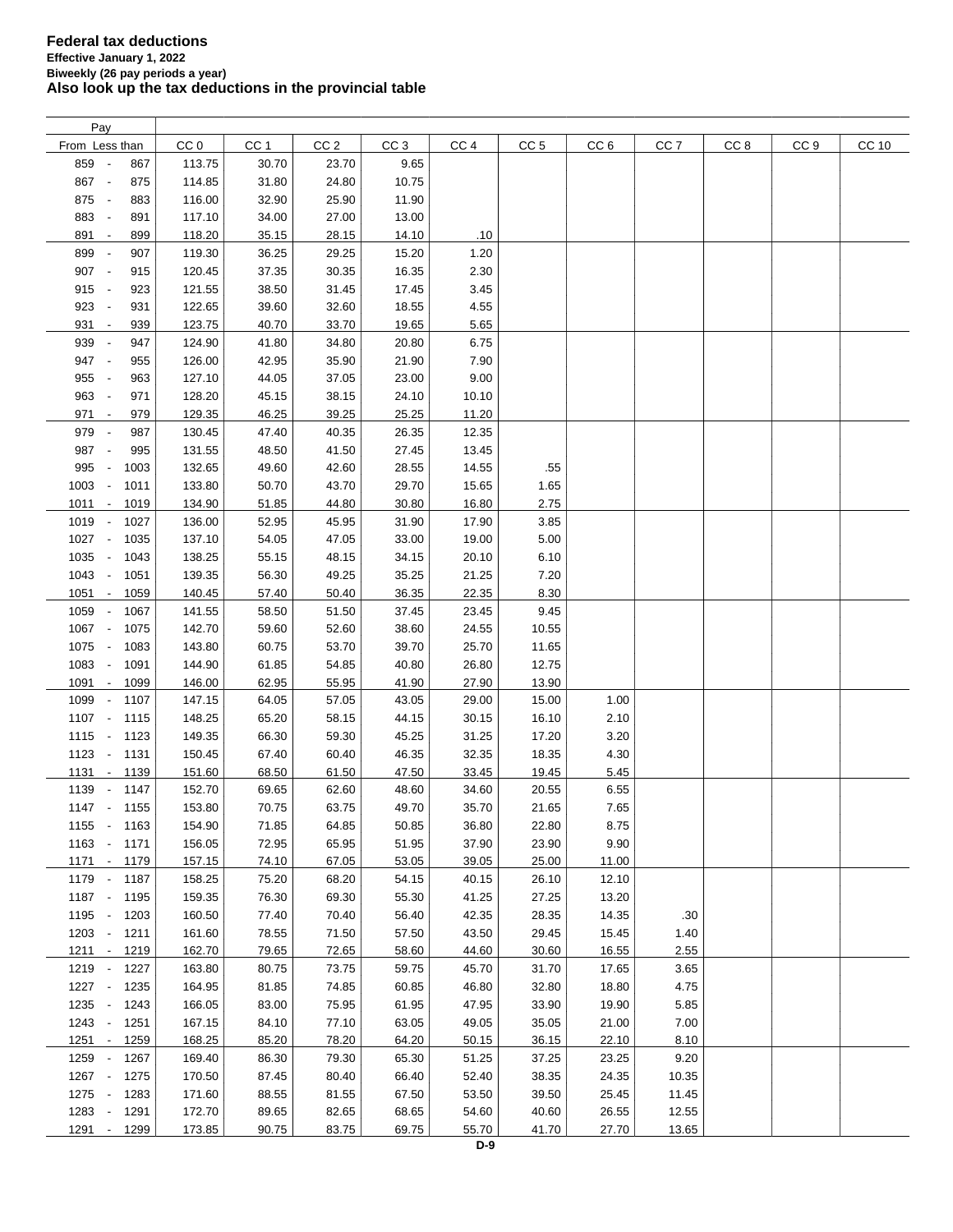| Pay                                         |                 |                 |                 |                 |                 |                 |                 |                 |                 |                 |              |
|---------------------------------------------|-----------------|-----------------|-----------------|-----------------|-----------------|-----------------|-----------------|-----------------|-----------------|-----------------|--------------|
| From Less than                              | CC <sub>0</sub> | CC <sub>1</sub> | CC <sub>2</sub> | CC <sub>3</sub> | CC <sub>4</sub> | CC <sub>5</sub> | CC <sub>6</sub> | CC <sub>7</sub> | CC <sub>8</sub> | CC <sub>9</sub> | <b>CC 10</b> |
| 1299<br>1315<br>$\overline{\phantom{a}}$    | 175.50          | 92.45           | 85.45           | 71.40           | 57.40           | 43.35           | 29.35           | 15.35           | 1.30            |                 |              |
| 1315<br>1331<br>$\overline{\phantom{a}}$    | 177.75          | 94.65           | 87.65           | 73.65           | 59.60           | 45.60           | 31.60           | 17.55           | 3.55            |                 |              |
| 1331<br>1347<br>$\overline{\phantom{a}}$    | 179.95          | 96.90           | 89.90           | 75.85           | 61.85           | 47.80           | 33.80           | 19.80           | 5.75            |                 |              |
| 1347<br>1363<br>$\overline{\phantom{a}}$    | 182.20          | 99.10           | 92.10           | 78.10           | 64.05           | 50.05           | 36.05           | 22.00           | 8.00            |                 |              |
| 1363<br>1379<br>$\overline{\phantom{a}}$    | 184.40          | 101.35          | 94.35           | 80.30           | 66.30           | 52.25           | 38.25           | 24.25           | 10.20           |                 |              |
| 1379<br>1395<br>$\overline{\phantom{a}}$    | 186.65          | 103.55          | 96.55           | 82.55           | 68.50           | 54.50           | 40.50           | 26.45           | 12.45           |                 |              |
| 1395<br>1411<br>$\overline{\phantom{a}}$    | 188.85          | 105.80          | 98.80           | 84.75           | 70.75           | 56.70           | 42.70           | 28.70           | 14.65           | .65             |              |
|                                             |                 |                 |                 |                 |                 |                 |                 |                 |                 |                 |              |
| 1411 -<br>1427                              | 191.10          | 108.00          | 101.00          | 87.00           | 72.95           | 58.95           | 44.95           | 30.90           | 16.90           | 2.85            |              |
| 1427<br>$\sim$<br>1443                      | 193.30          | 110.25          | 103.25          | 89.20           | 75.20           | 61.15           | 47.15           | 33.15           | 19.10           | 5.10            |              |
| 1443<br>$\mathcal{L}_{\mathcal{L}}$<br>1459 | 195.55          | 112.45          | 105.45          | 91.45           | 77.40           | 63.40           | 49.40           | 35.35           | 21.35           | 7.30            |              |
| 1459<br>1475<br>$\overline{\phantom{a}}$    | 197.75          | 114.70          | 107.70          | 93.65           | 79.65           | 65.60           | 51.60           | 37.60           | 23.55           | 9.55            |              |
| 1475<br>$\sim$<br>1491                      | 200.00          | 116.90          | 109.90          | 95.90           | 81.85           | 67.85           | 53.85           | 39.80           | 25.80           | 11.75           |              |
| 1491<br>1507<br>$\overline{\phantom{a}}$    | 202.20          | 119.15          | 112.15          | 98.10           | 84.10           | 70.05           | 56.05           | 42.05           | 28.00           | 14.00           |              |
| 1507<br>1523<br>$\overline{\phantom{a}}$    | 204.45          | 121.35          | 114.35          | 100.35          | 86.30           | 72.30           | 58.30           | 44.25           | 30.25           | 16.20           | 2.20         |
| 1523<br>1539<br>$\overline{\phantom{a}}$    | 206.65          | 123.60          | 116.60          | 102.55          | 88.55           | 74.50           | 60.50           | 46.50           | 32.45           | 18.45           | 4.45         |
| 1539<br>1555                                | 208.90          | 125.80          | 118.80          | 104.80          | 90.75           | 76.75           | 62.75           | 48.70           | 34.70           | 20.65           | 6.65         |
| 1555<br>1571<br>$\overline{\phantom{a}}$    | 211.10          | 128.05          | 121.05          | 107.00          | 93.00           | 79.00           | 64.95           | 50.95           | 36.90           | 22.90           | 8.90         |
| 1571<br>1587<br>$\overline{\phantom{a}}$    | 213.35          | 130.25          | 123.25          | 109.25          | 95.20           | 81.20           | 67.20           | 53.15           | 39.15           | 25.10           | 11.10        |
| 1587<br>$\overline{\phantom{a}}$<br>1603    | 215.55          | 132.50          | 125.50          | 111.45          | 97.45           | 83.45           | 69.40           | 55.40           | 41.35           | 27.35           | 13.35        |
| 1603<br>1619<br>$\blacksquare$              | 217.80          | 134.70          | 127.70          | 113.70          | 99.65           | 85.65           | 71.65           | 57.60           | 43.60           | 29.55           | 15.55        |
| 1619 -<br>1635                              | 220.00          | 136.95          | 129.95          | 115.90          | 101.90          | 87.90           | 73.85           | 59.85           | 45.80           | 31.80           | 17.80        |
| 1635<br>$\overline{\phantom{a}}$<br>1651    | 222.25          | 139.15          | 132.15          | 118.15          | 104.10          | 90.10           | 76.10           | 62.05           | 48.05           | 34.05           | 20.00        |
| 1651<br>1667<br>$\sim$                      | 224.45          | 141.40          | 134.40          | 120.35          | 106.35          | 92.35           | 78.30           | 64.30           | 50.25           | 36.25           | 22.25        |
| 1667 -<br>1683                              | 226.70          | 143.60          | 136.60          | 122.60          | 108.55          | 94.55           | 80.55           | 66.50           | 52.50           | 38.50           | 24.45        |
| 1683<br>1699<br>$\overline{\phantom{a}}$    | 228.90          | 145.85          | 138.85          | 124.80          | 110.80          | 96.80           | 82.75           | 68.75           | 54.70           | 40.70           | 26.70        |
| 1699<br>1715<br>$\overline{\phantom{a}}$    | 231.15          | 148.05          | 141.05          | 127.05          | 113.00          | 99.00           | 85.00           | 70.95           | 56.95           | 42.95           | 28.90        |
| 1715<br>1731<br>$\sim$                      | 233.35          | 150.30          | 143.30          | 129.25          | 115.25          | 101.25          | 87.20           | 73.20           | 59.15           | 45.15           | 31.15        |
| 1731<br>1747                                | 235.60          |                 |                 |                 |                 |                 | 89.45           |                 |                 |                 |              |
|                                             |                 | 152.50          | 145.50          | 131.50          | 117.45          | 103.45          |                 | 75.40           | 61.40           | 47.40           | 33.35        |
| 1747<br>1763<br>$\overline{\phantom{a}}$    | 237.80          | 154.75          | 147.75          | 133.70          | 119.70          | 105.70          | 91.65           | 77.65           | 63.60           | 49.60           | 35.60        |
| 1763<br>1779<br>$\overline{\phantom{a}}$    | 240.05          | 156.95          | 149.95          | 135.95          | 121.90          | 107.90          | 93.90           | 79.85           | 65.85           | 51.85           | 37.80        |
| 1779<br>$\overline{\phantom{a}}$<br>1795    | 242.25          | 159.20          | 152.20          | 138.15          | 124.15          | 110.15          | 96.10           | 82.10           | 68.05           | 54.05           | 40.05        |
| 1795<br>$\overline{\phantom{a}}$<br>1811    | 244.50          | 161.40          | 154.40          | 140.40          | 126.35          | 112.35          | 98.35           | 84.30           | 70.30           | 56.30           | 42.25        |
| 1811<br>$\overline{\phantom{a}}$<br>1827    | 246.70          | 163.65          | 156.65          | 142.60          | 128.60          | 114.60          | 100.55          | 86.55           | 72.50           | 58.50           | 44.50        |
| 1827<br>1843<br>$\overline{\phantom{a}}$    | 248.95          | 165.85          | 158.85          | 144.85          | 130.80          | 116.80          | 102.80          | 88.75           | 74.75           | 60.75           | 46.70        |
| 1843<br>1859<br>$\overline{\phantom{a}}$    | 251.15          | 168.10          | 161.10          | 147.05          | 133.05          | 119.05          | 105.00          | 91.00           | 76.95           | 62.95           | 48.95        |
| 1859<br>1875<br>$\blacksquare$              | 253.40          | 170.30          | 163.30          | 149.30          | 135.30          | 121.25          | 107.25          | 93.20           | 79.20           | 65.20           | 51.15        |
| 1875 -<br>1891                              | 255.60          | 172.55          | 165.55          | 151.50          | 137.50          | 123.50          | 109.45          | 95.45           | 81.40           | 67.40           | 53.40        |
| $\sim$ $-$<br>1907<br>1891                  | 257.85          | 174.75          | 167.75          | 153.75          | 139.75          | 125.70          | 111.70          | 97.65           | 83.65           | 69.65           | 55.60        |
| 1907 -<br>1923                              | 260.05          | 177.00          | 170.00          | 155.95          | 141.95          | 127.95          | 113.90          | 99.90           | 85.85           | 71.85           | 57.85        |
| 1923 -<br>1939                              | 262.30          | 179.25          | 172.25          | 158.20          | 144.20          | 130.15          | 116.15          | 102.15          | 88.10           | 74.10           | 60.05        |
| 1939<br>1955<br>$\overline{\phantom{a}}$    | 265.40          | 182.35          | 175.35          | 161.30          | 147.30          | 133.30          | 119.25          | 105.25          | 91.20           | 77.20           | 63.20        |
| 1955 -<br>1971                              | 268.50          | 185.45          | 178.45          | 164.40          | 150.40          | 136.40          | 122.35          | 108.35          | 94.30           | 80.30           | 66.30        |
| 1971 -<br>1987                              | 271.60          | 188.55          | 181.55          | 167.50          | 153.50          | 139.50          | 125.45          | 111.45          | 97.45           | 83.40           | 69.40        |
| 1987<br>$\overline{\phantom{a}}$<br>2003    | 274.70          | 191.65          | 184.65          | 170.65          | 156.60          | 142.60          | 128.55          | 114.55          | 100.55          | 86.50           | 72.50        |
| 2003<br>2019<br>$\sim$                      | 277.85          | 194.75          | 187.75          | 173.75          | 159.70          | 145.70          | 131.70          | 117.65          | 103.65          | 89.60           | 75.60        |
| 2019 -<br>2035                              | 280.95          | 197.85          | 190.85          | 176.85          | 162.80          | 148.80          | 134.80          | 120.75          | 106.75          | 92.70           | 78.70        |
| 2035 -<br>2051                              | 284.05          | 200.95          | 193.95          | 179.95          | 165.95          | 151.90          | 137.90          | 123.85          | 109.85          | 95.85           | 81.80        |
| 2051                                        |                 |                 |                 |                 |                 |                 |                 |                 |                 |                 | 84.90        |
| 2067<br>$\overline{\phantom{a}}$            | 287.15          | 204.10          | 197.05          | 183.05          | 169.05          | 155.00          | 141.00          | 126.95          | 112.95          | 98.95           |              |
| 2067<br>2083<br>$\overline{\phantom{a}}$    | 290.25          | 207.20          | 200.15          | 186.15          | 172.15          | 158.10          | 144.10          | 130.10          | 116.05          | 102.05          | 88.00        |
| 2083<br>2099<br>$\sim$                      | 293.35          | 210.30          | 203.30          | 189.25          | 175.25          | 161.20          | 147.20          | 133.20          | 119.15          | 105.15          | 91.15        |
| 2099<br>2115<br>$\overline{\phantom{a}}$    | 296.45          | 213.40          | 206.40          | 192.35          | 178.35          | 164.35          | 150.30          | 136.30          | 122.25          | 108.25          | 94.25        |
| $2115 -$<br>2131                            | 299.55          | 216.50          | 209.50          | 195.45          | 181.45          | 167.45          | 153.40          | 139.40          | 125.40          | 111.35          | 97.35        |
| 2131 -<br>2147                              | 302.65          | 219.60          | 212.60          | 198.60          | 184.55          | 170.55          | 156.50          | 142.50          | 128.50          | 114.45          | 100.45       |
| $2147 -$<br>2163                            | 305.80          | 222.70          | 215.70          | 201.70          | 187.65          | 173.65          | 159.60          | 145.60          | 131.60          | 117.55          | 103.55       |
| $2163 -$<br>2179                            | 308.90          | 225.80          | 218.80          | 204.80          | 190.75          | 176.75          | 162.75          | 148.70          | 134.70          | 120.65          | 106.65       |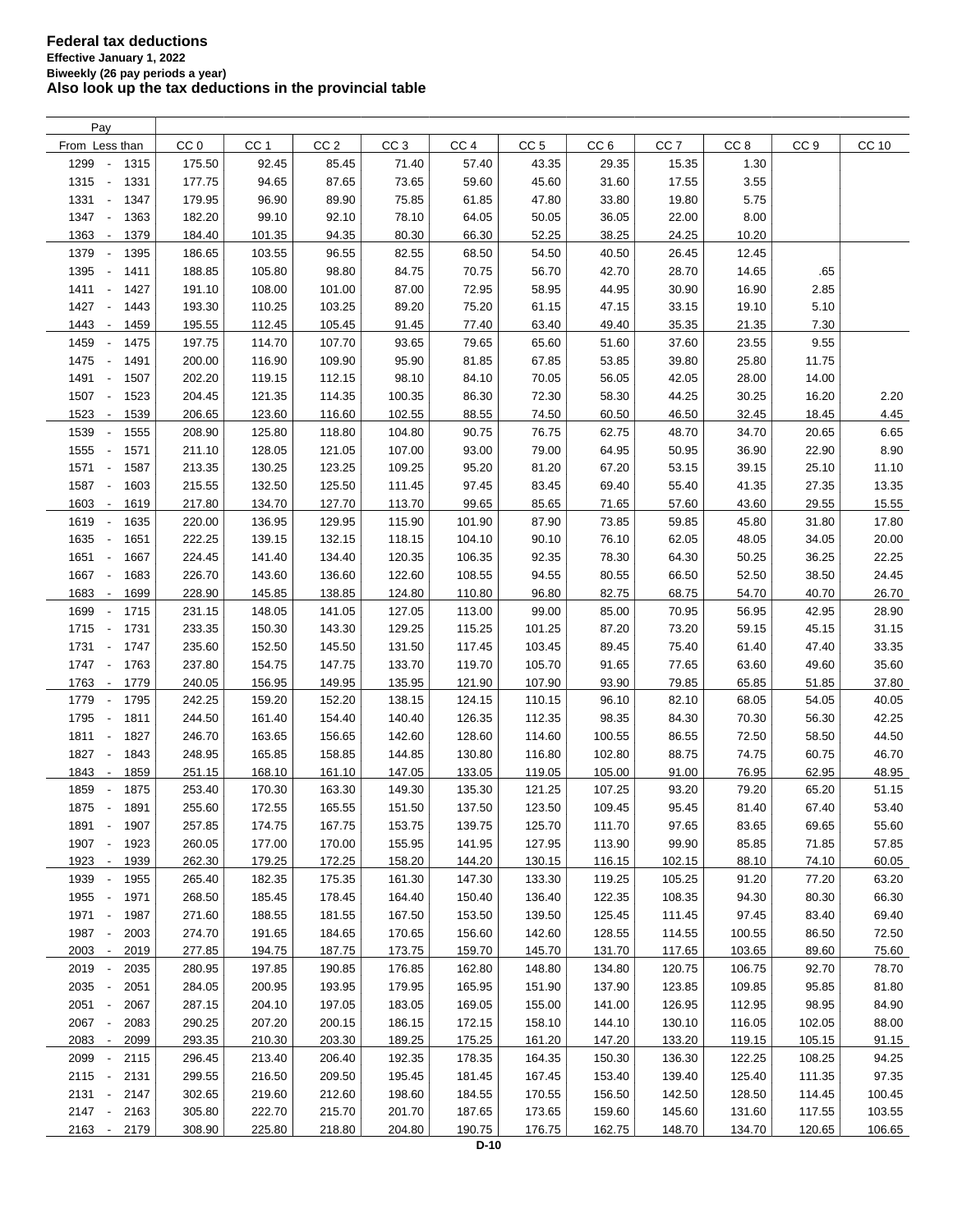| Pay                                      |        |                 |                 |                 |                 |                 |                 |                 |                 |                 |        |
|------------------------------------------|--------|-----------------|-----------------|-----------------|-----------------|-----------------|-----------------|-----------------|-----------------|-----------------|--------|
| From Less than                           | CC 0   | CC <sub>1</sub> | CC <sub>2</sub> | CC <sub>3</sub> | CC <sub>4</sub> | CC <sub>5</sub> | CC <sub>6</sub> | CC <sub>7</sub> | CC <sub>8</sub> | CC <sub>9</sub> | CC 10  |
| 2179<br>2203<br>$\overline{\phantom{a}}$ | 312.75 | 229.70          | 222.70          | 208.65          | 194.65          | 180.65          | 166.60          | 152.60          | 138.55          | 124.55          | 110.55 |
| 2203<br>2227<br>$\overline{\phantom{a}}$ | 317.40 | 234.35          | 227.35          | 213.35          | 199.30          | 185.30          | 171.25          | 157.25          | 143.25          | 129.20          | 115.20 |
| 2227<br>2251                             | 322.10 | 239.00          | 232.00          | 218.00          | 203.95          | 189.95          | 175.95          | 161.90          | 147.90          | 133.85          | 119.85 |
| 2251<br>2275                             | 326.75 | 243.65          | 236.65          | 222.65          | 208.60          | 194.60          | 180.60          | 166.55          | 152.55          | 138.55          | 124.50 |
| 2275<br>2299<br>$\overline{\phantom{a}}$ | 331.40 | 248.35          | 241.30          | 227.30          | 213.30          | 199.25          | 185.25          | 171.20          | 157.20          | 143.20          | 129.15 |
| 2299<br>2323<br>$\overline{\phantom{a}}$ | 336.05 | 253.00          | 246.00          | 231.95          | 217.95          | 203.90          | 189.90          | 175.90          | 161.85          | 147.85          | 133.80 |
| 2323<br>2347<br>$\blacksquare$           | 340.75 | 257.70          | 250.65          | 236.65          | 222.65          | 208.60          | 194.60          | 180.60          | 166.55          | 152.55          | 138.50 |
| 2347<br>$\overline{\phantom{a}}$<br>2371 | 345.45 | 262.40          | 255.40          | 241.35          | 227.35          | 213.35          | 199.30          | 185.30          | 171.25          | 157.25          | 143.25 |
| 2371<br>2395<br>$\overline{\phantom{a}}$ | 350.20 | 267.10          | 260.10          | 246.10          | 232.05          | 218.05          | 204.05          | 190.00          | 176.00          | 161.95          | 147.95 |
| 2395<br>2419<br>$\overline{\phantom{a}}$ | 354.90 | 271.85          | 264.80          | 250.80          | 236.80          | 222.75          | 208.75          | 194.70          | 180.70          | 166.70          | 152.65 |
| 2419<br>2443<br>$\overline{\phantom{a}}$ | 359.60 |                 | 269.55          | 255.50          | 241.50          | 227.45          |                 | 199.45          | 185.40          | 171.40          | 157.40 |
| 2443<br>2467<br>$\overline{\phantom{a}}$ | 364.30 | 276.55          |                 |                 |                 |                 | 213.45          |                 | 190.15          | 176.10          | 162.10 |
|                                          |        | 281.25          | 274.25          | 260.25          | 246.20          | 232.20          | 218.15          | 204.15          |                 |                 |        |
| 2467<br>2491<br>$\overline{\phantom{a}}$ | 369.05 | 285.95          | 278.95          | 264.95          | 250.90          | 236.90          | 222.90          | 208.85          | 194.85          | 180.85          | 166.80 |
| 2491<br>2515<br>$\overline{\phantom{a}}$ | 373.80 | 290.75          | 283.75          | 269.70          | 255.70          | 241.70          | 227.65          | 213.65          | 199.60          | 185.60          | 171.60 |
| 2515<br>2539<br>$\sim$                   | 378.75 | 295.65          | 288.65          | 274.65          | 260.60          | 246.60          | 232.60          | 218.55          | 204.55          | 190.50          | 176.50 |
| 2539<br>2563                             | 383.65 | 300.60          | 293.60          | 279.55          | 265.55          | 251.50          | 237.50          | 223.50          | 209.45          | 195.45          | 181.40 |
| 2563<br>2587<br>$\overline{\phantom{a}}$ | 388.55 | 305.50          | 298.50          | 284.50          | 270.45          | 256.45          | 242.40          | 228.40          | 214.40          | 200.35          | 186.35 |
| 2587<br>2611<br>$\overline{\phantom{a}}$ | 393.50 | 310.40          | 303.40          | 289.40          | 275.40          | 261.35          | 247.35          | 233.30          | 219.30          | 205.30          | 191.25 |
| 2611<br>2635<br>$\blacksquare$           | 398.40 | 315.35          | 308.35          | 294.30          | 280.30          | 266.30          | 252.25          | 238.25          | 224.20          | 210.20          | 196.20 |
| 2635<br>2659<br>$\overline{\phantom{a}}$ | 403.35 | 320.25          | 313.25          | 299.25          | 285.20          | 271.20          | 257.20          | 243.15          | 229.15          | 215.10          | 201.10 |
| 2659<br>2683<br>$\overline{\phantom{a}}$ | 408.25 | 325.20          | 318.20          | 304.15          | 290.15          | 276.10          | 262.10          | 248.10          | 234.05          | 220.05          | 206.00 |
| 2683<br>2707<br>$\overline{\phantom{a}}$ | 413.15 | 330.10          | 323.10          | 309.10          | 295.05          | 281.05          | 267.00          | 253.00          | 239.00          | 224.95          | 210.95 |
| 2707<br>2731<br>$\overline{\phantom{a}}$ | 418.10 | 335.00          | 328.00          | 314.00          | 300.00          | 285.95          | 271.95          | 257.90          | 243.90          | 229.90          | 215.85 |
| 2731<br>2755<br>$\overline{\phantom{a}}$ | 423.00 | 339.95          | 332.95          | 318.90          | 304.90          | 290.90          | 276.85          | 262.85          | 248.80          | 234.80          | 220.80 |
| 2755<br>2779<br>$\overline{\phantom{a}}$ | 427.95 | 344.85          | 337.85          | 323.85          | 309.80          | 295.80          | 281.80          | 267.75          | 253.75          | 239.70          | 225.70 |
| 2779<br>2803<br>$\overline{\phantom{a}}$ | 432.85 | 349.80          | 342.80          | 328.75          | 314.75          | 300.70          | 286.70          | 272.70          | 258.65          | 244.65          | 230.60 |
| 2803<br>2827                             | 437.75 | 354.70          | 347.70          | 333.70          | 319.65          | 305.65          | 291.60          | 277.60          | 263.60          | 249.55          | 235.55 |
| 2827<br>2851<br>÷,                       | 442.70 | 359.60          | 352.60          | 338.60          | 324.60          | 310.55          | 296.55          | 282.50          | 268.50          | 254.50          | 240.45 |
| 2851<br>2875<br>$\overline{\phantom{a}}$ | 447.60 | 364.55          | 357.55          | 343.50          | 329.50          | 315.50          | 301.45          | 287.45          | 273.40          | 259.40          | 245.40 |
| 2875<br>2899<br>$\overline{\phantom{a}}$ | 452.55 | 369.45          | 362.45          | 348.45          | 334.40          | 320.40          | 306.40          | 292.35          | 278.35          | 264.30          | 250.30 |
| 2899<br>2923<br>$\overline{\phantom{a}}$ | 457.45 | 374.40          | 367.40          | 353.35          | 339.35          | 325.30          | 311.30          | 297.30          | 283.25          | 269.25          | 255.20 |
| 2923<br>2947<br>$\overline{\phantom{a}}$ | 462.35 | 379.30          | 372.30          | 358.30          | 344.25          | 330.25          | 316.20          | 302.20          | 288.20          | 274.15          | 260.15 |
| 2947<br>2971<br>$\overline{\phantom{a}}$ | 467.30 | 384.20          | 377.20          | 363.20          | 349.20          | 335.15          | 321.15          | 307.10          | 293.10          | 279.10          | 265.05 |
| 2971<br>2995<br>÷,                       | 472.20 | 389.15          | 382.15          | 368.10          | 354.10          | 340.10          | 326.05          | 312.05          | 298.00          | 284.00          | 270.00 |
| 2995<br>3019<br>$\overline{\phantom{a}}$ | 477.15 | 394.05          | 387.05          | 373.05          | 359.00          | 345.00          | 331.00          | 316.95          | 302.95          | 288.90          | 274.90 |
| 3019<br>3043                             | 482.05 | 399.00          | 392.00          | 377.95          | 363.95          | 349.90          | 335.90          | 321.90          | 307.85          | 293.85          | 279.80 |
| 3043<br>3067<br>$\overline{\phantom{a}}$ | 486.95 | 403.90          | 396.90          | 382.90          | 368.85          | 354.85          | 340.80          | 326.80          | 312.80          | 298.75          | 284.75 |
| 3067<br>$\sim$<br>3091                   | 491.90 | 408.80          | 401.80          | 387.80          | 373.80          | 359.75          | 345.75          | 331.70          | 317.70          | 303.70          | 289.65 |
| 3091<br>3115<br>$\overline{\phantom{a}}$ | 496.80 | 413.75          | 406.75          | 392.70          | 378.70          | 364.70          | 350.65          | 336.65          | 322.60          | 308.60          | 294.60 |
| $3115 -$<br>3139                         | 501.75 | 418.65          | 411.65          | 397.65          | 383.60          | 369.60          | 355.60          | 341.55          | 327.55          | 313.50          | 299.50 |
| 3139<br>3163                             | 506.65 | 423.60          | 416.60          | 402.55          | 388.55          | 374.50          | 360.50          | 346.50          | 332.45          | 318.45          | 304.40 |
| $\sim$                                   | 511.55 |                 |                 |                 |                 | 379.45          |                 |                 |                 |                 |        |
| 3163 -<br>3187                           |        | 428.50          | 421.50          | 407.50          | 393.45          |                 | 365.40          | 351.40          | 337.40          | 323.35          | 309.35 |
| 3187 -<br>3211                           | 516.50 | 433.40          | 426.40          | 412.40          | 398.40          | 384.35          | 370.35          | 356.30          | 342.30          | 328.30          | 314.25 |
| $3211 -$<br>3235                         | 521.40 | 438.35          | 431.35          | 417.30          | 403.30          | 389.30          | 375.25          | 361.25          | 347.20          | 333.20          | 319.20 |
| 3235 -<br>3259                           | 526.35 | 443.25          | 436.25          | 422.25          | 408.20          | 394.20          | 380.20          | 366.15          | 352.15          | 338.10          | 324.10 |
| 3259<br>3283                             | 531.25 | 448.20          | 441.20          | 427.15          | 413.15          | 399.10          | 385.10          | 371.10          | 357.05          | 343.05          | 329.00 |
| 3283<br>3307                             | 536.15 | 453.10          | 446.10          | 432.10          | 418.05          | 404.05          | 390.00          | 376.00          | 362.00          | 347.95          | 333.95 |
| 3307 -<br>3331                           | 541.10 | 458.00          | 451.00          | 437.00          | 423.00          | 408.95          | 394.95          | 380.90          | 366.90          | 352.90          | 338.85 |
| 3331<br>3355<br>$\overline{\phantom{a}}$ | 546.00 | 462.95          | 455.95          | 441.90          | 427.90          | 413.90          | 399.85          | 385.85          | 371.80          | 357.80          | 343.80 |
| 3355 -<br>3379                           | 550.95 | 467.85          | 460.85          | 446.85          | 432.80          | 418.80          | 404.80          | 390.75          | 376.75          | 362.70          | 348.70 |
| 3379<br>3403                             | 555.85 | 472.80          | 465.80          | 451.75          | 437.75          | 423.70          | 409.70          | 395.70          | 381.65          | 367.65          | 353.60 |
| 3403<br>3427                             | 560.75 | 477.70          | 470.70          | 456.70          | 442.65          | 428.65          | 414.60          | 400.60          | 386.60          | 372.55          | 358.55 |
| 3427<br>3451<br>$\sim$                   | 565.70 | 482.60          | 475.60          | 461.60          | 447.60          | 433.55          | 419.55          | 405.50          | 391.50          | 377.50          | 363.45 |
| 3451<br>3475<br>$\overline{\phantom{a}}$ | 570.60 | 487.55          | 480.55          | 466.50          | 452.50          | 438.50          | 424.45          | 410.45          | 396.40          | 382.40          | 368.40 |
| 3475 -<br>3499                           | 575.55 | 492.45          | 485.45          | 471.45          | 457.40          | 443.40          | 429.40          | 415.35          | 401.35          | 387.30          | 373.30 |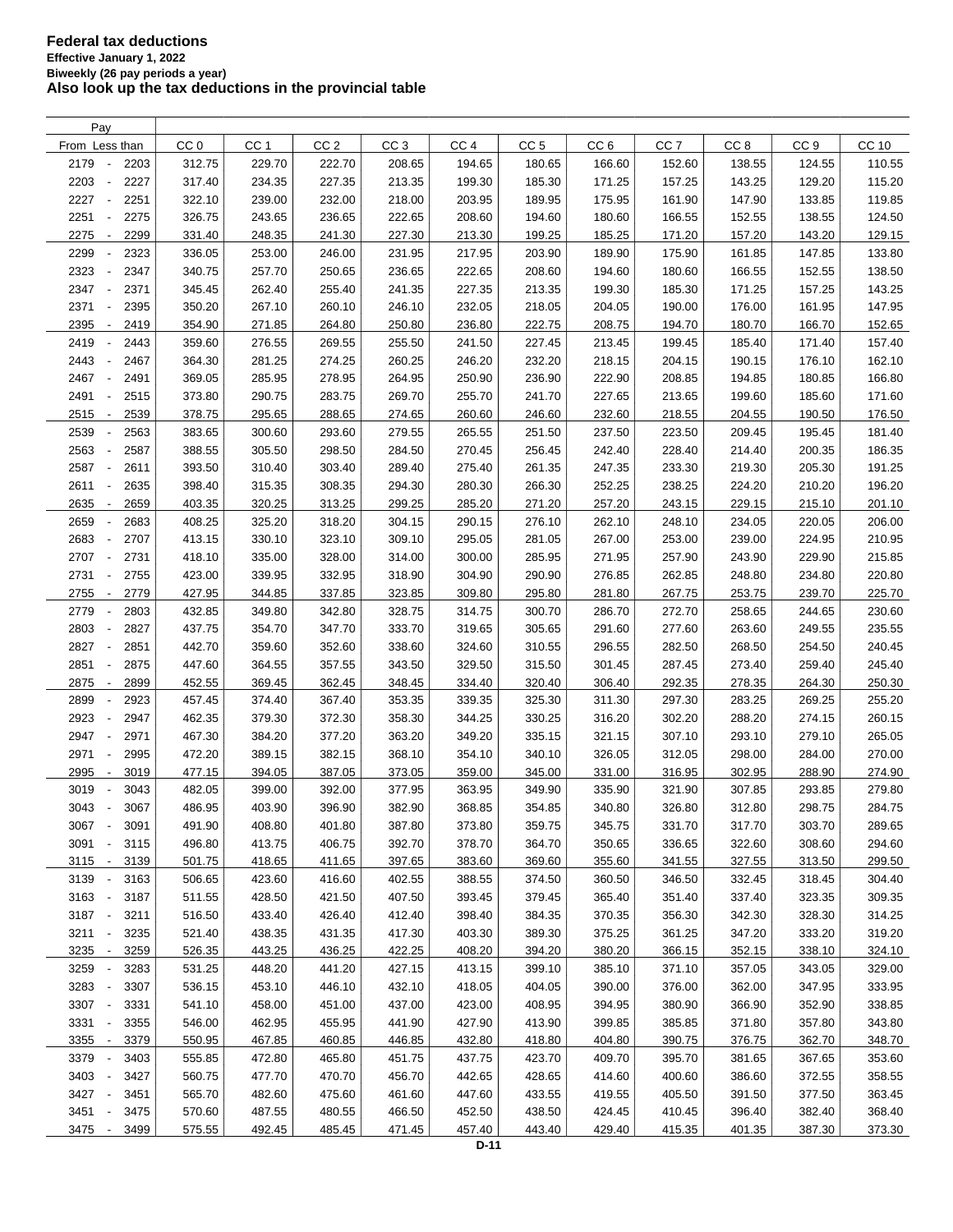| Pay                                      |                 |                 |                 |                 |                 |                 |                 |                 |                 |                 |              |
|------------------------------------------|-----------------|-----------------|-----------------|-----------------|-----------------|-----------------|-----------------|-----------------|-----------------|-----------------|--------------|
| From Less than                           | CC <sub>0</sub> | CC <sub>1</sub> | CC <sub>2</sub> | CC <sub>3</sub> | CC <sub>4</sub> | CC <sub>5</sub> | CC <sub>6</sub> | CC <sub>7</sub> | CC <sub>8</sub> | CC <sub>9</sub> | <b>CC 10</b> |
| 3499<br>3531<br>$\overline{\phantom{a}}$ | 581.25          | 498.20          | 491.20          | 477.20          | 463.15          | 449.15          | 435.10          | 421.10          | 407.10          | 393.05          | 379.05       |
| 3531<br>3563<br>$\overline{\phantom{a}}$ | 587.85          | 504.75          | 497.75          | 483.75          | 469.70          | 455.70          | 441.70          | 427.65          | 413.65          | 399.60          | 385.60       |
| 3563<br>3595                             | 594.40          | 511.30          | 504.30          | 490.30          | 476.30          | 462.25          | 448.25          | 434.20          | 420.20          | 406.20          | 392.15       |
| 3595<br>3627<br>÷,                       | 600.95          | 517.90          | 510.90          | 496.85          | 482.85          | 468.80          | 454.80          | 440.80          | 426.75          | 412.75          | 398.70       |
| 3627<br>3659<br>$\overline{\phantom{a}}$ | 607.50          | 524.45          | 517.45          | 503.40          | 489.40          | 475.40          | 461.35          | 447.35          | 433.30          | 419.30          | 405.30       |
| 3659<br>3691<br>$\overline{\phantom{a}}$ | 614.05          | 531.00          | 524.00          | 510.00          | 495.95          | 481.95          | 467.90          | 453.90          | 439.90          | 425.85          | 411.85       |
| 3691<br>3723<br>$\overline{\phantom{a}}$ | 620.65          | 537.55          | 530.55          | 516.55          | 502.50          | 488.50          | 474.50          | 460.45          | 446.45          | 432.40          | 418.40       |
| 3723<br>3755<br>$\overline{\phantom{a}}$ | 627.20          | 544.10          | 537.10          | 523.10          | 509.10          | 495.05          | 481.05          | 467.00          | 453.00          | 439.00          | 424.95       |
| 3755<br>3787<br>$\overline{\phantom{a}}$ | 633.75          | 550.70          | 543.70          | 529.65          | 515.65          | 501.60          | 487.60          | 473.60          | 459.55          | 445.55          | 431.50       |
| 3787<br>3819<br>$\overline{\phantom{a}}$ | 640.30          | 557.25          | 550.25          | 536.20          | 522.20          | 508.20          | 494.15          | 480.15          | 466.10          | 452.10          | 438.10       |
| 3819<br>3851                             | 646.85          | 563.80          | 556.80          | 542.80          | 528.75          | 514.75          | 500.70          | 486.70          | 472.70          | 458.65          | 444.65       |
| 3851<br>3883<br>÷,                       | 653.75          | 570.70          | 563.70          | 549.65          | 535.65          | 521.65          | 507.60          | 493.60          | 479.60          | 465.55          | 451.55       |
| 3883<br>3915<br>÷,                       | 662.10          | 579.00          | 572.00          | 558.00          | 544.00          | 529.95          | 515.95          | 501.90          | 487.90          | 473.90          | 459.85       |
| 3915<br>3947<br>$\overline{\phantom{a}}$ | 670.40          | 587.35          | 580.35          | 566.30          | 552.30          | 538.30          | 524.25          | 510.25          | 496.20          | 482.20          | 468.20       |
| 3947<br>3979<br>$\overline{\phantom{a}}$ | 678.75          | 595.65          | 588.65          | 574.65          | 560.60          | 546.60          | 532.60          | 518.55          | 504.55          | 490.50          | 476.50       |
| 3979<br>4011<br>$\overline{\phantom{a}}$ | 687.05          | 604.00          | 596.95          | 582.95          | 568.95          | 554.90          | 540.90          | 526.90          | 512.85          | 498.85          | 484.80       |
| 4011<br>4043<br>$\overline{\phantom{a}}$ | 695.35          | 612.30          | 605.30          | 591.25          |                 |                 | 549.20          | 535.20          | 521.20          | 507.15          |              |
| 4043<br>4075<br>$\overline{\phantom{a}}$ | 703.70          | 620.60          |                 | 599.60          | 577.25          | 563.25          |                 | 543.50          |                 |                 | 493.15       |
|                                          |                 |                 | 613.60          |                 | 585.60          | 571.55          | 557.55          |                 | 529.50          | 515.50          | 501.45       |
| 4075<br>4107<br>$\overline{\phantom{a}}$ | 712.00          | 628.95          | 621.95          | 607.90          | 593.90          | 579.90          | 565.85          | 551.85          | 537.80          | 523.80          | 509.80       |
| 4107<br>4139<br>$\overline{\phantom{a}}$ | 720.35          | 637.25          | 630.25          | 616.25          | 602.20          | 588.20          | 574.20          | 560.15          | 546.15          | 532.10          | 518.10       |
| 4139<br>4171<br>$\overline{\phantom{a}}$ | 728.65          | 645.60          | 638.55          | 624.55          | 610.55          | 596.50          | 582.50          | 568.50          | 554.45          | 540.45          | 526.40       |
| 4171<br>4203<br>$\overline{\phantom{a}}$ | 736.95          | 653.90          | 646.90          | 632.85          | 618.85          | 604.85          | 590.80          | 576.80          | 562.80          | 548.75          | 534.75       |
| 4203<br>4235<br>$\overline{\phantom{a}}$ | 745.30          | 662.20          | 655.20          | 641.20          | 627.20          | 613.15          | 599.15          | 585.10          | 571.10          | 557.10          | 543.05       |
| 4235<br>4267                             | 753.60          | 670.55          | 663.55          | 649.50          | 635.50          | 621.50          | 607.45          | 593.45          | 579.40          | 565.40          | 551.40       |
| 4267<br>4299<br>$\overline{\phantom{a}}$ | 761.95          | 678.85          | 671.85          | 657.85          | 643.80          | 629.80          | 615.80          | 601.75          | 587.75          | 573.70          | 559.70       |
| 4299<br>4331<br>$\overline{\phantom{a}}$ | 770.25          | 687.20          | 680.15          | 666.15          | 652.15          | 638.10          | 624.10          | 610.10          | 596.05          | 582.05          | 568.00       |
| 4331<br>4363                             | 778.55          | 695.50          | 688.50          | 674.45          | 660.45          | 646.45          | 632.40          | 618.40          | 604.40          | 590.35          | 576.35       |
| 4363<br>4395                             | 786.90          | 703.80          | 696.80          | 682.80          | 668.80          | 654.75          | 640.75          | 626.70          | 612.70          | 598.70          | 584.65       |
| 4395<br>4427<br>$\overline{\phantom{a}}$ | 795.20          | 712.15          | 705.15          | 691.10          | 677.10          | 663.10          | 649.05          | 635.05          | 621.00          | 607.00          | 593.00       |
| 4427<br>4459<br>$\overline{\phantom{a}}$ | 803.55          | 720.45          | 713.45          | 699.45          | 685.40          | 671.40          | 657.40          | 643.35          | 629.35          | 615.30          | 601.30       |
| 4459<br>4491<br>$\overline{\phantom{a}}$ | 811.85          | 728.80          | 721.75          | 707.75          | 693.75          | 679.70          | 665.70          | 651.70          | 637.65          | 623.65          | 609.60       |
| 4491<br>4523<br>$\overline{\phantom{a}}$ | 820.15          | 737.10          | 730.10          | 716.05          | 702.05          | 688.05          | 674.00          | 660.00          | 646.00          | 631.95          | 617.95       |
| 4523<br>4555<br>$\overline{\phantom{a}}$ | 828.50          | 745.40          | 738.40          | 724.40          | 710.40          | 696.35          | 682.35          | 668.30          | 654.30          | 640.30          | 626.25       |
| 4555<br>4587<br>$\overline{\phantom{a}}$ | 836.80          | 753.75          | 746.75          | 732.70          | 718.70          | 704.70          | 690.65          | 676.65          | 662.60          | 648.60          | 634.60       |
| 4587<br>4619<br>$\overline{\phantom{a}}$ | 845.15          | 762.05          | 755.05          | 741.05          | 727.00          | 713.00          | 699.00          | 684.95          | 670.95          | 656.90          | 642.90       |
| 4619<br>4651                             | 853.45          | 770.40          | 763.35          | 749.35          | 735.35          | 721.30          | 707.30          | 693.30          | 679.25          | 665.25          | 651.20       |
| 4651<br>4683<br>$\overline{\phantom{a}}$ | 861.75          | 778.70          | 771.70          | 757.65          | 743.65          | 729.65          | 715.60          | 701.60          | 687.60          | 673.55          | 659.55       |
| 4683<br>$\overline{\phantom{a}}$<br>4715 | 870.10          | 787.00          | 780.00          | 766.00          | 752.00          | 737.95          | 723.95          | 709.90          | 695.90          | 681.90          | 667.85       |
| 4715<br>4747<br>$\overline{\phantom{a}}$ | 878.40          | 795.35          | 788.35          | 774.30          | 760.30          | 746.30          | 732.25          | 718.25          | 704.20          | 690.20          | 676.20       |
| 4747 -<br>4779                           | 886.75          | 803.65          | 796.65          | 782.65          | 768.60          | 754.60          | 740.60          | 726.55          | 712.55          | 698.50          | 684.50       |
| 4779<br>4811<br>$\overline{\phantom{a}}$ | 895.05          | 812.00          | 804.95          | 790.95          | 776.95          | 762.90          | 748.90          | 734.90          | 720.85          | 706.85          | 692.80       |
| 4811<br>4843<br>$\overline{\phantom{a}}$ | 903.35          | 820.30          | 813.30          | 799.25          | 785.25          | 771.25          | 757.20          | 743.20          | 729.20          | 715.15          | 701.15       |
| 4843<br>4875<br>$\overline{\phantom{a}}$ | 911.70          | 828.60          | 821.60          | 807.60          | 793.60          | 779.55          | 765.55          | 751.50          | 737.50          | 723.50          | 709.45       |
| 4875<br>4907<br>$\overline{\phantom{a}}$ | 920.00          | 836.95          | 829.95          | 815.90          | 801.90          | 787.90          | 773.85          | 759.85          | 745.80          | 731.80          | 717.80       |
| 4907<br>4939<br>$\overline{\phantom{a}}$ | 928.35          | 845.25          | 838.25          | 824.25          | 810.20          | 796.20          | 782.20          | 768.15          | 754.15          | 740.10          | 726.10       |
| 4939<br>4971<br>$\overline{\phantom{a}}$ | 936.65          | 853.60          | 846.55          | 832.55          | 818.55          | 804.50          | 790.50          | 776.50          | 762.45          | 748.45          | 734.40       |
| 4971<br>5003<br>$\overline{\phantom{a}}$ | 944.95          | 861.90          | 854.90          | 840.85          | 826.85          | 812.85          | 798.80          | 784.80          | 770.80          | 756.75          | 742.75       |
| 5003<br>5035<br>$\overline{\phantom{a}}$ | 953.30          | 870.20          | 863.20          | 849.20          | 835.20          | 821.15          | 807.15          | 793.10          | 779.10          | 765.10          | 751.05       |
| 5035<br>5067<br>$\overline{\phantom{a}}$ | 961.60          | 878.55          | 871.55          | 857.50          | 843.50          | 829.50          | 815.45          | 801.45          | 787.40          | 773.40          | 759.40       |
| 5067 -<br>5099                           | 969.95          | 886.85          | 879.85          | 865.85          | 851.80          | 837.80          | 823.80          | 809.75          | 795.75          | 781.70          | 767.70       |
| 5099<br>5131<br>$\overline{\phantom{a}}$ | 978.25          | 895.20          | 888.15          | 874.15          | 860.15          | 846.10          | 832.10          | 818.10          | 804.05          | 790.05          | 776.00       |
| $5131 -$<br>5163                         | 986.55          | 903.50          | 896.50          | 882.45          | 868.45          | 854.45          | 840.40          | 826.40          | 812.40          | 798.35          | 784.35       |
| 5163 -<br>5195                           | 994.90          | 911.80          | 904.80          | 890.80          | 876.80          | 862.75          | 848.75          | 834.70          | 820.70          | 806.70          | 792.65       |
| 5195 -<br>5227                           | 1003.20         | 920.15          | 913.15          | 899.10          | 885.10          | 871.10          | 857.05          | 843.05          | 829.00          | 815.00          | 801.00       |
| 5227 -<br>5259                           | 1011.55         | 928.45          | 921.45          | 907.45          | 893.40          | 879.40          | 865.40          | 851.35          | 837.35          | 823.30          | 809.30       |
|                                          |                 |                 |                 |                 |                 |                 |                 |                 |                 |                 |              |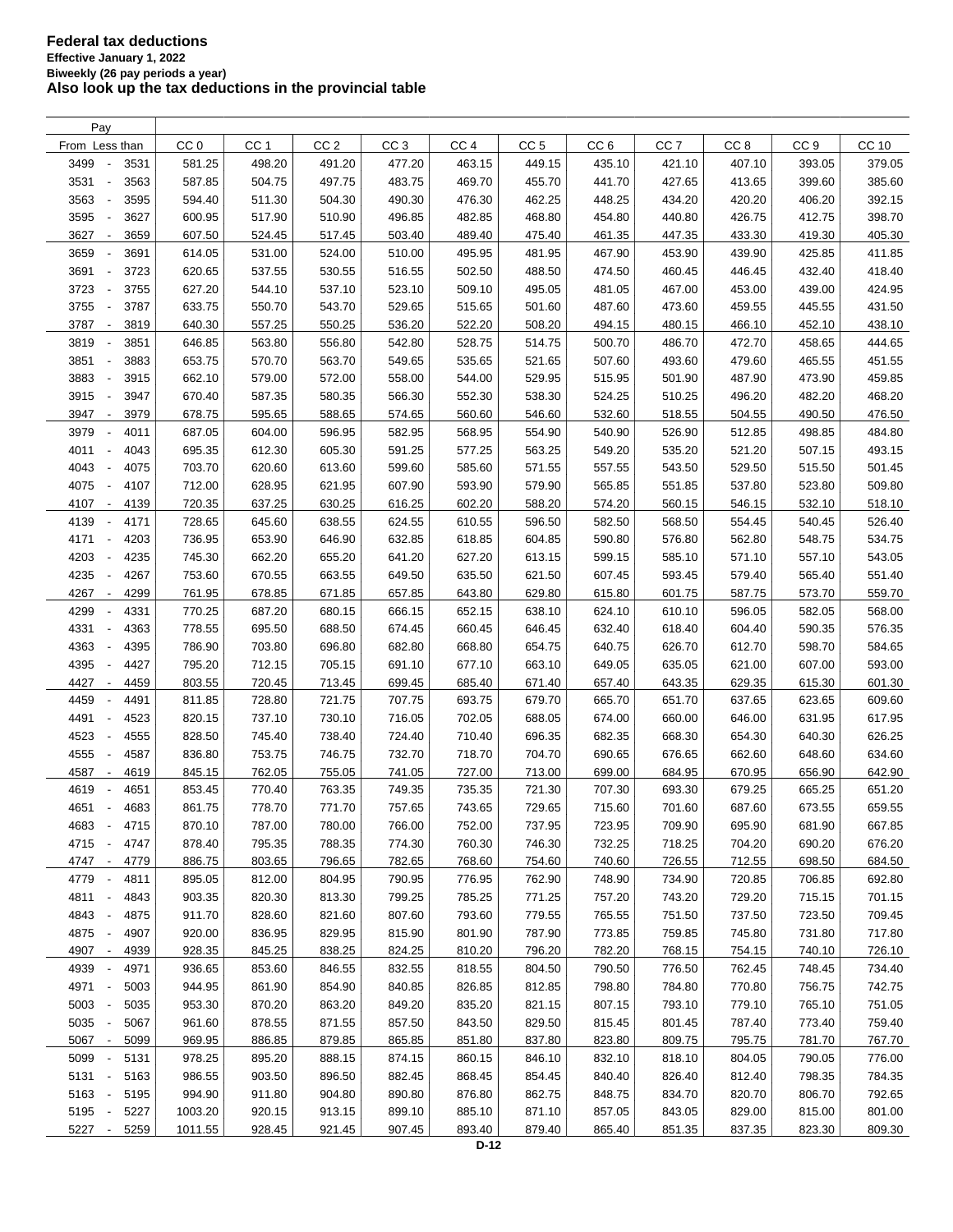| Pay                                      |                    |                 |                 |                 |                 |                 |                 |                    |                 |                 |         |
|------------------------------------------|--------------------|-----------------|-----------------|-----------------|-----------------|-----------------|-----------------|--------------------|-----------------|-----------------|---------|
| From Less than                           | CC <sub>0</sub>    | CC <sub>1</sub> | CC <sub>2</sub> | CC <sub>3</sub> | CC <sub>4</sub> | CC <sub>5</sub> | CC <sub>6</sub> | CC <sub>7</sub>    | CC <sub>8</sub> | CC <sub>9</sub> | CC 10   |
| 5259<br>5299<br>$\overline{\phantom{a}}$ | 1020.90            | 937.80          | 930.80          | 916.80          | 902.80          | 888.75          | 874.75          | 860.70             | 846.70          | 832.70          | 818.65  |
| 5299<br>5339<br>$\overline{\phantom{a}}$ | 1031.30            | 948.20          | 941.20          | 927.20          | 913.20          | 899.15          | 885.15          | 871.10             | 857.10          | 843.10          | 829.05  |
| 5339<br>5379<br>$\overline{\phantom{a}}$ | 1041.70            | 958.60          | 951.60          | 937.60          | 923.60          | 909.55          | 895.55          | 881.50             | 867.50          | 853.50          | 839.45  |
| 5379<br>5419<br>$\overline{\phantom{a}}$ | 1052.10            | 969.00          | 962.00          | 948.00          | 934.00          | 919.95          | 905.95          | 891.90             | 877.90          | 863.90          | 849.85  |
| 5419<br>5459<br>$\overline{\phantom{a}}$ | 1062.50            | 979.40          | 972.40          | 958.40          | 944.40          | 930.35          | 916.35          | 902.30             | 888.30          | 874.30          | 860.25  |
| 5459<br>5499<br>$\overline{\phantom{a}}$ | 1072.90            | 989.80          | 982.80          | 968.80          | 954.80          | 940.75          | 926.75          | 912.70             | 898.70          | 884.70          | 870.65  |
| 5499<br>5539<br>$\overline{\phantom{a}}$ | 1083.30            | 1000.20         | 993.20          | 979.20          | 965.20          | 951.15          | 937.15          | 923.10             | 909.10          | 895.10          | 881.05  |
| 5539<br>5579<br>$\overline{\phantom{a}}$ | 1093.70            | 1010.60         | 1003.60         | 989.60          | 975.60          | 961.55          | 947.55          | 933.50             | 919.50          | 905.50          | 891.45  |
| 5579<br>5619<br>$\overline{\phantom{a}}$ | 1104.10            | 1021.00         | 1014.00         | 1000.00         | 986.00          | 971.95          | 957.95          | 943.90             | 929.90          | 915.90          | 901.85  |
| 5619<br>5659<br>$\overline{\phantom{a}}$ | 1114.50            | 1031.40         | 1024.40         | 1010.40         | 996.40          | 982.35          | 968.35          | 954.30             | 940.30          | 926.30          | 912.25  |
| 5659<br>5699                             | 1124.90            | 1041.80         | 1034.80         | 1020.80         | 1006.80         | 992.75          | 978.75          | 964.70             | 950.70          | 936.70          | 922.65  |
| 5699<br>5739<br>$\overline{\phantom{a}}$ | 1135.30            | 1052.20         | 1045.20         | 1031.20         | 1017.20         | 1003.15         | 989.15          | 975.10             | 961.10          | 947.10          | 933.05  |
| 5739<br>5779<br>$\overline{\phantom{a}}$ | 1145.70            | 1062.60         | 1055.60         | 1041.60         | 1027.60         | 1013.55         | 999.55          | 985.50             | 971.50          | 957.50          | 943.45  |
| 5779<br>5819<br>$\overline{\phantom{a}}$ | 1156.10            | 1073.00         | 1066.00         | 1052.00         | 1038.00         | 1023.95         | 1009.95         | 995.90             | 981.90          | 967.90          | 953.85  |
| 5819<br>5859<br>$\overline{\phantom{a}}$ | 1166.50            | 1083.40         | 1076.40         | 1062.40         | 1048.40         | 1034.35         | 1020.35         | 1006.30            | 992.30          | 978.30          | 964.25  |
| 5859<br>5899                             | 1176.90            | 1093.80         | 1086.80         | 1072.80         | 1058.80         | 1044.75         | 1030.75         | 1016.70            | 1002.70         | 988.70          | 974.65  |
| 5939<br>$\overline{\phantom{a}}$         |                    | 1104.20         | 1097.20         | 1083.20         | 1069.20         | 1055.15         | 1041.15         |                    | 1013.10         | 999.10          |         |
| 5899<br>5939<br>5979<br>$\blacksquare$   | 1187.30<br>1197.70 | 1114.60         | 1107.60         | 1093.60         | 1079.60         | 1065.55         | 1051.55         | 1027.10<br>1037.50 | 1023.50         | 1009.50         | 985.05  |
|                                          |                    |                 |                 |                 |                 |                 |                 |                    |                 |                 | 995.45  |
| 5979<br>6019<br>$\overline{\phantom{a}}$ | 1208.50            | 1125.45         | 1118.45         | 1104.45         | 1090.40         | 1076.40         | 1062.40         | 1048.35            | 1034.35         | 1020.30         | 1006.30 |
| 6019<br>6059<br>$\overline{\phantom{a}}$ | 1220.10            | 1137.20         | 1130.20         | 1116.20         | 1102.15         | 1088.15         | 1074.15         | 1060.10            | 1046.10         | 1032.10         | 1018.05 |
| 6059<br>6099<br>$\overline{\phantom{a}}$ | 1231.70            | 1148.95         | 1141.95         | 1127.95         | 1113.90         | 1099.90         | 1085.90         | 1071.85            | 1057.85         | 1043.85         | 1029.80 |
| 6099<br>6139<br>$\overline{\phantom{a}}$ | 1243.30            | 1160.75         | 1153.70         | 1139.70         | 1125.70         | 1111.65         | 1097.65         | 1083.60            | 1069.60         | 1055.60         | 1041.55 |
| 6139<br>6179<br>$\overline{\phantom{a}}$ | 1254.90            | 1172.50         | 1165.45         | 1151.45         | 1137.45         | 1123.40         | 1109.40         | 1095.35            | 1081.35         | 1067.35         | 1053.30 |
| 6179<br>6219<br>$\overline{\phantom{a}}$ | 1266.50            | 1184.25         | 1177.20         | 1163.20         | 1149.20         | 1135.15         | 1121.15         | 1107.10            | 1093.10         | 1079.10         | 1065.05 |
| 6219<br>6259<br>$\overline{\phantom{a}}$ | 1278.10            | 1196.00         | 1188.95         | 1174.95         | 1160.95         | 1146.90         | 1132.90         | 1118.90            | 1104.85         | 1090.85         | 1076.80 |
| 6259<br>6299                             | 1289.70            | 1207.75         | 1200.75         | 1186.70         | 1172.70         | 1158.65         | 1144.65         | 1130.65            | 1116.60         | 1102.60         | 1088.55 |
| 6299<br>6339                             | 1301.30            | 1219.50         | 1212.50         | 1198.45         | 1184.45         | 1170.40         | 1156.40         | 1142.40            | 1128.35         | 1114.35         | 1100.30 |
| 6339<br>6379<br>$\overline{\phantom{a}}$ | 1312.90            | 1231.25         | 1224.25         | 1210.20         | 1196.20         | 1182.15         | 1168.15         | 1154.15            | 1140.10         | 1126.10         | 1112.10 |
| 6379<br>6419<br>$\overline{\phantom{a}}$ | 1324.50            | 1243.00         | 1236.00         | 1221.95         | 1207.95         | 1193.90         | 1179.90         | 1165.90            | 1151.85         | 1137.85         | 1123.85 |
| 6419<br>6459<br>$\overline{\phantom{a}}$ | 1336.10            | 1254.75         | 1247.75         | 1233.70         | 1219.70         | 1205.70         | 1191.65         | 1177.65            | 1163.60         | 1149.60         | 1135.60 |
| 6459<br>6499<br>$\overline{\phantom{a}}$ | 1347.70            | 1266.50         | 1259.50         | 1245.45         | 1231.45         | 1217.45         | 1203.40         | 1189.40            | 1175.35         | 1161.35         | 1147.35 |
| 6499<br>6539<br>$\blacksquare$           | 1359.30            | 1278.25         | 1271.25         | 1257.20         | 1243.20         | 1229.20         | 1215.15         | 1201.15            | 1187.10         | 1173.10         | 1159.10 |
| 6539<br>6579<br>$\overline{\phantom{a}}$ | 1370.90            | 1290.00         | 1283.00         | 1268.95         | 1254.95         | 1240.95         | 1226.90         | 1212.90            | 1198.90         | 1184.85         | 1170.85 |
| 6579<br>6619<br>$\overline{\phantom{a}}$ | 1382.50            | 1301.75         | 1294.75         | 1280.75         | 1266.70         | 1252.70         | 1238.65         | 1224.65            | 1210.65         | 1196.60         | 1182.60 |
| 6619<br>6659<br>$\overline{\phantom{a}}$ | 1394.10            | 1313.50         | 1306.50         | 1292.50         | 1278.45         | 1264.45         | 1250.40         | 1236.40            | 1222.40         | 1208.35         | 1194.35 |
| 6659<br>6699                             | 1405.70            | 1325.25         | 1318.25         | 1304.25         | 1290.20         | 1276.20         | 1262.15         | 1248.15            | 1234.15         | 1220.10         | 1206.10 |
| 6699<br>6739<br>$\overline{\phantom{a}}$ | 1417.30            | 1337.00         | 1330.00         | 1316.00         | 1301.95         | 1287.95         | 1273.95         | 1259.90            | 1245.90         | 1231.85         | 1217.85 |
| 6739<br>$\overline{\phantom{a}}$<br>6779 | 1428.90            | 1348.75         | 1341.75         | 1327.75         | 1313.70         | 1299.70         | 1285.70         | 1271.65            | 1257.65         | 1243.60         | 1229.60 |
| 6779<br>6819<br>$\overline{\phantom{a}}$ | 1440.50            | 1360.50         | 1353.50         | 1339.50         | 1325.45         | 1311.45         | 1297.45         | 1283.40            | 1269.40         | 1255.35         | 1241.35 |
| 6819<br>6859<br>$\overline{\phantom{a}}$ | 1452.10            | 1372.25         | 1365.25         | 1351.25         | 1337.20         | 1323.20         | 1309.20         | 1295.15            | 1281.15         | 1267.15         | 1253.10 |
| 6859<br>6899                             | 1463.70            | 1384.00         | 1377.00         | 1363.00         | 1348.95         | 1334.95         | 1320.95         | 1306.90            | 1292.90         | 1278.90         | 1264.85 |
| 6899<br>6939<br>$\overline{\phantom{a}}$ | 1475.30            | 1395.75         | 1388.75         | 1374.75         | 1360.75         | 1346.70         | 1332.70         | 1318.65            | 1304.65         | 1290.65         | 1276.60 |
| 6939<br>6979<br>$\overline{\phantom{a}}$ | 1486.90            | 1407.55         | 1400.50         | 1386.50         | 1372.50         | 1358.45         | 1344.45         | 1330.40            | 1316.40         | 1302.40         | 1288.35 |
| 6979<br>$\overline{\phantom{a}}$<br>7019 | 1498.50            | 1419.30         | 1412.25         | 1398.25         | 1384.25         | 1370.20         | 1356.20         | 1342.15            | 1328.15         | 1314.15         | 1300.10 |
| 7019 -<br>7059                           | 1510.10            | 1431.05         | 1424.00         | 1410.00         | 1396.00         | 1381.95         | 1367.95         | 1353.95            | 1339.90         | 1325.90         | 1311.85 |
| 7059<br>7099<br>$\overline{\phantom{a}}$ | 1521.70            | 1442.80         | 1435.75         | 1421.75         | 1407.75         | 1393.70         | 1379.70         | 1365.70            | 1351.65         | 1337.65         | 1323.60 |
| 7099<br>7139<br>$\overline{\phantom{a}}$ | 1533.30            | 1454.55         | 1447.55         | 1433.50         | 1419.50         | 1405.45         | 1391.45         | 1377.45            | 1363.40         | 1349.40         | 1335.35 |
| 7139 -<br>7179                           | 1544.90            | 1466.30         | 1459.30         | 1445.25         | 1431.25         | 1417.20         | 1403.20         | 1389.20            | 1375.15         | 1361.15         | 1347.15 |
| 7179 -<br>7219                           | 1556.50            | 1478.05         | 1471.05         | 1457.00         | 1443.00         | 1428.95         | 1414.95         | 1400.95            | 1386.90         | 1372.90         | 1358.90 |
| 7219 -<br>7259                           | 1568.10            | 1489.80         | 1482.80         | 1468.75         | 1454.75         | 1440.75         | 1426.70         | 1412.70            | 1398.65         | 1384.65         | 1370.65 |
| 7259<br>7299                             | 1579.70            | 1501.55         | 1494.55         | 1480.50         | 1466.50         | 1452.50         | 1438.45         | 1424.45            | 1410.40         | 1396.40         | 1382.40 |
| 7299<br>7339<br>$\overline{\phantom{a}}$ | 1591.30            | 1513.30         | 1506.30         | 1492.25         | 1478.25         | 1464.25         | 1450.20         | 1436.20            | 1422.15         | 1408.15         | 1394.15 |
| 7339<br>7379<br>$\overline{\phantom{a}}$ | 1602.90            | 1525.05         | 1518.05         | 1504.00         | 1490.00         | 1476.00         | 1461.95         | 1447.95            | 1433.95         | 1419.90         | 1405.90 |
| 7379<br>7419<br>$\overline{\phantom{a}}$ | 1614.50            | 1536.80         | 1529.80         | 1515.75         | 1501.75         | 1487.75         | 1473.70         | 1459.70            | 1445.70         | 1431.65         | 1417.65 |
| 7419 -<br>7459                           | 1626.10            | 1548.55         | 1541.55         | 1527.55         | 1513.50         | 1499.50         | 1485.45         | 1471.45            | 1457.45         | 1443.40         | 1429.40 |
|                                          |                    |                 |                 |                 |                 |                 |                 |                    |                 |                 |         |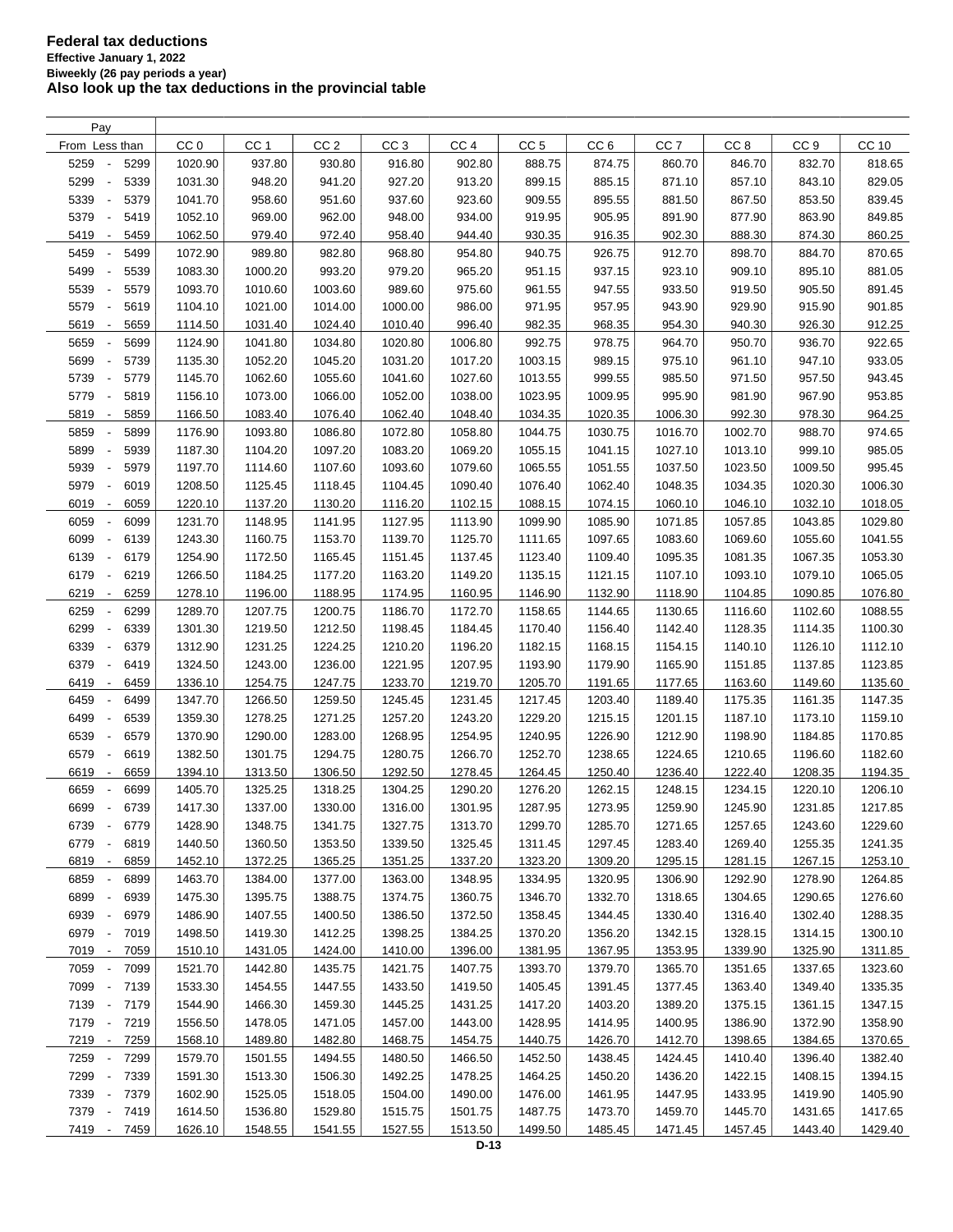| Pay                                                          |                 |                 |                 |                 |                 |                 |                 |                    |                 |                 |         |
|--------------------------------------------------------------|-----------------|-----------------|-----------------|-----------------|-----------------|-----------------|-----------------|--------------------|-----------------|-----------------|---------|
| From Less than                                               | CC <sub>0</sub> | CC <sub>1</sub> | CC <sub>2</sub> | CC <sub>3</sub> | CC <sub>4</sub> | CC <sub>5</sub> | CC <sub>6</sub> | CC <sub>7</sub>    | CC <sub>8</sub> | CC <sub>9</sub> | CC 10   |
| 7459<br>7507<br>$\overline{\phantom{a}}$                     | 1638.85         | 1561.50         | 1554.45         | 1540.45         | 1526.45         | 1512.40         | 1498.40         | 1484.40            | 1470.35         | 1456.35         | 1442.30 |
| 7507<br>7555<br>$\overline{\phantom{a}}$                     | 1652.75         | 1575.60         | 1568.60         | 1554.55         | 1540.55         | 1526.50         | 1512.50         | 1498.50            | 1484.45         | 1470.45         | 1456.40 |
| 7555<br>7603<br>$\overline{\phantom{a}}$                     | 1666.70         | 1589.70         | 1582.70         | 1568.65         | 1554.65         | 1540.60         | 1526.60         | 1512.60            | 1498.55         | 1484.55         | 1470.55 |
| 7651<br>7603<br>$\overline{\phantom{a}}$                     | 1680.60         | 1603.80         | 1596.80         | 1582.75         | 1568.75         | 1554.75         | 1540.70         | 1526.70            | 1512.65         | 1498.65         | 1484.65 |
| 7651<br>7699<br>$\overline{\phantom{a}}$                     | 1694.50         | 1617.90         | 1610.90         | 1596.85         | 1582.85         | 1568.85         | 1554.80         | 1540.80            | 1526.75         | 1512.75         | 1498.75 |
| 7699<br>7747<br>$\overline{\phantom{a}}$                     | 1708.45         | 1632.00         | 1625.00         | 1610.95         | 1596.95         | 1582.95         | 1568.90         | 1554.90            | 1540.85         | 1526.85         | 1512.85 |
| 7747<br>$\overline{\phantom{a}}$<br>7795                     | 1722.35         | 1646.10         | 1639.10         | 1625.05         | 1611.05         | 1597.05         | 1583.00         | 1569.00            | 1555.00         | 1540.95         | 1526.95 |
| 7795<br>7843<br>$\overline{\phantom{a}}$                     | 1736.30         | 1660.20         | 1653.20         | 1639.20         | 1625.15         | 1611.15         | 1597.10         | 1583.10            | 1569.10         | 1555.05         | 1541.05 |
| 7843<br>7891<br>$\overline{\phantom{a}}$                     | 1750.20         | 1674.30         | 1667.30         | 1653.30         | 1639.25         | 1625.25         | 1611.20         | 1597.20            | 1583.20         | 1569.15         | 1555.15 |
| 7891<br>7939<br>$\overline{\phantom{a}}$                     | 1764.10         | 1688.40         | 1681.40         | 1667.40         | 1653.35         | 1639.35         | 1625.30         | 1611.30            | 1597.30         | 1583.25         | 1569.25 |
| 7939<br>7987                                                 | 1778.05         | 1702.50         | 1695.50         | 1681.50         | 1667.45         | 1653.45         |                 |                    |                 | 1597.35         | 1583.35 |
| $\overline{\phantom{a}}$<br>7987<br>$\overline{\phantom{a}}$ | 1791.95         | 1716.60         | 1709.60         | 1695.60         |                 | 1667.55         | 1639.45         | 1625.40<br>1639.50 | 1611.40         |                 |         |
| 8035                                                         |                 |                 |                 |                 | 1681.55         |                 | 1653.55         |                    | 1625.50         | 1611.45         | 1597.45 |
| 8035<br>8083<br>$\overline{\phantom{a}}$                     | 1805.90         | 1730.70         | 1723.70         | 1709.70         | 1695.65         | 1681.65         | 1667.65         | 1653.60            | 1639.60         | 1625.55         | 1611.55 |
| 8083<br>8131<br>$\overline{\phantom{a}}$                     | 1819.80         | 1744.80         | 1737.80         | 1723.80         | 1709.75         | 1695.75         | 1681.75         | 1667.70            | 1653.70         | 1639.70         | 1625.65 |
| 8131<br>8179<br>$\sim$                                       | 1833.70         | 1758.90         | 1751.90         | 1737.90         | 1723.90         | 1709.85         | 1695.85         | 1681.80            | 1667.80         | 1653.80         | 1639.75 |
| 8179<br>8227<br>$\overline{\phantom{a}}$                     | 1847.65         | 1773.05         | 1766.00         | 1752.00         | 1738.00         | 1723.95         | 1709.95         | 1695.90            | 1681.90         | 1667.90         | 1653.85 |
| 8227<br>8275<br>$\overline{\phantom{a}}$                     | 1861.55         | 1787.15         | 1780.10         | 1766.10         | 1752.10         | 1738.05         | 1724.05         | 1710.00            | 1696.00         | 1682.00         | 1667.95 |
| 8275<br>8323<br>$\overline{\phantom{a}}$                     | 1875.50         | 1801.25         | 1794.20         | 1780.20         | 1766.20         | 1752.15         | 1738.15         | 1724.15            | 1710.10         | 1696.10         | 1682.05 |
| 8323<br>8371<br>$\overline{\phantom{a}}$                     | 1889.40         | 1815.35         | 1808.35         | 1794.30         | 1780.30         | 1766.25         | 1752.25         | 1738.25            | 1724.20         | 1710.20         | 1696.15 |
| 8371<br>8419<br>$\overline{\phantom{a}}$                     | 1903.30         | 1829.45         | 1822.45         | 1808.40         | 1794.40         | 1780.35         | 1766.35         | 1752.35            | 1738.30         | 1724.30         | 1710.30 |
| 8419<br>8467<br>$\overline{\phantom{a}}$                     | 1917.25         | 1843.55         | 1836.55         | 1822.50         | 1808.50         | 1794.45         | 1780.45         | 1766.45            | 1752.40         | 1738.40         | 1724.40 |
| 8467<br>8515<br>$\overline{\phantom{a}}$                     | 1931.15         | 1857.65         | 1850.65         | 1836.60         | 1822.60         | 1808.60         | 1794.55         | 1780.55            | 1766.50         | 1752.50         | 1738.50 |
| 8515<br>8563<br>$\overline{\phantom{a}}$                     | 1945.55         | 1872.20         | 1865.20         | 1851.15         | 1837.15         | 1823.10         | 1809.10         | 1795.10            | 1781.05         | 1767.05         | 1753.00 |
| 8563<br>8611<br>$\overline{\phantom{a}}$                     | 1961.40         | 1888.05         | 1881.00         | 1867.00         | 1853.00         | 1838.95         | 1824.95         | 1810.90            | 1796.90         | 1782.90         | 1768.85 |
| 8611<br>8659<br>$\overline{\phantom{a}}$                     | 1977.25         | 1903.85         | 1896.85         | 1882.85         | 1868.80         | 1854.80         | 1840.80         | 1826.75            | 1812.75         | 1798.70         | 1784.70 |
| 8659<br>8707<br>÷,                                           | 1993.10         | 1919.70         | 1912.70         | 1898.70         | 1884.65         | 1870.65         | 1856.60         | 1842.60            | 1828.60         | 1814.55         | 1800.55 |
| 8707<br>8755<br>$\overline{\phantom{a}}$                     | 2008.95         | 1935.55         | 1928.55         | 1914.50         | 1900.50         | 1886.50         | 1872.45         | 1858.45            | 1844.40         | 1830.40         | 1816.40 |
| 8755<br>8803<br>$\overline{\phantom{a}}$                     | 2024.75         | 1951.40         | 1944.40         | 1930.35         | 1916.35         | 1902.30         | 1888.30         | 1874.30            | 1860.25         | 1846.25         | 1832.20 |
| 8803<br>8851<br>$\overline{\phantom{a}}$                     | 2040.60         | 1967.25         | 1960.20         | 1946.20         | 1932.20         | 1918.15         | 1904.15         | 1890.10            | 1876.10         | 1862.10         | 1848.05 |
| 8851<br>8899<br>$\overline{\phantom{a}}$                     | 2056.45         | 1983.05         | 1976.05         | 1962.05         | 1948.00         | 1934.00         | 1920.00         | 1905.95            | 1891.95         | 1877.90         | 1863.90 |
| 8899<br>8947<br>$\overline{\phantom{a}}$                     | 2072.30         | 1998.90         | 1991.90         | 1977.90         | 1963.85         | 1949.85         | 1935.80         | 1921.80            | 1907.80         | 1893.75         | 1879.75 |
| 8947<br>8995<br>$\overline{\phantom{a}}$                     | 2088.15         | 2014.75         | 2007.75         | 1993.70         | 1979.70         | 1965.70         | 1951.65         | 1937.65            | 1923.60         | 1909.60         | 1895.60 |
| 8995<br>9043<br>$\overline{\phantom{a}}$                     | 2103.95         | 2030.60         | 2023.60         | 2009.55         | 1995.55         | 1981.50         | 1967.50         | 1953.50            | 1939.45         | 1925.45         | 1911.40 |
| 9043<br>9091<br>$\overline{\phantom{a}}$                     | 2119.80         | 2046.45         | 2039.40         | 2025.40         | 2011.40         | 1997.35         | 1983.35         | 1969.30            | 1955.30         | 1941.30         | 1927.25 |
| 9091<br>9139<br>$\overline{\phantom{a}}$                     | 2135.65         | 2062.25         | 2055.25         | 2041.25         | 2027.20         | 2013.20         | 1999.20         | 1985.15            | 1971.15         | 1957.10         | 1943.10 |
| 9139<br>9187                                                 | 2151.50         | 2078.10         | 2071.10         | 2057.10         | 2043.05         | 2029.05         | 2015.00         | 2001.00            | 1987.00         | 1972.95         | 1958.95 |
| 9187 -<br>9235                                               | 2167.35         | 2093.95         | 2086.95         | 2072.90         | 2058.90         | 2044.90         | 2030.85         | 2016.85            | 2002.80         | 1988.80         | 1974.80 |
| 9235<br>9283<br>$\overline{\phantom{a}}$                     | 2183.15         | 2109.80         | 2102.80         | 2088.75         | 2074.75         | 2060.70         | 2046.70         | 2032.70            | 2018.65         | 2004.65         | 1990.60 |
| 9283<br>9331                                                 | 2199.00         | 2125.65         | 2118.60         | 2104.60         | 2090.60         | 2076.55         | 2062.55         | 2048.50            | 2034.50         | 2020.50         | 2006.45 |
| 9331 -<br>9379                                               | 2214.85         | 2141.45         | 2134.45         | 2120.45         | 2106.40         | 2092.40         | 2078.40         | 2064.35            | 2050.35         | 2036.30         | 2022.30 |
| 9379<br>9427<br>$\overline{\phantom{a}}$                     | 2230.70         | 2157.30         | 2150.30         | 2136.30         | 2122.25         | 2108.25         | 2094.20         | 2080.20            | 2066.20         | 2052.15         | 2038.15 |
| 9427<br>$\overline{\phantom{a}}$<br>9475                     | 2246.55         | 2173.15         | 2166.15         | 2152.10         | 2138.10         | 2124.10         | 2110.05         | 2096.05            | 2082.00         | 2068.00         | 2054.00 |
| 9475<br>$\overline{\phantom{a}}$<br>9523                     | 2262.35         | 2189.00         | 2182.00         | 2167.95         | 2153.95         | 2139.90         | 2125.90         | 2111.90            | 2097.85         | 2083.85         | 2069.80 |
| 9523<br>9571<br>$\overline{\phantom{a}}$                     | 2278.20         | 2204.85         | 2197.80         | 2183.80         | 2169.80         | 2155.75         | 2141.75         | 2127.70            | 2113.70         | 2099.70         | 2085.65 |
| 9571<br>9619<br>$\sim$                                       | 2294.05         | 2220.65         | 2213.65         | 2199.65         | 2185.60         | 2171.60         | 2157.60         | 2143.55            | 2129.55         | 2115.50         | 2101.50 |
| 9619 -<br>9667                                               | 2309.90         | 2236.50         | 2229.50         | 2215.50         | 2201.45         | 2187.45         | 2173.40         | 2159.40            | 2145.40         | 2131.35         | 2117.35 |
| 9667<br>9715<br>$\overline{\phantom{a}}$                     | 2325.75         | 2252.35         | 2245.35         | 2231.30         | 2217.30         | 2203.30         | 2189.25         | 2175.25            | 2161.20         | 2147.20         | 2133.20 |
| 9715 -<br>9763                                               | 2341.55         | 2268.20         | 2261.20         | 2247.15         | 2233.15         | 2219.10         | 2205.10         | 2191.10            | 2177.05         | 2163.05         | 2149.00 |
| 9763 -<br>9811                                               | 2357.40         | 2284.05         | 2277.00         | 2263.00         | 2249.00         | 2234.95         | 2220.95         | 2206.90            | 2192.90         | 2178.90         | 2164.85 |
| 9811 -<br>9859                                               | 2373.25         | 2299.85         | 2292.85         | 2278.85         | 2264.80         | 2250.80         | 2236.80         | 2222.75            | 2208.75         | 2194.70         | 2180.70 |
| 9859<br>9907<br>$\overline{\phantom{a}}$                     | 2389.10         | 2315.70         | 2308.70         | 2294.70         | 2280.65         | 2266.65         | 2252.60         | 2238.60            | 2224.60         | 2210.55         | 2196.55 |
| 9907<br>9955<br>$\overline{\phantom{a}}$                     | 2404.95         | 2331.55         | 2324.55         | 2310.50         | 2296.50         | 2282.50         | 2268.45         | 2254.45            | 2240.40         | 2226.40         | 2212.40 |
| 9955<br>$-10003$                                             | 2420.75         | 2347.40         | 2340.40         | 2326.35         | 2312.35         | 2298.30         | 2284.30         | 2270.30            | 2256.25         | 2242.25         | 2228.20 |
| 10003<br>$-10051$                                            | 2436.60         | 2363.25         | 2356.20         | 2342.20         | 2328.20         | 2314.15         | 2300.15         | 2286.10            | 2272.10         | 2258.10         | 2244.05 |
| 10051 - 10099                                                | 2452.45         | 2379.05         | 2372.05         | 2358.05         | 2344.00         | 2330.00         | 2316.00         | 2301.95            | 2287.95         | 2273.90         | 2259.90 |
|                                                              |                 |                 |                 |                 |                 |                 |                 |                    |                 |                 |         |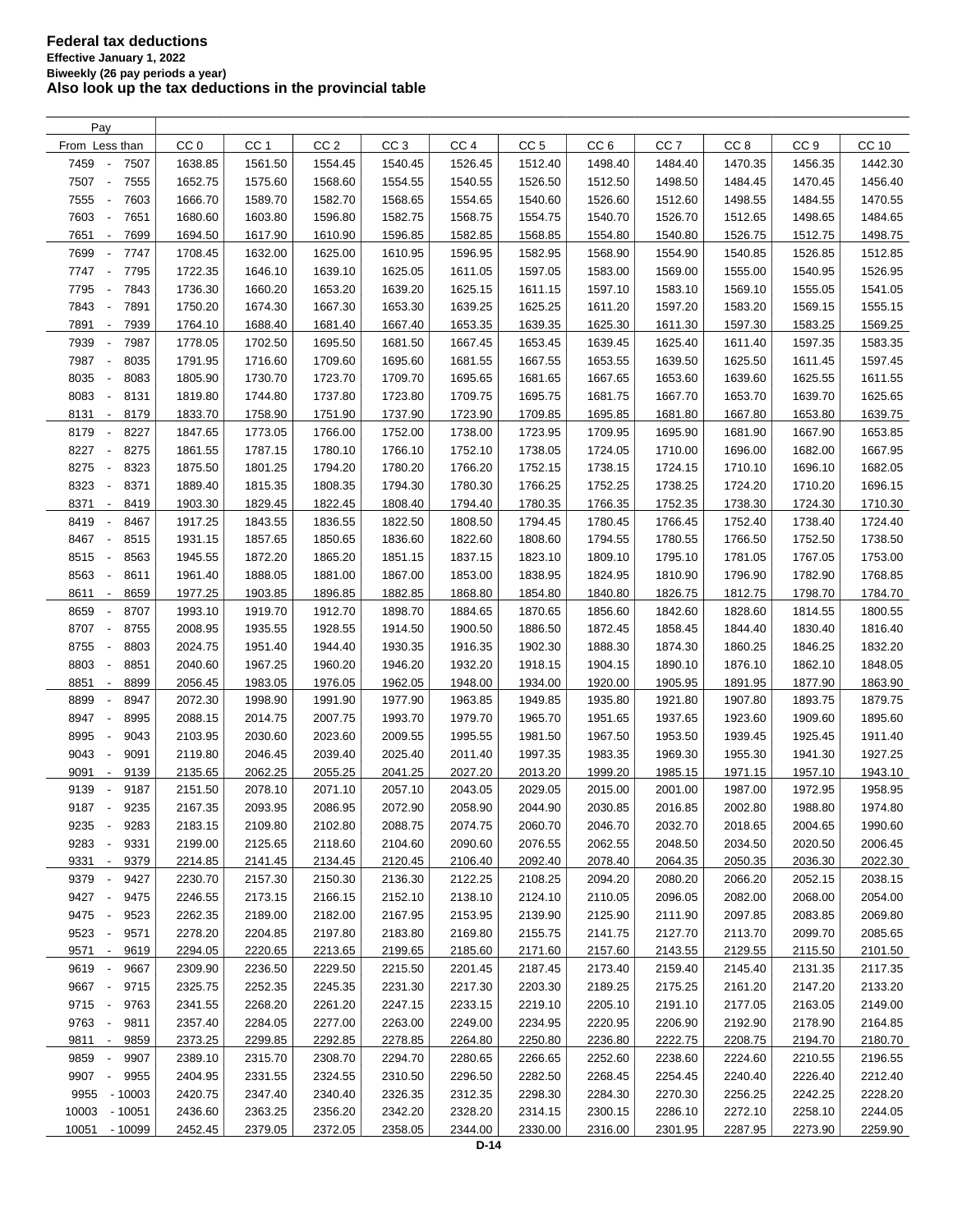| Pay            |      |                 |                 |                 |                 |                 |                 |                 |                 |      |                 |              |
|----------------|------|-----------------|-----------------|-----------------|-----------------|-----------------|-----------------|-----------------|-----------------|------|-----------------|--------------|
| From Less than |      | CC <sub>0</sub> | CC <sub>1</sub> | CC <sub>2</sub> | CC <sub>3</sub> | CC <sub>4</sub> | CC <sub>5</sub> | CC <sub>6</sub> | CC <sub>7</sub> | CC 8 | CC <sub>9</sub> | <b>CC 10</b> |
|                | 796  | $*(1)$          | .00             |                 |                 |                 |                 |                 |                 |      |                 |              |
| 796 -          | 800  | 74.75           | .25             |                 |                 |                 |                 |                 |                 |      |                 |              |
| 800 -          | 804  | 75.15           | .65             |                 |                 |                 |                 |                 |                 |      |                 |              |
| 804 -          |      |                 |                 |                 |                 |                 |                 |                 |                 |      |                 |              |
|                | 808  | 75.50           | 1.00            |                 |                 |                 |                 |                 |                 |      |                 |              |
| 808 -          | 812  | 75.85           | 1.35            |                 |                 |                 |                 |                 |                 |      |                 |              |
| 812 -          | 816  | 76.25           | 1.75            |                 |                 |                 |                 |                 |                 |      |                 |              |
| 816 -          | 820  | 76.60           | 2.10            |                 |                 |                 |                 |                 |                 |      |                 |              |
| 820 -          | 824  | 77.00           | 2.50            |                 |                 |                 |                 |                 |                 |      |                 |              |
| 824 -          | 828  | 77.35           | 2.85            |                 |                 |                 |                 |                 |                 |      |                 |              |
| 828 -          | 832  | 77.70           | 3.25            |                 |                 |                 |                 |                 |                 |      |                 |              |
| 832 -          | 836  | 78.10           | 3.60            |                 |                 |                 |                 |                 |                 |      |                 |              |
| 836 -          | 840  | 78.45           | 3.95            |                 |                 |                 |                 |                 |                 |      |                 |              |
| 840<br>$\sim$  | 844  | 78.85           | 4.35            |                 |                 |                 |                 |                 |                 |      |                 |              |
| 844<br>$\sim$  | 848  | 79.20           | 4.70            |                 |                 |                 |                 |                 |                 |      |                 |              |
| 848 -          | 852  | 79.60           | 5.10            |                 |                 |                 |                 |                 |                 |      |                 |              |
| 852 -          | 856  | 79.95           | 5.45            |                 |                 |                 |                 |                 |                 |      |                 |              |
| 856 -          | 860  | 80.30           | 5.80            | .35             |                 |                 |                 |                 |                 |      |                 |              |
| 860 -          | 864  | 80.70           | 6.20            | .75             |                 |                 |                 |                 |                 |      |                 |              |
|                |      |                 |                 |                 |                 |                 |                 |                 |                 |      |                 |              |
| 864 -          | 868  | 81.05           | 6.55            | 1.10            |                 |                 |                 |                 |                 |      |                 |              |
| 868 -          | 872  | 81.45           | 6.95            | 1.50            |                 |                 |                 |                 |                 |      |                 |              |
| 872 -          | 876  | 81.80           | 7.30            | 1.85            |                 |                 |                 |                 |                 |      |                 |              |
| 876 -          | 880  | 82.20           | 7.70            | 2.25            |                 |                 |                 |                 |                 |      |                 |              |
| 880 -          | 884  | 82.55           | 8.05            | 2.60            |                 |                 |                 |                 |                 |      |                 |              |
| 884 -          | 888  | 82.90           | 8.40            | 2.95            |                 |                 |                 |                 |                 |      |                 |              |
| 888 -          | 892  | 83.30           | 8.80            | 3.35            |                 |                 |                 |                 |                 |      |                 |              |
| 892 -          | 896  | 83.65           | 9.15            | 3.70            |                 |                 |                 |                 |                 |      |                 |              |
| 896 -          | 900  | 84.05           | 9.55            | 4.10            |                 |                 |                 |                 |                 |      |                 |              |
| 900<br>$\sim$  | 904  | 84.40           | 9.90            | 4.45            |                 |                 |                 |                 |                 |      |                 |              |
| 904 -          | 908  | 84.75           | 10.30           | 4.85            |                 |                 |                 |                 |                 |      |                 |              |
| 908 -          | 912  | 85.15           | 10.65           | 5.20            |                 |                 |                 |                 |                 |      |                 |              |
| $912 -$        | 916  | 85.50           | 11.00           | 5.55            |                 |                 |                 |                 |                 |      |                 |              |
| $916 -$        | 920  | 85.90           | 11.40           | 5.95            |                 |                 |                 |                 |                 |      |                 |              |
| 920 -          | 924  | 86.25           | 11.75           | 6.30            |                 |                 |                 |                 |                 |      |                 |              |
| 924 -          | 928  | 86.65           | 12.15           | 6.70            |                 |                 |                 |                 |                 |      |                 |              |
| 928 -          | 932  | 87.00           | 12.50           | 7.05            |                 |                 |                 |                 |                 |      |                 |              |
| 932 -          | 936  | 87.35           | 12.85           | 7.40            |                 |                 |                 |                 |                 |      |                 |              |
|                |      |                 |                 |                 |                 |                 |                 |                 |                 |      |                 |              |
| 936 -          | 940  | 87.75           | 13.25           | 7.80            |                 |                 |                 |                 |                 |      |                 |              |
| 940<br>$\sim$  | 944  | 88.10           | 13.60           | 8.15            |                 |                 |                 |                 |                 |      |                 |              |
| 944 -          | 948  | 88.50           | 14.00           | 8.55            |                 |                 |                 |                 |                 |      |                 |              |
| 948 -          | 952  | 88.85           | 14.35           | 8.90            |                 |                 |                 |                 |                 |      |                 |              |
| 952 -          | 956  | 89.20           | 14.75           | 9.30            |                 |                 |                 |                 |                 |      |                 |              |
| 956 -          | 960  | 89.60           | 15.10           | 9.65            |                 |                 |                 |                 |                 |      |                 |              |
| 960 -          | 964  | 89.95           | 15.45           | 10.00           |                 |                 |                 |                 |                 |      |                 |              |
| 964 -          | 968  | 90.35           | 15.85           | 10.40           |                 |                 |                 |                 |                 |      |                 |              |
| 968 -          | 972  | 90.70           | 16.20           | 10.75           |                 |                 |                 |                 |                 |      |                 |              |
| 972 -          | 976  | 91.10           | 16.60           | 11.15           | .25             |                 |                 |                 |                 |      |                 |              |
| 976 -          | 980  | 91.45           | 16.95           | 11.50           | .60             |                 |                 |                 |                 |      |                 |              |
| 980 -          | 984  | 91.80           | 17.30           | 11.85           | .95             |                 |                 |                 |                 |      |                 |              |
| 984 -          | 988  | 92.20           | 17.70           | 12.25           | 1.35            |                 |                 |                 |                 |      |                 |              |
| 988 -          | 992  | 92.55           | 18.05           | 12.60           | 1.70            |                 |                 |                 |                 |      |                 |              |
| 992 -          | 996  | 92.95           | 18.45           | 13.00           | 2.10            |                 |                 |                 |                 |      |                 |              |
| 996 -          | 1000 | 93.30           | 18.80           | 13.35           | 2.45            |                 |                 |                 |                 |      |                 |              |
| 1000 -         | 1004 | 93.65           | 19.20           | 13.75           | 2.85            |                 |                 |                 |                 |      |                 |              |
| 1004 -         | 1008 | 94.05           | 19.55           | 14.10           | 3.20            |                 |                 |                 |                 |      |                 |              |
|                |      |                 |                 |                 |                 |                 |                 |                 |                 |      |                 |              |
| $1008 -$       | 1012 | 94.40           | 19.90           | 14.45           | 3.55            |                 |                 |                 |                 |      |                 |              |

<span id="page-7-0"></span><sup>(1)</sup> You normally use claim code "0" only for non-resident employees. However, if you have non-resident employees who earn less than the minimum amount shown in the "Pay" column, you may not be able to use these tables. Instead, refer to the "Step-by-step calculation of tax deductions" in Section "A" of this publication.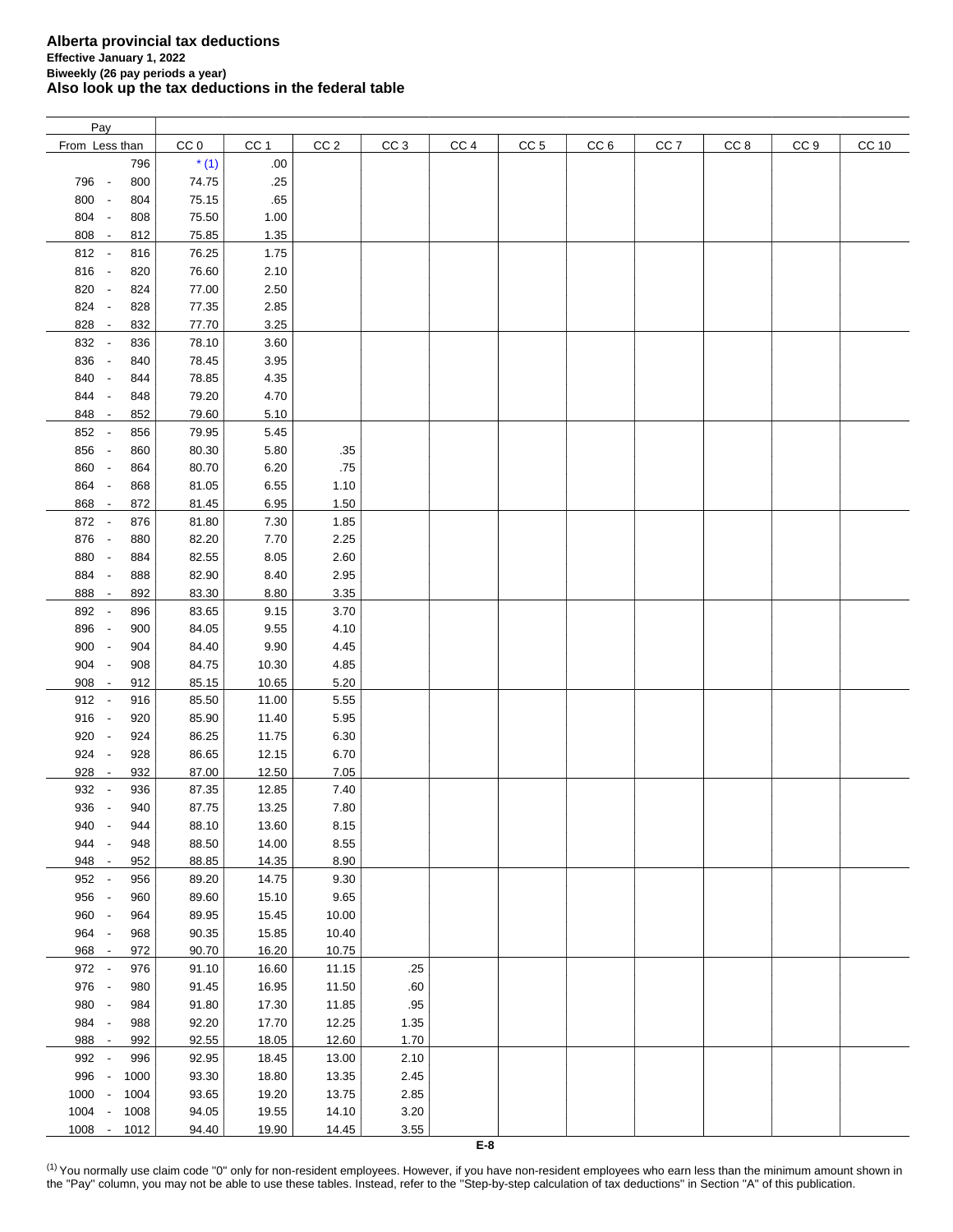| Pay                                      |        |       |                 |                 |                 |                 |                 |                 |      |      |       |
|------------------------------------------|--------|-------|-----------------|-----------------|-----------------|-----------------|-----------------|-----------------|------|------|-------|
| From Less than                           | CC 0   | CC 1  | CC <sub>2</sub> | CC <sub>3</sub> | CC <sub>4</sub> | CC <sub>5</sub> | CC <sub>6</sub> | CC <sub>7</sub> | CC 8 | CC 9 | CC 10 |
| $1012 -$<br>1020                         | 94.95  | 20.45 | 15.00           | 4.10            |                 |                 |                 |                 |      |      |       |
| 1020<br>1028<br>$\overline{\phantom{a}}$ | 95.70  | 21.20 | 15.75           | 4.85            |                 |                 |                 |                 |      |      |       |
| 1028<br>1036<br>$\sim$                   | 96.45  | 21.95 | 16.50           | 5.60            |                 |                 |                 |                 |      |      |       |
| 1036<br>1044<br>$\sim$                   | 97.20  | 22.70 | 17.25           | 6.35            |                 |                 |                 |                 |      |      |       |
|                                          |        |       |                 |                 |                 |                 |                 |                 |      |      |       |
| 1044 -<br>1052                           | 97.95  | 23.45 | 18.00           | 7.10            |                 |                 |                 |                 |      |      |       |
| 1052 -<br>1060                           | 98.70  | 24.20 | 18.75           | 7.85            |                 |                 |                 |                 |      |      |       |
| 1060 -<br>1068                           | 99.40  | 24.95 | 19.50           | 8.60            |                 |                 |                 |                 |      |      |       |
| 1068 -<br>1076                           | 100.15 | 25.65 | 20.20           | 9.30            |                 |                 |                 |                 |      |      |       |
| 1076 -<br>1084                           | 100.90 | 26.40 | 20.95           | 10.05           |                 |                 |                 |                 |      |      |       |
| 1084 -<br>1092                           | 101.65 | 27.15 | 21.70           | 10.80           |                 |                 |                 |                 |      |      |       |
| 1092 -<br>1100                           | 102.40 | 27.90 | 22.45           | 11.55           | .65             |                 |                 |                 |      |      |       |
| $1100 -$<br>1108                         | 103.15 | 28.65 | 23.20           | 12.30           | 1.40            |                 |                 |                 |      |      |       |
| 1108 -<br>1116                           | 103.85 | 29.40 | 23.95           | 13.05           | 2.15            |                 |                 |                 |      |      |       |
| $1116 -$<br>1124                         | 104.60 | 30.10 | 24.65           | 13.75           | 2.85            |                 |                 |                 |      |      |       |
| 1124 - 1132                              | 105.35 | 30.85 | 25.40           | 14.50           | 3.60            |                 |                 |                 |      |      |       |
| 1132 - 1140                              | 106.10 | 31.60 | 26.15           | 15.25           | 4.35            |                 |                 |                 |      |      |       |
| $1140 -$<br>1148                         | 106.85 | 32.35 | 26.90           | 16.00           | 5.10            |                 |                 |                 |      |      |       |
| 1148 - 1156                              | 107.60 | 33.10 | 27.65           | 16.75           | 5.85            |                 |                 |                 |      |      |       |
|                                          |        |       |                 |                 |                 |                 |                 |                 |      |      |       |
| 1156 - 1164                              | 108.30 | 33.85 | 28.40           | 17.50           | 6.60            |                 |                 |                 |      |      |       |
| 1164 - 1172                              | 109.05 | 34.55 | 29.10           | 18.20           | 7.30            |                 |                 |                 |      |      |       |
| 1172 - 1180                              | 109.80 | 35.30 | 29.85           | 18.95           | 8.05            |                 |                 |                 |      |      |       |
| 1180 -<br>1188                           | 110.55 | 36.05 | 30.60           | 19.70           | 8.80            |                 |                 |                 |      |      |       |
| 1188 -<br>1196                           | 111.30 | 36.80 | 31.35           | 20.45           | 9.55            |                 |                 |                 |      |      |       |
| 1196 -<br>1204                           | 112.05 | 37.55 | 32.10           | 21.20           | 10.30           |                 |                 |                 |      |      |       |
| 1204 -<br>1212                           | 112.75 | 38.30 | 32.85           | 21.95           | 11.05           | .15             |                 |                 |      |      |       |
| $1212 -$<br>1220                         | 113.50 | 39.00 | 33.55           | 22.65           | 11.75           | .85             |                 |                 |      |      |       |
| 1220<br>1228<br>$\overline{\phantom{a}}$ | 114.25 | 39.75 | 34.30           | 23.40           | 12.50           | 1.60            |                 |                 |      |      |       |
| 1228<br>1236                             | 115.00 | 40.50 | 35.05           | 24.15           | 13.25           | 2.35            |                 |                 |      |      |       |
| 1236<br>1244<br>$\overline{\phantom{a}}$ | 115.75 | 41.25 | 35.80           | 24.90           | 14.00           | 3.10            |                 |                 |      |      |       |
| 1244 -<br>1252                           | 116.50 | 42.00 | 36.55           | 25.65           | 14.75           | 3.85            |                 |                 |      |      |       |
| 1252 -<br>1260                           | 117.20 | 42.75 | 37.30           | 26.40           | 15.50           | 4.60            |                 |                 |      |      |       |
|                                          |        |       |                 |                 |                 | 5.30            |                 |                 |      |      |       |
| 1260<br>1268<br>$\overline{\phantom{a}}$ | 117.95 | 43.45 | 38.00           | 27.10           | 16.20           |                 |                 |                 |      |      |       |
| 1268 -<br>1276                           | 118.70 | 44.20 | 38.75           | 27.85           | 16.95           | 6.05            |                 |                 |      |      |       |
| 1276 -<br>1284                           | 119.45 | 44.95 | 39.50           | 28.60           | 17.70           | 6.80            |                 |                 |      |      |       |
| 1284<br>1292<br>$\sim$                   | 120.20 | 45.70 | 40.25           | 29.35           | 18.45           | 7.55            |                 |                 |      |      |       |
| 1292<br>1300                             | 120.95 | 46.45 | 41.00           | 30.10           | 19.20           | 8.30            |                 |                 |      |      |       |
| 1300 -<br>1308                           | 121.65 | 47.20 | 41.75           | 30.85           | 19.95           | 9.05            |                 |                 |      |      |       |
| 1308 -<br>1316                           | 122.40 | 47.90 | 42.45           | 31.55           | 20.65           | 9.75            |                 |                 |      |      |       |
| $1316 -$<br>1324                         | 123.15 | 48.65 | 43.20           | 32.30           | 21.40           | 10.50           |                 |                 |      |      |       |
| 1324 -<br>1332                           | 123.90 | 49.40 | 43.95           | 33.05           | 22.15           | 11.25           | .35             |                 |      |      |       |
| 1332 -<br>1340                           | 124.65 | 50.15 | 44.70           | 33.80           | 22.90           | 12.00           | 1.10            |                 |      |      |       |
| 1340 -<br>1348                           | 125.40 | 50.90 | 45.45           | 34.55           | 23.65           | 12.75           | 1.85            |                 |      |      |       |
| 1348 -<br>1356                           | 126.10 | 51.65 | 46.20           | 35.30           | 24.40           | 13.50           | 2.60            |                 |      |      |       |
| 1356 -<br>1364                           | 126.85 | 52.35 | 46.90           | 36.00           | 25.10           | 14.20           | 3.30            |                 |      |      |       |
| 1364 -<br>1372                           | 127.60 | 53.10 | 47.65           | 36.75           | 25.85           | 14.95           | 4.05            |                 |      |      |       |
| 1372 -<br>1380                           | 128.35 | 53.85 | 48.40           | 37.50           | 26.60           | 15.70           | 4.80            |                 |      |      |       |
| 1380 -<br>1388                           | 129.10 | 54.60 | 49.15           | 38.25           | 27.35           | 16.45           | 5.55            |                 |      |      |       |
| 1388 -<br>1396                           | 129.85 | 55.35 | 49.90           | 39.00           | 28.10           | 17.20           | 6.30            |                 |      |      |       |
| 1396 -                                   |        |       |                 | 39.75           | 28.85           | 17.95           |                 |                 |      |      |       |
| 1404                                     | 130.60 | 56.10 | 50.65           |                 |                 |                 | 7.05            |                 |      |      |       |
| 1404 -<br>1412                           | 131.30 | 56.80 | 51.35           | 40.45           | 29.55           | 18.65           | 7.75            |                 |      |      |       |
| $1412 -$<br>1420                         | 132.05 | 57.55 | 52.10           | 41.20           | 30.30           | 19.40           | 8.50            |                 |      |      |       |
| 1420<br>1428<br>$\overline{\phantom{a}}$ | 132.80 | 58.30 | 52.85           | 41.95           | 31.05           | 20.15           | 9.25            |                 |      |      |       |
| 1428 -<br>1436                           | 133.55 | 59.05 | 53.60           | 42.70           | 31.80           | 20.90           | 10.00           |                 |      |      |       |
| 1436<br>$\overline{\phantom{a}}$<br>1444 | 134.30 | 59.80 | 54.35           | 43.45           | 32.55           | 21.65           | 10.75           |                 |      |      |       |
| 1444 -<br>1452                           | 135.05 | 60.55 | 55.10           | 44.20           | 33.30           | 22.40           | 11.50           | .60             |      |      |       |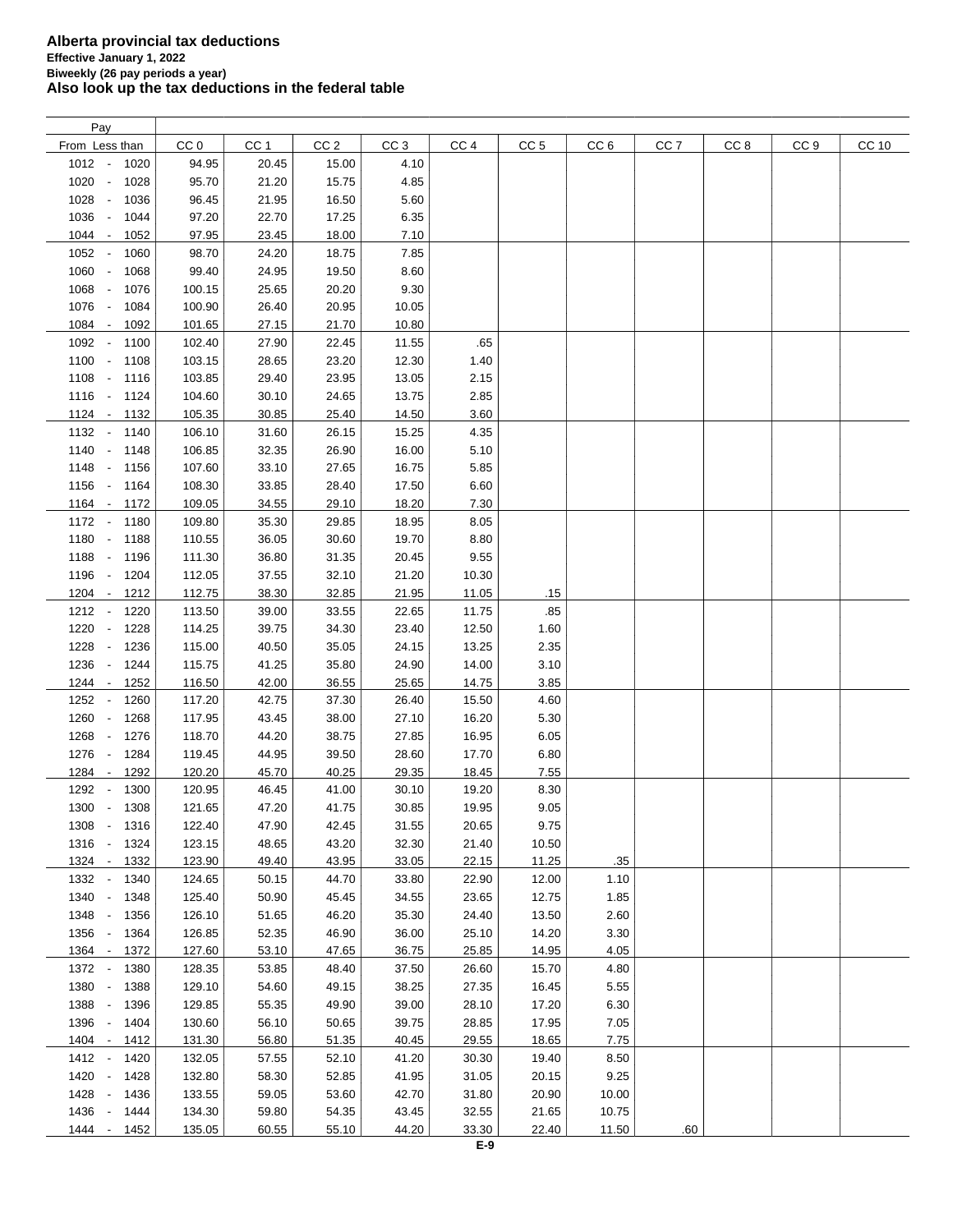| Pay                                      |                 |                 |                 |                 |                 |                 |                 |                 |                 |                 |       |
|------------------------------------------|-----------------|-----------------|-----------------|-----------------|-----------------|-----------------|-----------------|-----------------|-----------------|-----------------|-------|
| From Less than                           | CC <sub>0</sub> | CC <sub>1</sub> | CC <sub>2</sub> | CC <sub>3</sub> | CC <sub>4</sub> | CC <sub>5</sub> | CC <sub>6</sub> | CC <sub>7</sub> | CC <sub>8</sub> | CC <sub>9</sub> | CC 10 |
| 1452 -<br>1468                           | 136.15          | 61.65           | 56.20           | 45.30           | 34.40           | 23.50           | 12.60           | 1.70            |                 |                 |       |
| 1468<br>1484<br>$\overline{\phantom{a}}$ | 137.60          | 63.15           | 57.70           | 46.80           | 35.90           | 25.00           | 14.10           | 3.20            |                 |                 |       |
| 1484<br>1500<br>$\overline{\phantom{a}}$ | 139.10          | 64.60           | 59.15           | 48.25           | 37.35           | 26.45           | 15.55           | 4.65            |                 |                 |       |
| 1500<br>1516<br>$\overline{\phantom{a}}$ | 140.60          | 66.10           | 60.65           | 49.75           | 38.85           | 27.95           | 17.05           | 6.15            |                 |                 |       |
| 1516<br>1532<br>$\sim$                   | 142.05          | 67.60           | 62.15           | 51.25           | 40.35           | 29.45           | 18.55           | 7.65            |                 |                 |       |
| 1532<br>1548<br>$\overline{\phantom{a}}$ | 143.55          | 69.05           | 63.60           | 52.70           | 41.80           | 30.90           | 20.00           | 9.10            |                 |                 |       |
| 1548<br>1564<br>$\overline{\phantom{a}}$ | 145.05          | 70.55           | 65.10           |                 | 43.30           |                 |                 |                 |                 |                 |       |
|                                          |                 |                 |                 | 54.20           |                 | 32.40           | 21.50           | 10.60           |                 |                 |       |
| 1564<br>1580<br>$\sim$                   | 146.50          | 72.05           | 66.60           | 55.70           | 44.80           | 33.90           | 23.00           | 12.10           | 1.20            |                 |       |
| 1580<br>1596<br>$\overline{\phantom{a}}$ | 148.00          | 73.50           | 68.05           | 57.15           | 46.25           | 35.35           | 24.45           | 13.55           | 2.65            |                 |       |
| 1596<br>1612<br>$\overline{\phantom{a}}$ | 149.50          | 75.00           | 69.55           | 58.65           | 47.75           | 36.85           | 25.95           | 15.05           | 4.15            |                 |       |
| 1612 -<br>1628                           | 150.95          | 76.50           | 71.05           | 60.15           | 49.25           | 38.35           | 27.45           | 16.55           | 5.65            |                 |       |
| 1628<br>1644<br>$\overline{\phantom{a}}$ | 152.45          | 77.95           | 72.50           | 61.60           | 50.70           | 39.80           | 28.90           | 18.00           | 7.10            |                 |       |
| 1644<br>1660<br>$\overline{\phantom{a}}$ | 153.95          | 79.45           | 74.00           | 63.10           | 52.20           | 41.30           | 30.40           | 19.50           | 8.60            |                 |       |
| 1660<br>1676<br>$\overline{\phantom{a}}$ | 155.40          | 80.95           | 75.50           | 64.60           | 53.70           | 42.80           | 31.90           | 21.00           | 10.10           |                 |       |
| 1676<br>1692<br>$\sim$                   | 156.90          | 82.40           | 76.95           | 66.05           | 55.15           | 44.25           | 33.35           | 22.45           | 11.55           | .65             |       |
| 1692<br>1708<br>$\overline{\phantom{a}}$ | 158.40          | 83.90           | 78.45           | 67.55           | 56.65           | 45.75           | 34.85           | 23.95           | 13.05           | 2.15            |       |
| 1708<br>1724<br>$\overline{\phantom{a}}$ | 159.90          | 85.40           | 79.95           | 69.05           | 58.15           | 47.25           | 36.35           | 25.45           | 14.55           | 3.65            |       |
| 1724<br>1740<br>$\sim$                   | 161.35          | 86.85           | 81.40           | 70.50           | 59.60           | 48.70           | 37.80           | 26.90           | 16.00           | 5.10            |       |
| 1740<br>1756<br>$\overline{\phantom{a}}$ | 162.85          | 88.35           | 82.90           | 72.00           | 61.10           | 50.20           | 39.30           | 28.40           | 17.50           | 6.60            |       |
| 1756<br>1772<br>$\overline{\phantom{a}}$ | 164.35          | 89.85           | 84.40           | 73.50           | 62.60           | 51.70           | 40.80           | 29.90           | 19.00           | 8.10            |       |
| 1772 -<br>1788                           | 165.80          | 91.30           | 85.85           | 74.95           | 64.05           | 53.15           | 42.25           | 31.35           | 20.45           | 9.55            |       |
| 1788 -<br>1804                           | 167.30          | 92.80           | 87.35           | 76.45           | 65.55           | 54.65           | 43.75           | 32.85           | 21.95           | 11.05           | .15   |
| 1804 -<br>1820                           | 168.80          | 94.30           | 88.85           | 77.95           | 67.05           | 56.15           | 45.25           | 34.35           | 23.45           | 12.55           | 1.65  |
| 1820<br>1836<br>$\sim$                   | 170.25          | 95.75           | 90.30           | 79.40           | 68.50           | 57.60           | 46.70           | 35.80           | 24.90           | 14.00           | 3.10  |
| 1836<br>1852<br>$\overline{\phantom{a}}$ | 171.75          | 97.25           | 91.80           | 80.90           | 70.00           | 59.10           | 48.20           | 37.30           | 26.40           | 15.50           | 4.60  |
| 1852<br>1868                             | 173.25          | 98.75           | 93.30           | 82.40           | 71.50           | 60.60           | 49.70           | 38.80           | 27.90           | 17.00           | 6.10  |
| 1868<br>1884<br>$\overline{\phantom{a}}$ | 174.70          | 100.20          | 94.75           | 83.85           | 72.95           | 62.05           | 51.15           | 40.25           | 29.35           | 18.45           | 7.55  |
| 1884<br>1900<br>$\overline{\phantom{a}}$ | 176.20          | 101.70          | 96.25           | 85.35           | 74.45           | 63.55           | 52.65           | 41.75           | 30.85           | 19.95           | 9.05  |
| 1900<br>1916<br>$\overline{\phantom{a}}$ | 177.70          | 103.20          | 97.75           | 86.85           | 75.95           | 65.05           | 54.15           | 43.25           | 32.35           | 21.45           | 10.55 |
| 1916<br>1932<br>$\overline{\phantom{a}}$ | 179.15          | 104.65          | 99.20           | 88.30           | 77.40           | 66.50           | 55.60           | 44.70           | 33.80           | 22.90           | 12.00 |
| 1948<br>$\overline{\phantom{a}}$         | 180.65          |                 |                 | 89.80           | 78.90           |                 |                 |                 | 35.30           |                 |       |
| 1932                                     |                 | 106.15          | 100.70          |                 |                 | 68.00           | 57.10           | 46.20           |                 | 24.40           | 13.50 |
| 1948<br>1964<br>$\overline{\phantom{a}}$ | 182.15          | 107.65          | 102.20          | 91.30           | 80.40           | 69.50           | 58.60           | 47.70           | 36.80           | 25.90           | 15.00 |
| 1964<br>1980<br>$\overline{\phantom{a}}$ | 183.60          | 109.10          | 103.65          | 92.75           | 81.85           | 70.95           | 60.05           | 49.15           | 38.25           | 27.35           | 16.45 |
| 1980<br>1996<br>$\overline{\phantom{a}}$ | 185.10          | 110.60          | 105.15          | 94.25           | 83.35           | 72.45           | 61.55           | 50.65           | 39.75           | 28.85           | 17.95 |
| 1996<br>2012<br>$\overline{\phantom{a}}$ | 186.60          | 112.10          | 106.65          | 95.75           | 84.85           | 73.95           | 63.05           | 52.15           | 41.25           | 30.35           | 19.45 |
| 2012<br>2028                             | 188.05          | 113.55          | 108.10          | 97.20           | 86.30           | 75.40           | 64.50           | 53.60           | 42.70           | 31.80           | 20.90 |
| 2028 -<br>2044                           | 189.55          | 115.05          | 109.60          | 98.70           | 87.80           | 76.90           | 66.00           | 55.10           | 44.20           | 33.30           | 22.40 |
| 2044<br>2060<br>$\overline{\phantom{a}}$ | 191.05          | 116.55          | 111.10          | 100.20          | 89.30           | 78.40           | 67.50           | 56.60           | 45.70           | 34.80           | 23.90 |
| 2060<br>2076<br>$\overline{\phantom{a}}$ | 192.50          | 118.00          | 112.55          | 101.65          | 90.75           | 79.85           | 68.95           | 58.05           | 47.15           | 36.25           | 25.35 |
| 2076 -<br>2092                           | 194.00          | 119.50          | 114.05          | 103.15          | 92.25           | 81.35           | 70.45           | 59.55           | 48.65           | 37.75           | 26.85 |
| 2092<br>2108                             | 195.50          | 121.00          | 115.55          | 104.65          | 93.75           | 82.85           | 71.95           | 61.05           | 50.15           | 39.25           | 28.35 |
| 2108 -<br>2124                           | 196.95          | 122.45          | 117.00          | 106.10          | 95.20           | 84.30           | 73.40           | 62.50           | 51.60           | 40.70           | 29.80 |
| $2124 -$<br>2140                         | 198.45          | 123.95          | 118.50          | 107.60          | 96.70           | 85.80           | 74.90           | 64.00           | 53.10           | 42.20           | 31.30 |
| 2140 -<br>2156                           | 199.95          | 125.45          | 120.00          | 109.10          | 98.20           | 87.30           | 76.40           | 65.50           | 54.60           | 43.70           | 32.80 |
| 2156 -<br>2172                           | 201.40          | 126.90          | 121.45          | 110.55          | 99.65           | 88.75           | 77.85           | 66.95           | 56.05           | 45.15           | 34.25 |
| 2172 -<br>2188                           | 202.90          | 128.40          | 122.95          | 112.05          | 101.15          | 90.25           | 79.35           | 68.45           | 57.55           | 46.65           | 35.75 |
| 2188 -<br>2204                           | 204.40          | 129.90          | 124.45          | 113.55          | 102.65          | 91.75           | 80.85           | 69.95           | 59.05           | 48.15           | 37.25 |
| 2204 -<br>2220                           | 205.85          | 131.35          | 125.90          | 115.00          | 104.10          | 93.20           | 82.30           | 71.40           | 60.50           | 49.60           | 38.70 |
| 2220<br>2236<br>$\overline{\phantom{a}}$ | 207.35          | 132.85          | 127.40          | 116.50          | 105.60          | 94.70           | 83.80           | 72.90           | 62.00           | 51.10           | 40.20 |
| 2236<br>2252<br>$\sim$                   | 208.85          | 134.35          | 128.90          | 118.00          | 107.10          | 96.20           | 85.30           | 74.40           | 63.50           | 52.60           | 41.70 |
| 2252<br>2268                             | 210.30          | 135.80          | 130.35          | 119.45          | 108.55          | 97.65           | 86.75           | 75.85           | 64.95           | 54.05           | 43.15 |
| 2268<br>2284                             | 211.80          | 137.30          | 131.85          | 120.95          | 110.05          | 99.15           | 88.25           | 77.35           | 66.45           | 55.55           | 44.65 |
| 2284<br>2300                             | 213.30          | 138.80          | 133.35          | 122.45          | 111.55          | 100.65          | 89.75           | 78.85           | 67.95           | 57.05           | 46.15 |
| 2300<br>2316<br>$\overline{\phantom{a}}$ | 214.75          | 140.25          | 134.80          | 123.90          | 113.00          | 102.10          | 91.20           | 80.30           | 69.40           | 58.50           | 47.60 |
| 2316<br>2332<br>$\overline{\phantom{a}}$ | 216.25          | 141.75          | 136.30          | 125.40          | 114.50          | 103.60          | 92.70           | 81.80           | 70.90           | 60.00           | 49.10 |
|                                          |                 |                 |                 |                 |                 |                 |                 |                 |                 |                 |       |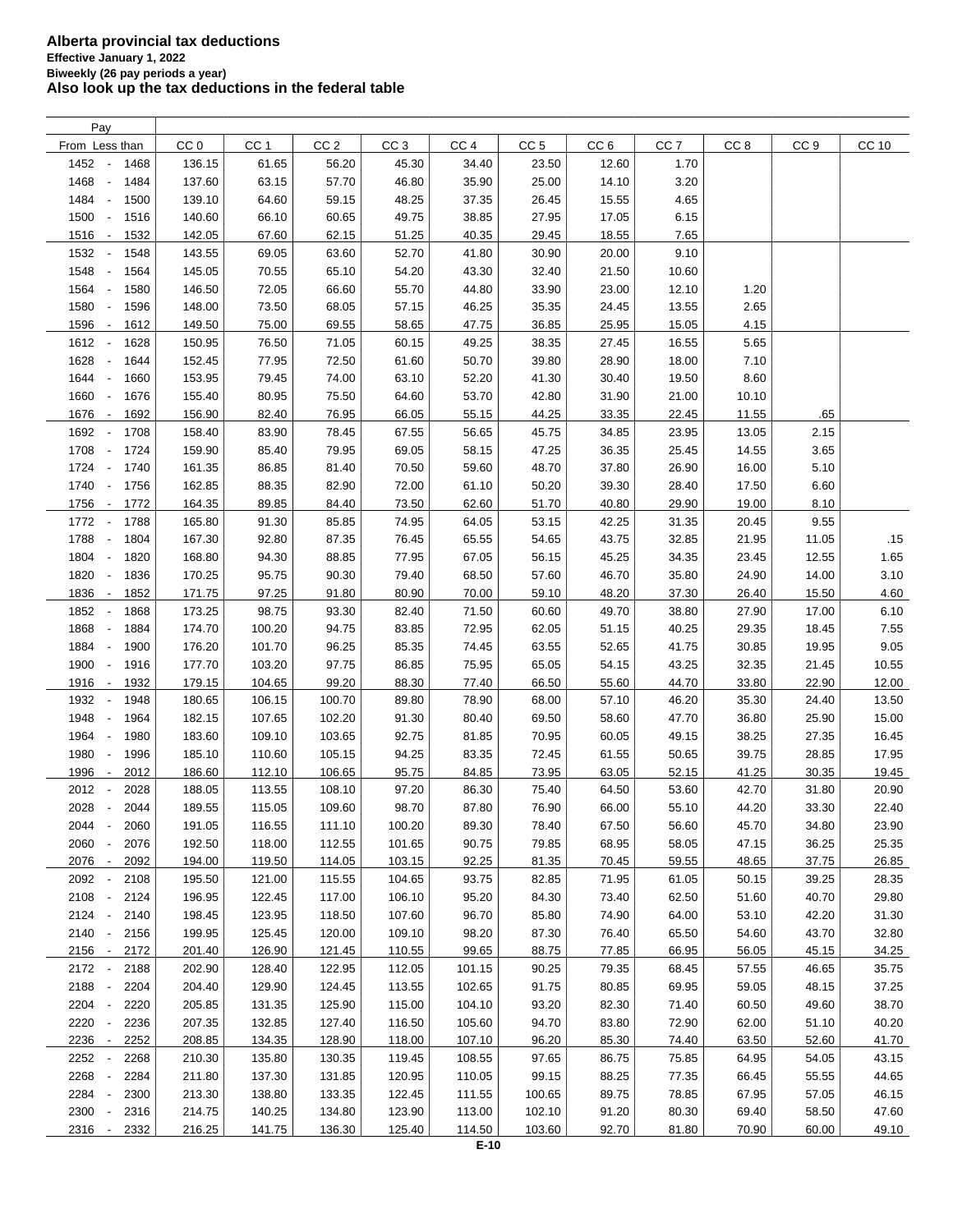| Pay                                      |                 |                 |                 |                 |                 |                 |                 |                 |                 |                 |        |
|------------------------------------------|-----------------|-----------------|-----------------|-----------------|-----------------|-----------------|-----------------|-----------------|-----------------|-----------------|--------|
| From Less than                           | CC <sub>0</sub> | CC <sub>1</sub> | CC <sub>2</sub> | CC <sub>3</sub> | CC <sub>4</sub> | CC <sub>5</sub> | CC <sub>6</sub> | CC <sub>7</sub> | CC <sub>8</sub> | CC <sub>9</sub> | CC 10  |
| 2332<br>2356                             | 218.15          | 143.65          | 138.20          | 127.30          | 116.40          | 105.50          | 94.60           | 83.70           | 72.80           | 61.90           | 51.00  |
| 2356<br>2380<br>$\overline{\phantom{a}}$ | 220.40          | 145.90          | 140.45          | 129.55          | 118.65          | 107.75          | 96.85           | 85.95           | 75.05           | 64.15           | 53.25  |
| 2380<br>2404                             | 222.65          | 148.15          | 142.70          | 131.80          | 120.90          | 110.00          | 99.10           | 88.20           | 77.30           | 66.40           | 55.50  |
| 2404<br>2428                             | 224.95          | 150.45          | 145.00          | 134.10          | 123.20          | 112.30          | 101.40          | 90.50           | 79.60           | 68.70           | 57.80  |
| 2428<br>2452<br>$\overline{\phantom{a}}$ | 227.20          | 152.70          | 147.25          | 136.35          | 125.45          | 114.55          | 103.65          | 92.75           | 81.85           | 70.95           | 60.05  |
| 2452<br>2476<br>$\overline{\phantom{a}}$ | 229.45          | 154.95          | 149.50          | 138.60          | 127.70          | 116.80          | 105.90          | 95.00           | 84.10           | 73.20           | 62.30  |
| 2476<br>2500<br>$\overline{\phantom{a}}$ | 231.70          | 157.25          | 151.80          | 140.90          | 130.00          | 119.10          | 108.20          | 97.30           | 86.40           | 75.50           | 64.60  |
|                                          |                 |                 |                 |                 |                 |                 | 110.55          |                 |                 |                 |        |
| 2500<br>2524<br>$\overline{\phantom{a}}$ | 234.10          | 159.60          | 154.15          | 143.25          | 132.35          | 121.45          |                 | 99.65           | 88.75           | 77.85           | 66.95  |
| 2524<br>2548<br>$\overline{\phantom{a}}$ | 236.50          | 162.00          | 156.55          | 145.65          | 134.75          | 123.85          | 112.95          | 102.05          | 91.15           | 80.25           | 69.35  |
| 2548<br>2572<br>$\overline{\phantom{a}}$ | 238.90          | 164.40          | 158.95          | 148.05          | 137.15          | 126.25          | 115.35          | 104.45          | 93.55           | 82.65           | 71.75  |
| 2572<br>2596                             | 241.30          | 166.80          | 161.35          | 150.45          | 139.55          | 128.65          | 117.75          | 106.85          | 95.95           | 85.05           | 74.15  |
| 2596<br>2620<br>$\overline{\phantom{a}}$ | 243.70          | 169.20          | 163.75          | 152.85          | 141.95          | 131.05          | 120.15          | 109.25          | 98.35           | 87.45           | 76.55  |
| 2620<br>2644                             | 246.10          | 171.60          | 166.15          | 155.25          | 144.35          | 133.45          | 122.55          | 111.65          | 100.75          | 89.85           | 78.95  |
| 2644<br>2668                             | 248.50          | 174.00          | 168.55          | 157.65          | 146.75          | 135.85          | 124.95          | 114.05          | 103.15          | 92.25           | 81.35  |
| 2668<br>2692<br>$\overline{\phantom{a}}$ | 250.90          | 176.40          | 170.95          | 160.05          | 149.15          | 138.25          | 127.35          | 116.45          | 105.55          | 94.65           | 83.75  |
| 2692<br>2716                             | 253.30          | 178.80          | 173.35          | 162.45          | 151.55          | 140.65          | 129.75          | 118.85          | 107.95          | 97.05           | 86.15  |
| 2716<br>2740<br>$\overline{\phantom{a}}$ | 255.70          | 181.20          | 175.75          | 164.85          | 153.95          | 143.05          | 132.15          | 121.25          | 110.35          | 99.45           | 88.55  |
| 2740<br>2764<br>$\overline{\phantom{a}}$ | 258.10          | 183.60          | 178.15          | 167.25          | 156.35          | 145.45          | 134.55          | 123.65          | 112.75          | 101.85          | 90.95  |
| 2764<br>2788<br>$\overline{\phantom{a}}$ | 260.50          | 186.00          | 180.55          | 169.65          | 158.75          | 147.85          | 136.95          | 126.05          | 115.15          | 104.25          | 93.35  |
| 2788<br>2812<br>$\overline{\phantom{a}}$ | 262.90          | 188.40          | 182.95          | 172.05          | 161.15          | 150.25          | 139.35          | 128.45          | 117.55          | 106.65          | 95.75  |
| 2812<br>2836<br>$\overline{\phantom{a}}$ | 265.30          | 190.80          | 185.35          | 174.45          | 163.55          | 152.65          | 141.75          | 130.85          | 119.95          | 109.05          | 98.15  |
| 2836<br>2860<br>$\overline{\phantom{a}}$ | 267.70          | 193.20          | 187.75          | 176.85          | 165.95          | 155.05          | 144.15          | 133.25          | 122.35          | 111.45          | 100.55 |
| 2860<br>2884<br>$\overline{\phantom{a}}$ | 270.10          | 195.60          | 190.15          | 179.25          | 168.35          | 157.45          | 146.55          | 135.65          | 124.75          | 113.85          | 102.95 |
| 2884<br>2908                             | 272.50          | 198.00          | 192.55          | 181.65          | 170.75          | 159.85          | 148.95          | 138.05          | 127.15          | 116.25          | 105.35 |
| 2908<br>2932<br>$\overline{\phantom{a}}$ | 274.90          | 200.40          | 194.95          | 184.05          | 173.15          | 162.25          | 151.35          | 140.45          | 129.55          | 118.65          | 107.75 |
| 2932<br>2956                             | 277.30          | 202.80          | 197.35          | 186.45          | 175.55          | 164.65          | 153.75          | 142.85          | 131.95          | 121.05          | 110.15 |
| 2956<br>2980                             | 279.70          | 205.20          | 199.75          | 188.85          | 177.95          | 167.05          | 156.15          | 145.25          | 134.35          | 123.45          | 112.55 |
| 2980<br>3004                             | 282.10          | 207.60          | 202.15          | 191.25          | 180.35          | 169.45          | 158.55          | 147.65          | 136.75          | 125.85          | 114.95 |
| 3004<br>3028<br>$\overline{\phantom{a}}$ | 284.50          | 210.00          | 204.55          | 193.65          | 182.75          | 171.85          | 160.95          | 150.05          | 139.15          | 128.25          | 117.35 |
| 3052                                     | 286.90          |                 |                 |                 |                 |                 |                 |                 |                 |                 |        |
| 3028<br>$\overline{\phantom{a}}$         |                 | 212.40          | 206.95          | 196.05          | 185.15          | 174.25          | 163.35          | 152.45          | 141.55          | 130.65          | 119.75 |
| 3052<br>3076<br>$\overline{\phantom{a}}$ | 289.30          | 214.80          | 209.35          | 198.45          | 187.55          | 176.65          | 165.75          | 154.85          | 143.95          | 133.05          | 122.15 |
| 3076<br>3100<br>$\overline{\phantom{a}}$ | 291.70          | 217.20          | 211.75          | 200.85          | 189.95          | 179.05          | 168.15          | 157.25          | 146.35          | 135.45          | 124.55 |
| 3100<br>$\overline{\phantom{a}}$<br>3124 | 294.10          | 219.60          | 214.15          | 203.25          | 192.35          | 181.45          | 170.55          | 159.65          | 148.75          | 137.85          | 126.95 |
| 3124<br>3148<br>$\overline{\phantom{a}}$ | 296.50          | 222.00          | 216.55          | 205.65          | 194.75          | 183.85          | 172.95          | 162.05          | 151.15          | 140.25          | 129.35 |
| 3148<br>3172<br>$\overline{\phantom{a}}$ | 298.90          | 224.40          | 218.95          | 208.05          | 197.15          | 186.25          | 175.35          | 164.45          | 153.55          | 142.65          | 131.75 |
| 3172<br>3196                             | 301.30          | 226.80          | 221.35          | 210.45          | 199.55          | 188.65          | 177.75          | 166.85          | 155.95          | 145.05          | 134.15 |
| 3196 -<br>3220                           | 303.70          | 229.20          | 223.75          | 212.85          | 201.95          | 191.05          | 180.15          | 169.25          | 158.35          | 147.45          | 136.55 |
| 3220<br>3244<br>$\overline{\phantom{a}}$ | 306.10          | 231.60          | 226.15          | 215.25          | 204.35          | 193.45          | 182.55          | 171.65          | 160.75          | 149.85          | 138.95 |
| 3244<br>3268                             | 308.50          | 234.00          | 228.55          | 217.65          | 206.75          | 195.85          | 184.95          | 174.05          | 163.15          | 152.25          | 141.35 |
| 3268 -<br>3292                           | 310.90          | 236.40          | 230.95          | 220.05          | 209.15          | 198.25          | 187.35          | 176.45          | 165.55          | 154.65          | 143.75 |
| 3292<br>3316                             | 313.30          | 238.80          | 233.35          | 222.45          | 211.55          | 200.65          | 189.75          | 178.85          | 167.95          | 157.05          | 146.15 |
| 3316<br>3340<br>$\overline{\phantom{a}}$ | 315.70          | 241.20          | 235.75          | 224.85          | 213.95          | 203.05          | 192.15          | 181.25          | 170.35          | 159.45          | 148.55 |
| 3340<br>3364<br>$\overline{\phantom{a}}$ | 318.10          | 243.60          | 238.15          | 227.25          | 216.35          | 205.45          | 194.55          | 183.65          | 172.75          | 161.85          | 150.95 |
| 3364<br>3388<br>$\overline{\phantom{a}}$ | 320.50          | 246.00          | 240.55          | 229.65          | 218.75          | 207.85          | 196.95          | 186.05          | 175.15          | 164.25          | 153.35 |
| 3388<br>3412<br>$\overline{\phantom{a}}$ | 322.90          | 248.40          | 242.95          | 232.05          | 221.15          | 210.25          | 199.35          | 188.45          | 177.55          | 166.65          | 155.75 |
| 3412<br>3436                             | 325.30          | 250.80          | 245.35          | 234.45          | 223.55          | 212.65          | 201.75          | 190.85          | 179.95          | 169.05          | 158.15 |
| 3436<br>3460<br>$\overline{\phantom{a}}$ | 327.70          | 253.20          | 247.75          | 236.85          | 225.95          | 215.05          | 204.15          | 193.25          | 182.35          | 171.45          | 160.55 |
| 3460<br>3484<br>$\overline{\phantom{a}}$ | 330.10          | 255.60          | 250.15          | 239.25          | 228.35          | 217.45          | 206.55          | 195.65          | 184.75          | 173.85          | 162.95 |
| 3484<br>3508<br>$\overline{\phantom{a}}$ | 332.50          | 258.00          | 252.55          | 241.65          | 230.75          | 219.85          | 208.95          | 198.05          | 187.15          | 176.25          | 165.35 |
| 3508 -<br>3532                           | 334.90          | 260.40          | 254.95          | 244.05          | 233.15          | 222.25          | 211.35          | 200.45          | 189.55          | 178.65          | 167.75 |
| 3532<br>3556                             | 337.30          | 262.80          | 257.35          | 246.45          | 235.55          | 224.65          | 213.75          | 202.85          | 191.95          | 181.05          | 170.15 |
| 3556<br>3580                             | 339.70          | 265.20          | 259.75          | 248.85          | 237.95          | 227.05          | 216.15          | 205.25          | 194.35          | 183.45          | 172.55 |
| 3580<br>3604<br>$\overline{\phantom{a}}$ | 342.10          | 267.60          | 262.15          | 251.25          | 240.35          | 229.45          | 218.55          | 207.65          | 196.75          | 185.85          | 174.95 |
| 3604<br>3628                             | 344.50          | 270.00          | 264.55          | 253.65          | 242.75          | 231.85          | 220.95          | 210.05          | 199.15          | 188.25          | 177.35 |
| 3628<br>$\overline{\phantom{a}}$         | 346.90          |                 |                 |                 |                 |                 |                 |                 |                 |                 | 179.75 |
| 3652                                     |                 | 272.40          | 266.95          | 256.05          | 245.15          | 234.25          | 223.35          | 212.45          | 201.55          | 190.65          |        |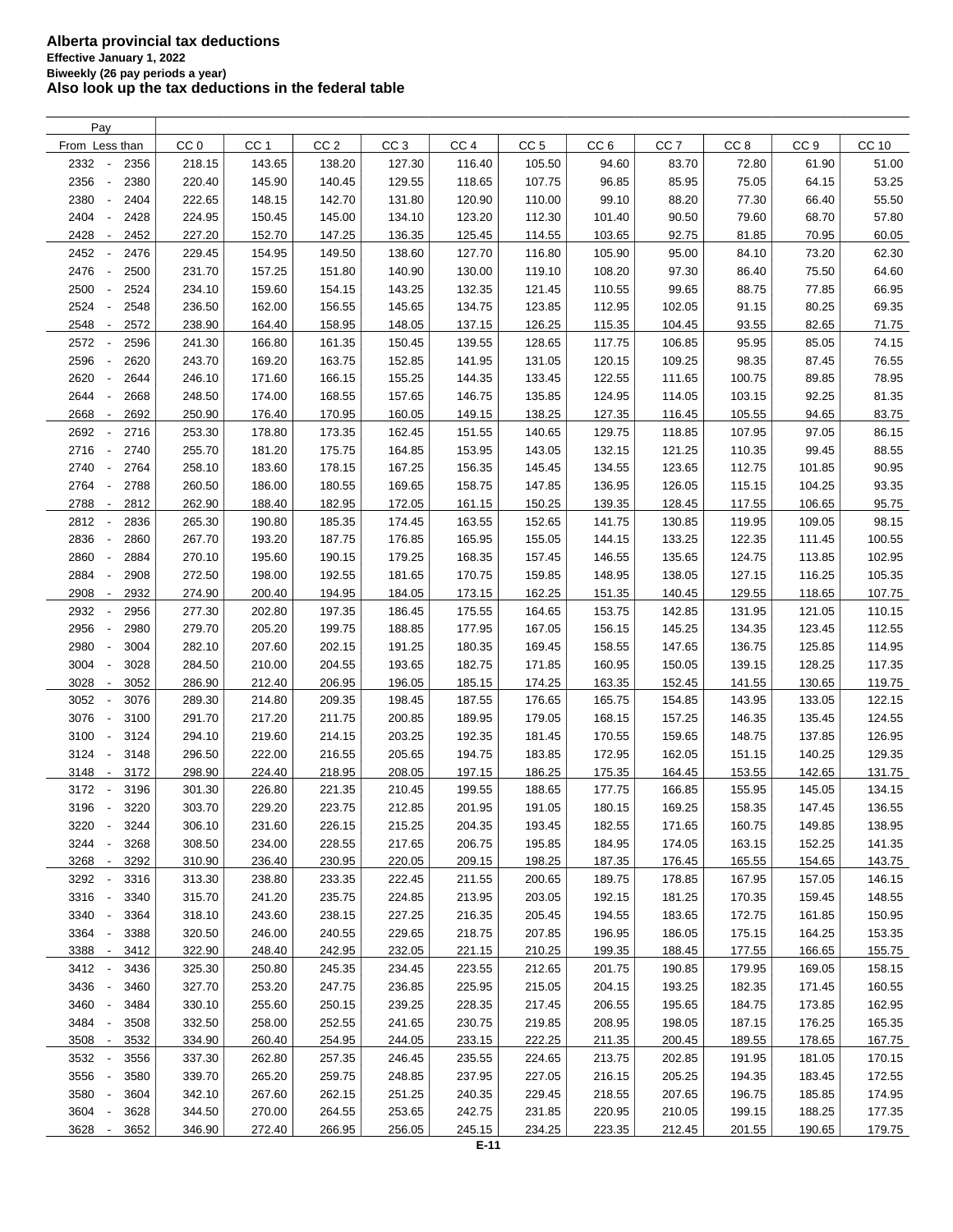| CC <sub>2</sub><br>CC <sub>3</sub><br>CC <sub>6</sub><br>From Less than<br>CC <sub>0</sub><br>CC <sub>1</sub><br>CC <sub>4</sub><br>CC <sub>5</sub><br>CC <sub>7</sub><br>CC <sub>8</sub><br>CC <sub>9</sub><br>3652<br>275.20<br>269.75<br>247.95<br>3684<br>349.70<br>258.85<br>237.05<br>226.15<br>215.25<br>204.35<br>193.45<br>3684<br>352.90<br>278.40<br>262.05<br>207.55<br>3716<br>272.95<br>251.15<br>240.25<br>229.35<br>218.45<br>196.65<br>$\overline{\phantom{a}}$<br>3716<br>3748<br>356.10<br>281.60<br>276.15<br>265.25<br>254.35<br>243.45<br>232.55<br>221.65<br>210.75<br>199.85<br>$\overline{\phantom{a}}$<br>3748<br>235.75<br>3780<br>359.30<br>284.80<br>279.35<br>268.45<br>257.55<br>246.65<br>224.85<br>213.95<br>203.05<br>$\overline{\phantom{a}}$<br>3780<br>3812<br>362.50<br>288.00<br>282.55<br>271.65<br>260.75<br>249.85<br>238.95<br>228.05<br>217.15<br>206.25<br>$\overline{\phantom{a}}$<br>3812<br>3844<br>365.70<br>291.20<br>285.75<br>274.85<br>263.95<br>253.05<br>242.15<br>231.25<br>220.35<br>209.45<br>3844<br>3876<br>368.90<br>294.40<br>288.95<br>278.05<br>267.15<br>256.25<br>245.35<br>234.45<br>223.55<br>212.65<br>$\overline{\phantom{a}}$<br>3876<br>237.65<br>3908<br>372.10<br>297.60<br>292.15<br>281.25<br>270.35<br>259.45<br>248.55<br>226.75<br>215.85<br>$\overline{\phantom{a}}$<br>3908<br>3940<br>375.30<br>300.80<br>295.35<br>284.45<br>273.55<br>262.65<br>251.75<br>240.85<br>229.95<br>219.05<br>$\overline{\phantom{a}}$<br>3940<br>378.50<br>304.00<br>298.55<br>287.65<br>276.75<br>265.85<br>254.95<br>244.05<br>233.15<br>222.25<br>3972<br>$\overline{\phantom{a}}$<br>3972<br>307.20<br>4004<br>381.70<br>301.75<br>290.85<br>279.95<br>269.05<br>258.15<br>247.25<br>236.35<br>225.45<br>4004<br>294.05<br>4036<br>384.90<br>310.40<br>304.95<br>283.15<br>272.25<br>261.35<br>250.45<br>239.55<br>228.65<br>$\overline{\phantom{a}}$<br>4036<br>297.25<br>388.10<br>313.60<br>308.15<br>286.35<br>275.45<br>264.55<br>253.65<br>242.75<br>231.85<br>4068<br>4068<br>391.30<br>316.80<br>311.35<br>267.75<br>256.85<br>245.95<br>4100<br>300.45<br>289.55<br>278.65<br>235.05<br>4100<br>4132<br>394.50<br>320.00<br>314.55<br>303.65<br>292.75<br>281.85<br>270.95<br>260.05<br>249.15<br>238.25<br>$\pm$<br>4132<br>4164<br>397.70<br>323.20<br>317.75<br>295.95<br>285.05<br>274.15<br>263.25<br>252.35<br>306.85<br>241.45<br>$\overline{\phantom{a}}$<br>4164<br>326.40<br>266.45<br>4196<br>400.90<br>320.95<br>310.05<br>299.15<br>288.25<br>277.35<br>255.55<br>244.65<br>$\overline{\phantom{a}}$<br>4196<br>4228<br>404.10<br>329.60<br>324.15<br>313.25<br>302.35<br>291.45<br>280.55<br>269.65<br>258.75<br>247.85<br>$\overline{\phantom{a}}$<br>332.80<br>4228<br>4260<br>407.30<br>327.35<br>316.45<br>305.55<br>294.65<br>283.75<br>272.85<br>261.95<br>251.05<br>$\overline{\phantom{a}}$<br>336.00<br>330.55<br>4260<br>4292<br>410.50<br>319.65<br>308.75<br>297.85<br>286.95<br>276.05<br>265.15<br>254.25<br>$\overline{\phantom{a}}$<br>4292<br>4324<br>413.70<br>339.20<br>333.75<br>322.85<br>311.95<br>301.05<br>290.15<br>279.25<br>268.35<br>257.45<br>$\blacksquare$<br>4324<br>336.95<br>4356<br>416.90<br>342.40<br>326.05<br>315.15<br>304.25<br>293.35<br>282.45<br>271.55<br>260.65<br>$\overline{\phantom{a}}$<br>4356<br>345.60<br>340.15<br>329.25<br>318.35<br>285.65<br>4388<br>420.10<br>307.45<br>296.55<br>274.75<br>263.85<br>÷,<br>4388<br>343.35<br>332.45<br>299.75<br>4420<br>423.30<br>348.80<br>321.55<br>310.65<br>288.85<br>277.95<br>267.05<br>$\overline{\phantom{a}}$<br>4420<br>4452<br>426.50<br>352.00<br>346.55<br>335.65<br>324.75<br>313.85<br>302.95<br>292.05<br>281.15<br>270.25<br>$\overline{\phantom{a}}$<br>4452<br>429.70<br>355.20<br>327.95<br>295.25<br>4484<br>349.75<br>338.85<br>317.05<br>306.15<br>284.35<br>273.45<br>4484<br>4516<br>432.90<br>358.40<br>352.95<br>342.05<br>331.15<br>320.25<br>309.35<br>298.45<br>287.55<br>276.65<br>Ĭ.<br>4516<br>4548<br>436.10<br>361.60<br>356.15<br>345.25<br>334.35<br>323.45<br>312.55<br>301.65<br>290.75<br>279.85<br>4548<br>4580<br>439.30<br>364.80<br>359.35<br>348.45<br>337.55<br>326.65<br>315.75<br>304.85<br>293.95<br>283.05<br>4580<br>4612<br>442.50<br>368.00<br>362.55<br>351.65<br>340.75<br>329.85<br>318.95<br>308.05<br>297.15<br>286.25<br>$\overline{\phantom{a}}$<br>4612<br>4644<br>445.70<br>371.20<br>365.75<br>354.85<br>343.95<br>333.05<br>322.15<br>311.25<br>300.35<br>289.45<br>$\overline{\phantom{a}}$<br>4644<br>4676<br>448.90<br>374.40<br>368.95<br>358.05<br>347.15<br>336.25<br>325.35<br>314.45<br>303.55<br>292.65<br>$\overline{\phantom{a}}$<br>4676<br>4708<br>452.10<br>377.60<br>372.15<br>361.25<br>350.35<br>339.45<br>328.55<br>317.65<br>306.75<br>295.85<br>$\sim$<br>4708<br>4740<br>455.30<br>380.80<br>375.35<br>364.45<br>353.55<br>342.65<br>331.75<br>320.85<br>309.95<br>299.05<br>$\overline{\phantom{a}}$<br>4740<br>458.50<br>384.00<br>378.55<br>367.65<br>356.75<br>345.85<br>334.95<br>324.05<br>313.15<br>302.25<br>4772<br>$\overline{\phantom{a}}$<br>4772<br>4804<br>461.70<br>387.20<br>381.75<br>370.85<br>359.95<br>349.05<br>338.15<br>316.35<br>305.45<br>327.25<br>4804<br>464.90<br>390.40<br>384.95<br>374.05<br>363.15<br>352.25<br>341.35<br>330.45<br>319.55<br>308.65<br>4836<br>$\overline{\phantom{a}}$ | CC 10<br>182.55<br>185.75<br>188.95<br>192.15<br>195.35<br>198.55<br>201.75<br>204.95<br>208.15<br>211.35<br>214.55<br>217.75<br>220.95<br>224.15<br>227.35<br>230.55<br>233.75<br>236.95<br>240.15<br>243.35<br>246.55 |
|-------------------------------------------------------------------------------------------------------------------------------------------------------------------------------------------------------------------------------------------------------------------------------------------------------------------------------------------------------------------------------------------------------------------------------------------------------------------------------------------------------------------------------------------------------------------------------------------------------------------------------------------------------------------------------------------------------------------------------------------------------------------------------------------------------------------------------------------------------------------------------------------------------------------------------------------------------------------------------------------------------------------------------------------------------------------------------------------------------------------------------------------------------------------------------------------------------------------------------------------------------------------------------------------------------------------------------------------------------------------------------------------------------------------------------------------------------------------------------------------------------------------------------------------------------------------------------------------------------------------------------------------------------------------------------------------------------------------------------------------------------------------------------------------------------------------------------------------------------------------------------------------------------------------------------------------------------------------------------------------------------------------------------------------------------------------------------------------------------------------------------------------------------------------------------------------------------------------------------------------------------------------------------------------------------------------------------------------------------------------------------------------------------------------------------------------------------------------------------------------------------------------------------------------------------------------------------------------------------------------------------------------------------------------------------------------------------------------------------------------------------------------------------------------------------------------------------------------------------------------------------------------------------------------------------------------------------------------------------------------------------------------------------------------------------------------------------------------------------------------------------------------------------------------------------------------------------------------------------------------------------------------------------------------------------------------------------------------------------------------------------------------------------------------------------------------------------------------------------------------------------------------------------------------------------------------------------------------------------------------------------------------------------------------------------------------------------------------------------------------------------------------------------------------------------------------------------------------------------------------------------------------------------------------------------------------------------------------------------------------------------------------------------------------------------------------------------------------------------------------------------------------------------------------------------------------------------------------------------------------------------------------------------------------------------------------------------------------------------------------------------------------------------------------------------------------------------------------------------------------------------------------------------------------------------------------------------------------------------------------------------------------------------------------------------------------------------------------------------------------------------------------------------------------------------------------------------------------------------------------------------------------------------------------------------------------------------------------------------------------------------------------------------------------------------------------------------------------------------------------------------------------------------------------------------------------------------------------------------------------------------------------------------------------------------------------------------------------------------------------------------------------------------|-------------------------------------------------------------------------------------------------------------------------------------------------------------------------------------------------------------------------|
|                                                                                                                                                                                                                                                                                                                                                                                                                                                                                                                                                                                                                                                                                                                                                                                                                                                                                                                                                                                                                                                                                                                                                                                                                                                                                                                                                                                                                                                                                                                                                                                                                                                                                                                                                                                                                                                                                                                                                                                                                                                                                                                                                                                                                                                                                                                                                                                                                                                                                                                                                                                                                                                                                                                                                                                                                                                                                                                                                                                                                                                                                                                                                                                                                                                                                                                                                                                                                                                                                                                                                                                                                                                                                                                                                                                                                                                                                                                                                                                                                                                                                                                                                                                                                                                                                                                                                                                                                                                                                                                                                                                                                                                                                                                                                                                                                                                                                                                                                                                                                                                                                                                                                                                                                                                                                                                                                                                                       |                                                                                                                                                                                                                         |
|                                                                                                                                                                                                                                                                                                                                                                                                                                                                                                                                                                                                                                                                                                                                                                                                                                                                                                                                                                                                                                                                                                                                                                                                                                                                                                                                                                                                                                                                                                                                                                                                                                                                                                                                                                                                                                                                                                                                                                                                                                                                                                                                                                                                                                                                                                                                                                                                                                                                                                                                                                                                                                                                                                                                                                                                                                                                                                                                                                                                                                                                                                                                                                                                                                                                                                                                                                                                                                                                                                                                                                                                                                                                                                                                                                                                                                                                                                                                                                                                                                                                                                                                                                                                                                                                                                                                                                                                                                                                                                                                                                                                                                                                                                                                                                                                                                                                                                                                                                                                                                                                                                                                                                                                                                                                                                                                                                                                       |                                                                                                                                                                                                                         |
|                                                                                                                                                                                                                                                                                                                                                                                                                                                                                                                                                                                                                                                                                                                                                                                                                                                                                                                                                                                                                                                                                                                                                                                                                                                                                                                                                                                                                                                                                                                                                                                                                                                                                                                                                                                                                                                                                                                                                                                                                                                                                                                                                                                                                                                                                                                                                                                                                                                                                                                                                                                                                                                                                                                                                                                                                                                                                                                                                                                                                                                                                                                                                                                                                                                                                                                                                                                                                                                                                                                                                                                                                                                                                                                                                                                                                                                                                                                                                                                                                                                                                                                                                                                                                                                                                                                                                                                                                                                                                                                                                                                                                                                                                                                                                                                                                                                                                                                                                                                                                                                                                                                                                                                                                                                                                                                                                                                                       |                                                                                                                                                                                                                         |
|                                                                                                                                                                                                                                                                                                                                                                                                                                                                                                                                                                                                                                                                                                                                                                                                                                                                                                                                                                                                                                                                                                                                                                                                                                                                                                                                                                                                                                                                                                                                                                                                                                                                                                                                                                                                                                                                                                                                                                                                                                                                                                                                                                                                                                                                                                                                                                                                                                                                                                                                                                                                                                                                                                                                                                                                                                                                                                                                                                                                                                                                                                                                                                                                                                                                                                                                                                                                                                                                                                                                                                                                                                                                                                                                                                                                                                                                                                                                                                                                                                                                                                                                                                                                                                                                                                                                                                                                                                                                                                                                                                                                                                                                                                                                                                                                                                                                                                                                                                                                                                                                                                                                                                                                                                                                                                                                                                                                       |                                                                                                                                                                                                                         |
|                                                                                                                                                                                                                                                                                                                                                                                                                                                                                                                                                                                                                                                                                                                                                                                                                                                                                                                                                                                                                                                                                                                                                                                                                                                                                                                                                                                                                                                                                                                                                                                                                                                                                                                                                                                                                                                                                                                                                                                                                                                                                                                                                                                                                                                                                                                                                                                                                                                                                                                                                                                                                                                                                                                                                                                                                                                                                                                                                                                                                                                                                                                                                                                                                                                                                                                                                                                                                                                                                                                                                                                                                                                                                                                                                                                                                                                                                                                                                                                                                                                                                                                                                                                                                                                                                                                                                                                                                                                                                                                                                                                                                                                                                                                                                                                                                                                                                                                                                                                                                                                                                                                                                                                                                                                                                                                                                                                                       |                                                                                                                                                                                                                         |
|                                                                                                                                                                                                                                                                                                                                                                                                                                                                                                                                                                                                                                                                                                                                                                                                                                                                                                                                                                                                                                                                                                                                                                                                                                                                                                                                                                                                                                                                                                                                                                                                                                                                                                                                                                                                                                                                                                                                                                                                                                                                                                                                                                                                                                                                                                                                                                                                                                                                                                                                                                                                                                                                                                                                                                                                                                                                                                                                                                                                                                                                                                                                                                                                                                                                                                                                                                                                                                                                                                                                                                                                                                                                                                                                                                                                                                                                                                                                                                                                                                                                                                                                                                                                                                                                                                                                                                                                                                                                                                                                                                                                                                                                                                                                                                                                                                                                                                                                                                                                                                                                                                                                                                                                                                                                                                                                                                                                       |                                                                                                                                                                                                                         |
|                                                                                                                                                                                                                                                                                                                                                                                                                                                                                                                                                                                                                                                                                                                                                                                                                                                                                                                                                                                                                                                                                                                                                                                                                                                                                                                                                                                                                                                                                                                                                                                                                                                                                                                                                                                                                                                                                                                                                                                                                                                                                                                                                                                                                                                                                                                                                                                                                                                                                                                                                                                                                                                                                                                                                                                                                                                                                                                                                                                                                                                                                                                                                                                                                                                                                                                                                                                                                                                                                                                                                                                                                                                                                                                                                                                                                                                                                                                                                                                                                                                                                                                                                                                                                                                                                                                                                                                                                                                                                                                                                                                                                                                                                                                                                                                                                                                                                                                                                                                                                                                                                                                                                                                                                                                                                                                                                                                                       |                                                                                                                                                                                                                         |
|                                                                                                                                                                                                                                                                                                                                                                                                                                                                                                                                                                                                                                                                                                                                                                                                                                                                                                                                                                                                                                                                                                                                                                                                                                                                                                                                                                                                                                                                                                                                                                                                                                                                                                                                                                                                                                                                                                                                                                                                                                                                                                                                                                                                                                                                                                                                                                                                                                                                                                                                                                                                                                                                                                                                                                                                                                                                                                                                                                                                                                                                                                                                                                                                                                                                                                                                                                                                                                                                                                                                                                                                                                                                                                                                                                                                                                                                                                                                                                                                                                                                                                                                                                                                                                                                                                                                                                                                                                                                                                                                                                                                                                                                                                                                                                                                                                                                                                                                                                                                                                                                                                                                                                                                                                                                                                                                                                                                       |                                                                                                                                                                                                                         |
|                                                                                                                                                                                                                                                                                                                                                                                                                                                                                                                                                                                                                                                                                                                                                                                                                                                                                                                                                                                                                                                                                                                                                                                                                                                                                                                                                                                                                                                                                                                                                                                                                                                                                                                                                                                                                                                                                                                                                                                                                                                                                                                                                                                                                                                                                                                                                                                                                                                                                                                                                                                                                                                                                                                                                                                                                                                                                                                                                                                                                                                                                                                                                                                                                                                                                                                                                                                                                                                                                                                                                                                                                                                                                                                                                                                                                                                                                                                                                                                                                                                                                                                                                                                                                                                                                                                                                                                                                                                                                                                                                                                                                                                                                                                                                                                                                                                                                                                                                                                                                                                                                                                                                                                                                                                                                                                                                                                                       |                                                                                                                                                                                                                         |
|                                                                                                                                                                                                                                                                                                                                                                                                                                                                                                                                                                                                                                                                                                                                                                                                                                                                                                                                                                                                                                                                                                                                                                                                                                                                                                                                                                                                                                                                                                                                                                                                                                                                                                                                                                                                                                                                                                                                                                                                                                                                                                                                                                                                                                                                                                                                                                                                                                                                                                                                                                                                                                                                                                                                                                                                                                                                                                                                                                                                                                                                                                                                                                                                                                                                                                                                                                                                                                                                                                                                                                                                                                                                                                                                                                                                                                                                                                                                                                                                                                                                                                                                                                                                                                                                                                                                                                                                                                                                                                                                                                                                                                                                                                                                                                                                                                                                                                                                                                                                                                                                                                                                                                                                                                                                                                                                                                                                       |                                                                                                                                                                                                                         |
|                                                                                                                                                                                                                                                                                                                                                                                                                                                                                                                                                                                                                                                                                                                                                                                                                                                                                                                                                                                                                                                                                                                                                                                                                                                                                                                                                                                                                                                                                                                                                                                                                                                                                                                                                                                                                                                                                                                                                                                                                                                                                                                                                                                                                                                                                                                                                                                                                                                                                                                                                                                                                                                                                                                                                                                                                                                                                                                                                                                                                                                                                                                                                                                                                                                                                                                                                                                                                                                                                                                                                                                                                                                                                                                                                                                                                                                                                                                                                                                                                                                                                                                                                                                                                                                                                                                                                                                                                                                                                                                                                                                                                                                                                                                                                                                                                                                                                                                                                                                                                                                                                                                                                                                                                                                                                                                                                                                                       |                                                                                                                                                                                                                         |
|                                                                                                                                                                                                                                                                                                                                                                                                                                                                                                                                                                                                                                                                                                                                                                                                                                                                                                                                                                                                                                                                                                                                                                                                                                                                                                                                                                                                                                                                                                                                                                                                                                                                                                                                                                                                                                                                                                                                                                                                                                                                                                                                                                                                                                                                                                                                                                                                                                                                                                                                                                                                                                                                                                                                                                                                                                                                                                                                                                                                                                                                                                                                                                                                                                                                                                                                                                                                                                                                                                                                                                                                                                                                                                                                                                                                                                                                                                                                                                                                                                                                                                                                                                                                                                                                                                                                                                                                                                                                                                                                                                                                                                                                                                                                                                                                                                                                                                                                                                                                                                                                                                                                                                                                                                                                                                                                                                                                       |                                                                                                                                                                                                                         |
|                                                                                                                                                                                                                                                                                                                                                                                                                                                                                                                                                                                                                                                                                                                                                                                                                                                                                                                                                                                                                                                                                                                                                                                                                                                                                                                                                                                                                                                                                                                                                                                                                                                                                                                                                                                                                                                                                                                                                                                                                                                                                                                                                                                                                                                                                                                                                                                                                                                                                                                                                                                                                                                                                                                                                                                                                                                                                                                                                                                                                                                                                                                                                                                                                                                                                                                                                                                                                                                                                                                                                                                                                                                                                                                                                                                                                                                                                                                                                                                                                                                                                                                                                                                                                                                                                                                                                                                                                                                                                                                                                                                                                                                                                                                                                                                                                                                                                                                                                                                                                                                                                                                                                                                                                                                                                                                                                                                                       |                                                                                                                                                                                                                         |
|                                                                                                                                                                                                                                                                                                                                                                                                                                                                                                                                                                                                                                                                                                                                                                                                                                                                                                                                                                                                                                                                                                                                                                                                                                                                                                                                                                                                                                                                                                                                                                                                                                                                                                                                                                                                                                                                                                                                                                                                                                                                                                                                                                                                                                                                                                                                                                                                                                                                                                                                                                                                                                                                                                                                                                                                                                                                                                                                                                                                                                                                                                                                                                                                                                                                                                                                                                                                                                                                                                                                                                                                                                                                                                                                                                                                                                                                                                                                                                                                                                                                                                                                                                                                                                                                                                                                                                                                                                                                                                                                                                                                                                                                                                                                                                                                                                                                                                                                                                                                                                                                                                                                                                                                                                                                                                                                                                                                       |                                                                                                                                                                                                                         |
|                                                                                                                                                                                                                                                                                                                                                                                                                                                                                                                                                                                                                                                                                                                                                                                                                                                                                                                                                                                                                                                                                                                                                                                                                                                                                                                                                                                                                                                                                                                                                                                                                                                                                                                                                                                                                                                                                                                                                                                                                                                                                                                                                                                                                                                                                                                                                                                                                                                                                                                                                                                                                                                                                                                                                                                                                                                                                                                                                                                                                                                                                                                                                                                                                                                                                                                                                                                                                                                                                                                                                                                                                                                                                                                                                                                                                                                                                                                                                                                                                                                                                                                                                                                                                                                                                                                                                                                                                                                                                                                                                                                                                                                                                                                                                                                                                                                                                                                                                                                                                                                                                                                                                                                                                                                                                                                                                                                                       |                                                                                                                                                                                                                         |
|                                                                                                                                                                                                                                                                                                                                                                                                                                                                                                                                                                                                                                                                                                                                                                                                                                                                                                                                                                                                                                                                                                                                                                                                                                                                                                                                                                                                                                                                                                                                                                                                                                                                                                                                                                                                                                                                                                                                                                                                                                                                                                                                                                                                                                                                                                                                                                                                                                                                                                                                                                                                                                                                                                                                                                                                                                                                                                                                                                                                                                                                                                                                                                                                                                                                                                                                                                                                                                                                                                                                                                                                                                                                                                                                                                                                                                                                                                                                                                                                                                                                                                                                                                                                                                                                                                                                                                                                                                                                                                                                                                                                                                                                                                                                                                                                                                                                                                                                                                                                                                                                                                                                                                                                                                                                                                                                                                                                       |                                                                                                                                                                                                                         |
|                                                                                                                                                                                                                                                                                                                                                                                                                                                                                                                                                                                                                                                                                                                                                                                                                                                                                                                                                                                                                                                                                                                                                                                                                                                                                                                                                                                                                                                                                                                                                                                                                                                                                                                                                                                                                                                                                                                                                                                                                                                                                                                                                                                                                                                                                                                                                                                                                                                                                                                                                                                                                                                                                                                                                                                                                                                                                                                                                                                                                                                                                                                                                                                                                                                                                                                                                                                                                                                                                                                                                                                                                                                                                                                                                                                                                                                                                                                                                                                                                                                                                                                                                                                                                                                                                                                                                                                                                                                                                                                                                                                                                                                                                                                                                                                                                                                                                                                                                                                                                                                                                                                                                                                                                                                                                                                                                                                                       |                                                                                                                                                                                                                         |
|                                                                                                                                                                                                                                                                                                                                                                                                                                                                                                                                                                                                                                                                                                                                                                                                                                                                                                                                                                                                                                                                                                                                                                                                                                                                                                                                                                                                                                                                                                                                                                                                                                                                                                                                                                                                                                                                                                                                                                                                                                                                                                                                                                                                                                                                                                                                                                                                                                                                                                                                                                                                                                                                                                                                                                                                                                                                                                                                                                                                                                                                                                                                                                                                                                                                                                                                                                                                                                                                                                                                                                                                                                                                                                                                                                                                                                                                                                                                                                                                                                                                                                                                                                                                                                                                                                                                                                                                                                                                                                                                                                                                                                                                                                                                                                                                                                                                                                                                                                                                                                                                                                                                                                                                                                                                                                                                                                                                       |                                                                                                                                                                                                                         |
|                                                                                                                                                                                                                                                                                                                                                                                                                                                                                                                                                                                                                                                                                                                                                                                                                                                                                                                                                                                                                                                                                                                                                                                                                                                                                                                                                                                                                                                                                                                                                                                                                                                                                                                                                                                                                                                                                                                                                                                                                                                                                                                                                                                                                                                                                                                                                                                                                                                                                                                                                                                                                                                                                                                                                                                                                                                                                                                                                                                                                                                                                                                                                                                                                                                                                                                                                                                                                                                                                                                                                                                                                                                                                                                                                                                                                                                                                                                                                                                                                                                                                                                                                                                                                                                                                                                                                                                                                                                                                                                                                                                                                                                                                                                                                                                                                                                                                                                                                                                                                                                                                                                                                                                                                                                                                                                                                                                                       |                                                                                                                                                                                                                         |
|                                                                                                                                                                                                                                                                                                                                                                                                                                                                                                                                                                                                                                                                                                                                                                                                                                                                                                                                                                                                                                                                                                                                                                                                                                                                                                                                                                                                                                                                                                                                                                                                                                                                                                                                                                                                                                                                                                                                                                                                                                                                                                                                                                                                                                                                                                                                                                                                                                                                                                                                                                                                                                                                                                                                                                                                                                                                                                                                                                                                                                                                                                                                                                                                                                                                                                                                                                                                                                                                                                                                                                                                                                                                                                                                                                                                                                                                                                                                                                                                                                                                                                                                                                                                                                                                                                                                                                                                                                                                                                                                                                                                                                                                                                                                                                                                                                                                                                                                                                                                                                                                                                                                                                                                                                                                                                                                                                                                       |                                                                                                                                                                                                                         |
|                                                                                                                                                                                                                                                                                                                                                                                                                                                                                                                                                                                                                                                                                                                                                                                                                                                                                                                                                                                                                                                                                                                                                                                                                                                                                                                                                                                                                                                                                                                                                                                                                                                                                                                                                                                                                                                                                                                                                                                                                                                                                                                                                                                                                                                                                                                                                                                                                                                                                                                                                                                                                                                                                                                                                                                                                                                                                                                                                                                                                                                                                                                                                                                                                                                                                                                                                                                                                                                                                                                                                                                                                                                                                                                                                                                                                                                                                                                                                                                                                                                                                                                                                                                                                                                                                                                                                                                                                                                                                                                                                                                                                                                                                                                                                                                                                                                                                                                                                                                                                                                                                                                                                                                                                                                                                                                                                                                                       |                                                                                                                                                                                                                         |
|                                                                                                                                                                                                                                                                                                                                                                                                                                                                                                                                                                                                                                                                                                                                                                                                                                                                                                                                                                                                                                                                                                                                                                                                                                                                                                                                                                                                                                                                                                                                                                                                                                                                                                                                                                                                                                                                                                                                                                                                                                                                                                                                                                                                                                                                                                                                                                                                                                                                                                                                                                                                                                                                                                                                                                                                                                                                                                                                                                                                                                                                                                                                                                                                                                                                                                                                                                                                                                                                                                                                                                                                                                                                                                                                                                                                                                                                                                                                                                                                                                                                                                                                                                                                                                                                                                                                                                                                                                                                                                                                                                                                                                                                                                                                                                                                                                                                                                                                                                                                                                                                                                                                                                                                                                                                                                                                                                                                       |                                                                                                                                                                                                                         |
|                                                                                                                                                                                                                                                                                                                                                                                                                                                                                                                                                                                                                                                                                                                                                                                                                                                                                                                                                                                                                                                                                                                                                                                                                                                                                                                                                                                                                                                                                                                                                                                                                                                                                                                                                                                                                                                                                                                                                                                                                                                                                                                                                                                                                                                                                                                                                                                                                                                                                                                                                                                                                                                                                                                                                                                                                                                                                                                                                                                                                                                                                                                                                                                                                                                                                                                                                                                                                                                                                                                                                                                                                                                                                                                                                                                                                                                                                                                                                                                                                                                                                                                                                                                                                                                                                                                                                                                                                                                                                                                                                                                                                                                                                                                                                                                                                                                                                                                                                                                                                                                                                                                                                                                                                                                                                                                                                                                                       |                                                                                                                                                                                                                         |
|                                                                                                                                                                                                                                                                                                                                                                                                                                                                                                                                                                                                                                                                                                                                                                                                                                                                                                                                                                                                                                                                                                                                                                                                                                                                                                                                                                                                                                                                                                                                                                                                                                                                                                                                                                                                                                                                                                                                                                                                                                                                                                                                                                                                                                                                                                                                                                                                                                                                                                                                                                                                                                                                                                                                                                                                                                                                                                                                                                                                                                                                                                                                                                                                                                                                                                                                                                                                                                                                                                                                                                                                                                                                                                                                                                                                                                                                                                                                                                                                                                                                                                                                                                                                                                                                                                                                                                                                                                                                                                                                                                                                                                                                                                                                                                                                                                                                                                                                                                                                                                                                                                                                                                                                                                                                                                                                                                                                       | 249.75                                                                                                                                                                                                                  |
|                                                                                                                                                                                                                                                                                                                                                                                                                                                                                                                                                                                                                                                                                                                                                                                                                                                                                                                                                                                                                                                                                                                                                                                                                                                                                                                                                                                                                                                                                                                                                                                                                                                                                                                                                                                                                                                                                                                                                                                                                                                                                                                                                                                                                                                                                                                                                                                                                                                                                                                                                                                                                                                                                                                                                                                                                                                                                                                                                                                                                                                                                                                                                                                                                                                                                                                                                                                                                                                                                                                                                                                                                                                                                                                                                                                                                                                                                                                                                                                                                                                                                                                                                                                                                                                                                                                                                                                                                                                                                                                                                                                                                                                                                                                                                                                                                                                                                                                                                                                                                                                                                                                                                                                                                                                                                                                                                                                                       | 252.95                                                                                                                                                                                                                  |
|                                                                                                                                                                                                                                                                                                                                                                                                                                                                                                                                                                                                                                                                                                                                                                                                                                                                                                                                                                                                                                                                                                                                                                                                                                                                                                                                                                                                                                                                                                                                                                                                                                                                                                                                                                                                                                                                                                                                                                                                                                                                                                                                                                                                                                                                                                                                                                                                                                                                                                                                                                                                                                                                                                                                                                                                                                                                                                                                                                                                                                                                                                                                                                                                                                                                                                                                                                                                                                                                                                                                                                                                                                                                                                                                                                                                                                                                                                                                                                                                                                                                                                                                                                                                                                                                                                                                                                                                                                                                                                                                                                                                                                                                                                                                                                                                                                                                                                                                                                                                                                                                                                                                                                                                                                                                                                                                                                                                       |                                                                                                                                                                                                                         |
|                                                                                                                                                                                                                                                                                                                                                                                                                                                                                                                                                                                                                                                                                                                                                                                                                                                                                                                                                                                                                                                                                                                                                                                                                                                                                                                                                                                                                                                                                                                                                                                                                                                                                                                                                                                                                                                                                                                                                                                                                                                                                                                                                                                                                                                                                                                                                                                                                                                                                                                                                                                                                                                                                                                                                                                                                                                                                                                                                                                                                                                                                                                                                                                                                                                                                                                                                                                                                                                                                                                                                                                                                                                                                                                                                                                                                                                                                                                                                                                                                                                                                                                                                                                                                                                                                                                                                                                                                                                                                                                                                                                                                                                                                                                                                                                                                                                                                                                                                                                                                                                                                                                                                                                                                                                                                                                                                                                                       | 256.15                                                                                                                                                                                                                  |
|                                                                                                                                                                                                                                                                                                                                                                                                                                                                                                                                                                                                                                                                                                                                                                                                                                                                                                                                                                                                                                                                                                                                                                                                                                                                                                                                                                                                                                                                                                                                                                                                                                                                                                                                                                                                                                                                                                                                                                                                                                                                                                                                                                                                                                                                                                                                                                                                                                                                                                                                                                                                                                                                                                                                                                                                                                                                                                                                                                                                                                                                                                                                                                                                                                                                                                                                                                                                                                                                                                                                                                                                                                                                                                                                                                                                                                                                                                                                                                                                                                                                                                                                                                                                                                                                                                                                                                                                                                                                                                                                                                                                                                                                                                                                                                                                                                                                                                                                                                                                                                                                                                                                                                                                                                                                                                                                                                                                       | 259.35                                                                                                                                                                                                                  |
|                                                                                                                                                                                                                                                                                                                                                                                                                                                                                                                                                                                                                                                                                                                                                                                                                                                                                                                                                                                                                                                                                                                                                                                                                                                                                                                                                                                                                                                                                                                                                                                                                                                                                                                                                                                                                                                                                                                                                                                                                                                                                                                                                                                                                                                                                                                                                                                                                                                                                                                                                                                                                                                                                                                                                                                                                                                                                                                                                                                                                                                                                                                                                                                                                                                                                                                                                                                                                                                                                                                                                                                                                                                                                                                                                                                                                                                                                                                                                                                                                                                                                                                                                                                                                                                                                                                                                                                                                                                                                                                                                                                                                                                                                                                                                                                                                                                                                                                                                                                                                                                                                                                                                                                                                                                                                                                                                                                                       | 262.55                                                                                                                                                                                                                  |
|                                                                                                                                                                                                                                                                                                                                                                                                                                                                                                                                                                                                                                                                                                                                                                                                                                                                                                                                                                                                                                                                                                                                                                                                                                                                                                                                                                                                                                                                                                                                                                                                                                                                                                                                                                                                                                                                                                                                                                                                                                                                                                                                                                                                                                                                                                                                                                                                                                                                                                                                                                                                                                                                                                                                                                                                                                                                                                                                                                                                                                                                                                                                                                                                                                                                                                                                                                                                                                                                                                                                                                                                                                                                                                                                                                                                                                                                                                                                                                                                                                                                                                                                                                                                                                                                                                                                                                                                                                                                                                                                                                                                                                                                                                                                                                                                                                                                                                                                                                                                                                                                                                                                                                                                                                                                                                                                                                                                       | 265.75                                                                                                                                                                                                                  |
|                                                                                                                                                                                                                                                                                                                                                                                                                                                                                                                                                                                                                                                                                                                                                                                                                                                                                                                                                                                                                                                                                                                                                                                                                                                                                                                                                                                                                                                                                                                                                                                                                                                                                                                                                                                                                                                                                                                                                                                                                                                                                                                                                                                                                                                                                                                                                                                                                                                                                                                                                                                                                                                                                                                                                                                                                                                                                                                                                                                                                                                                                                                                                                                                                                                                                                                                                                                                                                                                                                                                                                                                                                                                                                                                                                                                                                                                                                                                                                                                                                                                                                                                                                                                                                                                                                                                                                                                                                                                                                                                                                                                                                                                                                                                                                                                                                                                                                                                                                                                                                                                                                                                                                                                                                                                                                                                                                                                       | 268.95                                                                                                                                                                                                                  |
|                                                                                                                                                                                                                                                                                                                                                                                                                                                                                                                                                                                                                                                                                                                                                                                                                                                                                                                                                                                                                                                                                                                                                                                                                                                                                                                                                                                                                                                                                                                                                                                                                                                                                                                                                                                                                                                                                                                                                                                                                                                                                                                                                                                                                                                                                                                                                                                                                                                                                                                                                                                                                                                                                                                                                                                                                                                                                                                                                                                                                                                                                                                                                                                                                                                                                                                                                                                                                                                                                                                                                                                                                                                                                                                                                                                                                                                                                                                                                                                                                                                                                                                                                                                                                                                                                                                                                                                                                                                                                                                                                                                                                                                                                                                                                                                                                                                                                                                                                                                                                                                                                                                                                                                                                                                                                                                                                                                                       | 272.15                                                                                                                                                                                                                  |
|                                                                                                                                                                                                                                                                                                                                                                                                                                                                                                                                                                                                                                                                                                                                                                                                                                                                                                                                                                                                                                                                                                                                                                                                                                                                                                                                                                                                                                                                                                                                                                                                                                                                                                                                                                                                                                                                                                                                                                                                                                                                                                                                                                                                                                                                                                                                                                                                                                                                                                                                                                                                                                                                                                                                                                                                                                                                                                                                                                                                                                                                                                                                                                                                                                                                                                                                                                                                                                                                                                                                                                                                                                                                                                                                                                                                                                                                                                                                                                                                                                                                                                                                                                                                                                                                                                                                                                                                                                                                                                                                                                                                                                                                                                                                                                                                                                                                                                                                                                                                                                                                                                                                                                                                                                                                                                                                                                                                       | 275.35                                                                                                                                                                                                                  |
|                                                                                                                                                                                                                                                                                                                                                                                                                                                                                                                                                                                                                                                                                                                                                                                                                                                                                                                                                                                                                                                                                                                                                                                                                                                                                                                                                                                                                                                                                                                                                                                                                                                                                                                                                                                                                                                                                                                                                                                                                                                                                                                                                                                                                                                                                                                                                                                                                                                                                                                                                                                                                                                                                                                                                                                                                                                                                                                                                                                                                                                                                                                                                                                                                                                                                                                                                                                                                                                                                                                                                                                                                                                                                                                                                                                                                                                                                                                                                                                                                                                                                                                                                                                                                                                                                                                                                                                                                                                                                                                                                                                                                                                                                                                                                                                                                                                                                                                                                                                                                                                                                                                                                                                                                                                                                                                                                                                                       | 278.55                                                                                                                                                                                                                  |
|                                                                                                                                                                                                                                                                                                                                                                                                                                                                                                                                                                                                                                                                                                                                                                                                                                                                                                                                                                                                                                                                                                                                                                                                                                                                                                                                                                                                                                                                                                                                                                                                                                                                                                                                                                                                                                                                                                                                                                                                                                                                                                                                                                                                                                                                                                                                                                                                                                                                                                                                                                                                                                                                                                                                                                                                                                                                                                                                                                                                                                                                                                                                                                                                                                                                                                                                                                                                                                                                                                                                                                                                                                                                                                                                                                                                                                                                                                                                                                                                                                                                                                                                                                                                                                                                                                                                                                                                                                                                                                                                                                                                                                                                                                                                                                                                                                                                                                                                                                                                                                                                                                                                                                                                                                                                                                                                                                                                       | 281.75                                                                                                                                                                                                                  |
|                                                                                                                                                                                                                                                                                                                                                                                                                                                                                                                                                                                                                                                                                                                                                                                                                                                                                                                                                                                                                                                                                                                                                                                                                                                                                                                                                                                                                                                                                                                                                                                                                                                                                                                                                                                                                                                                                                                                                                                                                                                                                                                                                                                                                                                                                                                                                                                                                                                                                                                                                                                                                                                                                                                                                                                                                                                                                                                                                                                                                                                                                                                                                                                                                                                                                                                                                                                                                                                                                                                                                                                                                                                                                                                                                                                                                                                                                                                                                                                                                                                                                                                                                                                                                                                                                                                                                                                                                                                                                                                                                                                                                                                                                                                                                                                                                                                                                                                                                                                                                                                                                                                                                                                                                                                                                                                                                                                                       | 284.95                                                                                                                                                                                                                  |
|                                                                                                                                                                                                                                                                                                                                                                                                                                                                                                                                                                                                                                                                                                                                                                                                                                                                                                                                                                                                                                                                                                                                                                                                                                                                                                                                                                                                                                                                                                                                                                                                                                                                                                                                                                                                                                                                                                                                                                                                                                                                                                                                                                                                                                                                                                                                                                                                                                                                                                                                                                                                                                                                                                                                                                                                                                                                                                                                                                                                                                                                                                                                                                                                                                                                                                                                                                                                                                                                                                                                                                                                                                                                                                                                                                                                                                                                                                                                                                                                                                                                                                                                                                                                                                                                                                                                                                                                                                                                                                                                                                                                                                                                                                                                                                                                                                                                                                                                                                                                                                                                                                                                                                                                                                                                                                                                                                                                       | 288.15                                                                                                                                                                                                                  |
|                                                                                                                                                                                                                                                                                                                                                                                                                                                                                                                                                                                                                                                                                                                                                                                                                                                                                                                                                                                                                                                                                                                                                                                                                                                                                                                                                                                                                                                                                                                                                                                                                                                                                                                                                                                                                                                                                                                                                                                                                                                                                                                                                                                                                                                                                                                                                                                                                                                                                                                                                                                                                                                                                                                                                                                                                                                                                                                                                                                                                                                                                                                                                                                                                                                                                                                                                                                                                                                                                                                                                                                                                                                                                                                                                                                                                                                                                                                                                                                                                                                                                                                                                                                                                                                                                                                                                                                                                                                                                                                                                                                                                                                                                                                                                                                                                                                                                                                                                                                                                                                                                                                                                                                                                                                                                                                                                                                                       | 291.35                                                                                                                                                                                                                  |
|                                                                                                                                                                                                                                                                                                                                                                                                                                                                                                                                                                                                                                                                                                                                                                                                                                                                                                                                                                                                                                                                                                                                                                                                                                                                                                                                                                                                                                                                                                                                                                                                                                                                                                                                                                                                                                                                                                                                                                                                                                                                                                                                                                                                                                                                                                                                                                                                                                                                                                                                                                                                                                                                                                                                                                                                                                                                                                                                                                                                                                                                                                                                                                                                                                                                                                                                                                                                                                                                                                                                                                                                                                                                                                                                                                                                                                                                                                                                                                                                                                                                                                                                                                                                                                                                                                                                                                                                                                                                                                                                                                                                                                                                                                                                                                                                                                                                                                                                                                                                                                                                                                                                                                                                                                                                                                                                                                                                       | 294.55                                                                                                                                                                                                                  |
|                                                                                                                                                                                                                                                                                                                                                                                                                                                                                                                                                                                                                                                                                                                                                                                                                                                                                                                                                                                                                                                                                                                                                                                                                                                                                                                                                                                                                                                                                                                                                                                                                                                                                                                                                                                                                                                                                                                                                                                                                                                                                                                                                                                                                                                                                                                                                                                                                                                                                                                                                                                                                                                                                                                                                                                                                                                                                                                                                                                                                                                                                                                                                                                                                                                                                                                                                                                                                                                                                                                                                                                                                                                                                                                                                                                                                                                                                                                                                                                                                                                                                                                                                                                                                                                                                                                                                                                                                                                                                                                                                                                                                                                                                                                                                                                                                                                                                                                                                                                                                                                                                                                                                                                                                                                                                                                                                                                                       | 297.75                                                                                                                                                                                                                  |
| 393.60<br>333.65<br>4836<br>4868<br>468.10<br>388.15<br>377.25<br>366.35<br>355.45<br>344.55<br>322.75<br>311.85<br>$\overline{\phantom{a}}$                                                                                                                                                                                                                                                                                                                                                                                                                                                                                                                                                                                                                                                                                                                                                                                                                                                                                                                                                                                                                                                                                                                                                                                                                                                                                                                                                                                                                                                                                                                                                                                                                                                                                                                                                                                                                                                                                                                                                                                                                                                                                                                                                                                                                                                                                                                                                                                                                                                                                                                                                                                                                                                                                                                                                                                                                                                                                                                                                                                                                                                                                                                                                                                                                                                                                                                                                                                                                                                                                                                                                                                                                                                                                                                                                                                                                                                                                                                                                                                                                                                                                                                                                                                                                                                                                                                                                                                                                                                                                                                                                                                                                                                                                                                                                                                                                                                                                                                                                                                                                                                                                                                                                                                                                                                          | 300.95                                                                                                                                                                                                                  |
| 4868<br>4900<br>471.30<br>396.80<br>391.35<br>380.45<br>369.55<br>358.65<br>347.75<br>336.85<br>325.95<br>315.05                                                                                                                                                                                                                                                                                                                                                                                                                                                                                                                                                                                                                                                                                                                                                                                                                                                                                                                                                                                                                                                                                                                                                                                                                                                                                                                                                                                                                                                                                                                                                                                                                                                                                                                                                                                                                                                                                                                                                                                                                                                                                                                                                                                                                                                                                                                                                                                                                                                                                                                                                                                                                                                                                                                                                                                                                                                                                                                                                                                                                                                                                                                                                                                                                                                                                                                                                                                                                                                                                                                                                                                                                                                                                                                                                                                                                                                                                                                                                                                                                                                                                                                                                                                                                                                                                                                                                                                                                                                                                                                                                                                                                                                                                                                                                                                                                                                                                                                                                                                                                                                                                                                                                                                                                                                                                      | 304.15                                                                                                                                                                                                                  |
| 4900<br>4932<br>474.50<br>400.00<br>394.55<br>383.65<br>372.75<br>361.85<br>350.95<br>340.05<br>329.15<br>318.25<br>$\overline{\phantom{a}}$                                                                                                                                                                                                                                                                                                                                                                                                                                                                                                                                                                                                                                                                                                                                                                                                                                                                                                                                                                                                                                                                                                                                                                                                                                                                                                                                                                                                                                                                                                                                                                                                                                                                                                                                                                                                                                                                                                                                                                                                                                                                                                                                                                                                                                                                                                                                                                                                                                                                                                                                                                                                                                                                                                                                                                                                                                                                                                                                                                                                                                                                                                                                                                                                                                                                                                                                                                                                                                                                                                                                                                                                                                                                                                                                                                                                                                                                                                                                                                                                                                                                                                                                                                                                                                                                                                                                                                                                                                                                                                                                                                                                                                                                                                                                                                                                                                                                                                                                                                                                                                                                                                                                                                                                                                                          | 307.35                                                                                                                                                                                                                  |
| 4932<br>4964<br>477.70<br>403.20<br>397.75<br>354.15<br>343.25<br>386.85<br>375.95<br>365.05<br>332.35<br>321.45                                                                                                                                                                                                                                                                                                                                                                                                                                                                                                                                                                                                                                                                                                                                                                                                                                                                                                                                                                                                                                                                                                                                                                                                                                                                                                                                                                                                                                                                                                                                                                                                                                                                                                                                                                                                                                                                                                                                                                                                                                                                                                                                                                                                                                                                                                                                                                                                                                                                                                                                                                                                                                                                                                                                                                                                                                                                                                                                                                                                                                                                                                                                                                                                                                                                                                                                                                                                                                                                                                                                                                                                                                                                                                                                                                                                                                                                                                                                                                                                                                                                                                                                                                                                                                                                                                                                                                                                                                                                                                                                                                                                                                                                                                                                                                                                                                                                                                                                                                                                                                                                                                                                                                                                                                                                                      | 310.55                                                                                                                                                                                                                  |
| 4964<br>4996<br>480.90<br>406.40<br>400.95<br>390.05<br>379.15<br>368.25<br>357.35<br>346.45<br>335.55<br>324.65                                                                                                                                                                                                                                                                                                                                                                                                                                                                                                                                                                                                                                                                                                                                                                                                                                                                                                                                                                                                                                                                                                                                                                                                                                                                                                                                                                                                                                                                                                                                                                                                                                                                                                                                                                                                                                                                                                                                                                                                                                                                                                                                                                                                                                                                                                                                                                                                                                                                                                                                                                                                                                                                                                                                                                                                                                                                                                                                                                                                                                                                                                                                                                                                                                                                                                                                                                                                                                                                                                                                                                                                                                                                                                                                                                                                                                                                                                                                                                                                                                                                                                                                                                                                                                                                                                                                                                                                                                                                                                                                                                                                                                                                                                                                                                                                                                                                                                                                                                                                                                                                                                                                                                                                                                                                                      | 313.75                                                                                                                                                                                                                  |
| 4996<br>5028<br>484.10<br>409.60<br>404.15<br>393.25<br>382.35<br>371.45<br>360.55<br>349.65<br>338.75<br>327.85                                                                                                                                                                                                                                                                                                                                                                                                                                                                                                                                                                                                                                                                                                                                                                                                                                                                                                                                                                                                                                                                                                                                                                                                                                                                                                                                                                                                                                                                                                                                                                                                                                                                                                                                                                                                                                                                                                                                                                                                                                                                                                                                                                                                                                                                                                                                                                                                                                                                                                                                                                                                                                                                                                                                                                                                                                                                                                                                                                                                                                                                                                                                                                                                                                                                                                                                                                                                                                                                                                                                                                                                                                                                                                                                                                                                                                                                                                                                                                                                                                                                                                                                                                                                                                                                                                                                                                                                                                                                                                                                                                                                                                                                                                                                                                                                                                                                                                                                                                                                                                                                                                                                                                                                                                                                                      | 316.95                                                                                                                                                                                                                  |
|                                                                                                                                                                                                                                                                                                                                                                                                                                                                                                                                                                                                                                                                                                                                                                                                                                                                                                                                                                                                                                                                                                                                                                                                                                                                                                                                                                                                                                                                                                                                                                                                                                                                                                                                                                                                                                                                                                                                                                                                                                                                                                                                                                                                                                                                                                                                                                                                                                                                                                                                                                                                                                                                                                                                                                                                                                                                                                                                                                                                                                                                                                                                                                                                                                                                                                                                                                                                                                                                                                                                                                                                                                                                                                                                                                                                                                                                                                                                                                                                                                                                                                                                                                                                                                                                                                                                                                                                                                                                                                                                                                                                                                                                                                                                                                                                                                                                                                                                                                                                                                                                                                                                                                                                                                                                                                                                                                                                       |                                                                                                                                                                                                                         |
| 5028<br>487.30<br>412.80<br>407.35<br>352.85<br>341.95<br>5060<br>396.45<br>385.55<br>374.65<br>363.75<br>331.05                                                                                                                                                                                                                                                                                                                                                                                                                                                                                                                                                                                                                                                                                                                                                                                                                                                                                                                                                                                                                                                                                                                                                                                                                                                                                                                                                                                                                                                                                                                                                                                                                                                                                                                                                                                                                                                                                                                                                                                                                                                                                                                                                                                                                                                                                                                                                                                                                                                                                                                                                                                                                                                                                                                                                                                                                                                                                                                                                                                                                                                                                                                                                                                                                                                                                                                                                                                                                                                                                                                                                                                                                                                                                                                                                                                                                                                                                                                                                                                                                                                                                                                                                                                                                                                                                                                                                                                                                                                                                                                                                                                                                                                                                                                                                                                                                                                                                                                                                                                                                                                                                                                                                                                                                                                                                      | 320.15                                                                                                                                                                                                                  |
| 400.25<br>356.65<br>5060<br>5092<br>491.05<br>416.60<br>411.15<br>389.35<br>378.45<br>367.55<br>345.75<br>334.85<br>$\overline{\phantom{a}}$                                                                                                                                                                                                                                                                                                                                                                                                                                                                                                                                                                                                                                                                                                                                                                                                                                                                                                                                                                                                                                                                                                                                                                                                                                                                                                                                                                                                                                                                                                                                                                                                                                                                                                                                                                                                                                                                                                                                                                                                                                                                                                                                                                                                                                                                                                                                                                                                                                                                                                                                                                                                                                                                                                                                                                                                                                                                                                                                                                                                                                                                                                                                                                                                                                                                                                                                                                                                                                                                                                                                                                                                                                                                                                                                                                                                                                                                                                                                                                                                                                                                                                                                                                                                                                                                                                                                                                                                                                                                                                                                                                                                                                                                                                                                                                                                                                                                                                                                                                                                                                                                                                                                                                                                                                                          | 323.95                                                                                                                                                                                                                  |
| 5092<br>5124<br>494.90<br>420.40<br>414.95<br>404.05<br>393.15<br>382.25<br>371.35<br>360.45<br>349.55<br>338.65<br>$\overline{\phantom{a}}$                                                                                                                                                                                                                                                                                                                                                                                                                                                                                                                                                                                                                                                                                                                                                                                                                                                                                                                                                                                                                                                                                                                                                                                                                                                                                                                                                                                                                                                                                                                                                                                                                                                                                                                                                                                                                                                                                                                                                                                                                                                                                                                                                                                                                                                                                                                                                                                                                                                                                                                                                                                                                                                                                                                                                                                                                                                                                                                                                                                                                                                                                                                                                                                                                                                                                                                                                                                                                                                                                                                                                                                                                                                                                                                                                                                                                                                                                                                                                                                                                                                                                                                                                                                                                                                                                                                                                                                                                                                                                                                                                                                                                                                                                                                                                                                                                                                                                                                                                                                                                                                                                                                                                                                                                                                          | 327.75                                                                                                                                                                                                                  |
| 5124<br>5156<br>498.75<br>424.25<br>418.80<br>407.90<br>397.00<br>386.10<br>375.20<br>364.30<br>353.40<br>342.50<br>$\sim$                                                                                                                                                                                                                                                                                                                                                                                                                                                                                                                                                                                                                                                                                                                                                                                                                                                                                                                                                                                                                                                                                                                                                                                                                                                                                                                                                                                                                                                                                                                                                                                                                                                                                                                                                                                                                                                                                                                                                                                                                                                                                                                                                                                                                                                                                                                                                                                                                                                                                                                                                                                                                                                                                                                                                                                                                                                                                                                                                                                                                                                                                                                                                                                                                                                                                                                                                                                                                                                                                                                                                                                                                                                                                                                                                                                                                                                                                                                                                                                                                                                                                                                                                                                                                                                                                                                                                                                                                                                                                                                                                                                                                                                                                                                                                                                                                                                                                                                                                                                                                                                                                                                                                                                                                                                                            | 331.60                                                                                                                                                                                                                  |
| 5156 -<br>5188<br>502.60<br>428.10<br>422.65<br>411.75<br>400.85<br>389.95<br>379.05<br>368.15<br>357.25<br>346.35                                                                                                                                                                                                                                                                                                                                                                                                                                                                                                                                                                                                                                                                                                                                                                                                                                                                                                                                                                                                                                                                                                                                                                                                                                                                                                                                                                                                                                                                                                                                                                                                                                                                                                                                                                                                                                                                                                                                                                                                                                                                                                                                                                                                                                                                                                                                                                                                                                                                                                                                                                                                                                                                                                                                                                                                                                                                                                                                                                                                                                                                                                                                                                                                                                                                                                                                                                                                                                                                                                                                                                                                                                                                                                                                                                                                                                                                                                                                                                                                                                                                                                                                                                                                                                                                                                                                                                                                                                                                                                                                                                                                                                                                                                                                                                                                                                                                                                                                                                                                                                                                                                                                                                                                                                                                                    | 335.45                                                                                                                                                                                                                  |
| 5188<br>431.95<br>426.50<br>5220<br>506.45<br>415.60<br>404.70<br>393.80<br>382.90<br>372.00<br>361.10<br>350.20<br>$\overline{\phantom{a}}$                                                                                                                                                                                                                                                                                                                                                                                                                                                                                                                                                                                                                                                                                                                                                                                                                                                                                                                                                                                                                                                                                                                                                                                                                                                                                                                                                                                                                                                                                                                                                                                                                                                                                                                                                                                                                                                                                                                                                                                                                                                                                                                                                                                                                                                                                                                                                                                                                                                                                                                                                                                                                                                                                                                                                                                                                                                                                                                                                                                                                                                                                                                                                                                                                                                                                                                                                                                                                                                                                                                                                                                                                                                                                                                                                                                                                                                                                                                                                                                                                                                                                                                                                                                                                                                                                                                                                                                                                                                                                                                                                                                                                                                                                                                                                                                                                                                                                                                                                                                                                                                                                                                                                                                                                                                          | 339.30                                                                                                                                                                                                                  |
| 5220 -<br>5252<br>510.25<br>435.80<br>430.35<br>419.45<br>408.55<br>397.65<br>386.75<br>375.85<br>364.95<br>354.05                                                                                                                                                                                                                                                                                                                                                                                                                                                                                                                                                                                                                                                                                                                                                                                                                                                                                                                                                                                                                                                                                                                                                                                                                                                                                                                                                                                                                                                                                                                                                                                                                                                                                                                                                                                                                                                                                                                                                                                                                                                                                                                                                                                                                                                                                                                                                                                                                                                                                                                                                                                                                                                                                                                                                                                                                                                                                                                                                                                                                                                                                                                                                                                                                                                                                                                                                                                                                                                                                                                                                                                                                                                                                                                                                                                                                                                                                                                                                                                                                                                                                                                                                                                                                                                                                                                                                                                                                                                                                                                                                                                                                                                                                                                                                                                                                                                                                                                                                                                                                                                                                                                                                                                                                                                                                    | 343.15                                                                                                                                                                                                                  |
| 5252<br>5284<br>514.10<br>439.60<br>434.15<br>423.25<br>412.35<br>401.45<br>390.55<br>379.65<br>368.75<br>357.85                                                                                                                                                                                                                                                                                                                                                                                                                                                                                                                                                                                                                                                                                                                                                                                                                                                                                                                                                                                                                                                                                                                                                                                                                                                                                                                                                                                                                                                                                                                                                                                                                                                                                                                                                                                                                                                                                                                                                                                                                                                                                                                                                                                                                                                                                                                                                                                                                                                                                                                                                                                                                                                                                                                                                                                                                                                                                                                                                                                                                                                                                                                                                                                                                                                                                                                                                                                                                                                                                                                                                                                                                                                                                                                                                                                                                                                                                                                                                                                                                                                                                                                                                                                                                                                                                                                                                                                                                                                                                                                                                                                                                                                                                                                                                                                                                                                                                                                                                                                                                                                                                                                                                                                                                                                                                      | 346.95                                                                                                                                                                                                                  |
| 5284<br>5316<br>517.95<br>443.45<br>438.00<br>427.10<br>416.20<br>405.30<br>394.40<br>383.50<br>372.60<br>361.70                                                                                                                                                                                                                                                                                                                                                                                                                                                                                                                                                                                                                                                                                                                                                                                                                                                                                                                                                                                                                                                                                                                                                                                                                                                                                                                                                                                                                                                                                                                                                                                                                                                                                                                                                                                                                                                                                                                                                                                                                                                                                                                                                                                                                                                                                                                                                                                                                                                                                                                                                                                                                                                                                                                                                                                                                                                                                                                                                                                                                                                                                                                                                                                                                                                                                                                                                                                                                                                                                                                                                                                                                                                                                                                                                                                                                                                                                                                                                                                                                                                                                                                                                                                                                                                                                                                                                                                                                                                                                                                                                                                                                                                                                                                                                                                                                                                                                                                                                                                                                                                                                                                                                                                                                                                                                      | 350.80                                                                                                                                                                                                                  |
| 5316<br>447.30<br>387.35<br>5348<br>521.80<br>441.85<br>430.95<br>420.05<br>409.15<br>398.25<br>376.45<br>365.55<br>$\overline{\phantom{a}}$                                                                                                                                                                                                                                                                                                                                                                                                                                                                                                                                                                                                                                                                                                                                                                                                                                                                                                                                                                                                                                                                                                                                                                                                                                                                                                                                                                                                                                                                                                                                                                                                                                                                                                                                                                                                                                                                                                                                                                                                                                                                                                                                                                                                                                                                                                                                                                                                                                                                                                                                                                                                                                                                                                                                                                                                                                                                                                                                                                                                                                                                                                                                                                                                                                                                                                                                                                                                                                                                                                                                                                                                                                                                                                                                                                                                                                                                                                                                                                                                                                                                                                                                                                                                                                                                                                                                                                                                                                                                                                                                                                                                                                                                                                                                                                                                                                                                                                                                                                                                                                                                                                                                                                                                                                                          | 354.65                                                                                                                                                                                                                  |
| 5348<br>5380<br>525.65<br>445.70<br>434.80<br>391.20<br>380.30<br>369.40<br>451.15<br>423.90<br>413.00<br>402.10                                                                                                                                                                                                                                                                                                                                                                                                                                                                                                                                                                                                                                                                                                                                                                                                                                                                                                                                                                                                                                                                                                                                                                                                                                                                                                                                                                                                                                                                                                                                                                                                                                                                                                                                                                                                                                                                                                                                                                                                                                                                                                                                                                                                                                                                                                                                                                                                                                                                                                                                                                                                                                                                                                                                                                                                                                                                                                                                                                                                                                                                                                                                                                                                                                                                                                                                                                                                                                                                                                                                                                                                                                                                                                                                                                                                                                                                                                                                                                                                                                                                                                                                                                                                                                                                                                                                                                                                                                                                                                                                                                                                                                                                                                                                                                                                                                                                                                                                                                                                                                                                                                                                                                                                                                                                                      | 358.50                                                                                                                                                                                                                  |
| 5412<br>455.00<br>438.65<br>427.75<br>405.95<br>395.05<br>373.25<br>5380<br>529.45<br>449.55<br>416.85<br>384.15<br>$\overline{\phantom{a}}$                                                                                                                                                                                                                                                                                                                                                                                                                                                                                                                                                                                                                                                                                                                                                                                                                                                                                                                                                                                                                                                                                                                                                                                                                                                                                                                                                                                                                                                                                                                                                                                                                                                                                                                                                                                                                                                                                                                                                                                                                                                                                                                                                                                                                                                                                                                                                                                                                                                                                                                                                                                                                                                                                                                                                                                                                                                                                                                                                                                                                                                                                                                                                                                                                                                                                                                                                                                                                                                                                                                                                                                                                                                                                                                                                                                                                                                                                                                                                                                                                                                                                                                                                                                                                                                                                                                                                                                                                                                                                                                                                                                                                                                                                                                                                                                                                                                                                                                                                                                                                                                                                                                                                                                                                                                          | 362.35                                                                                                                                                                                                                  |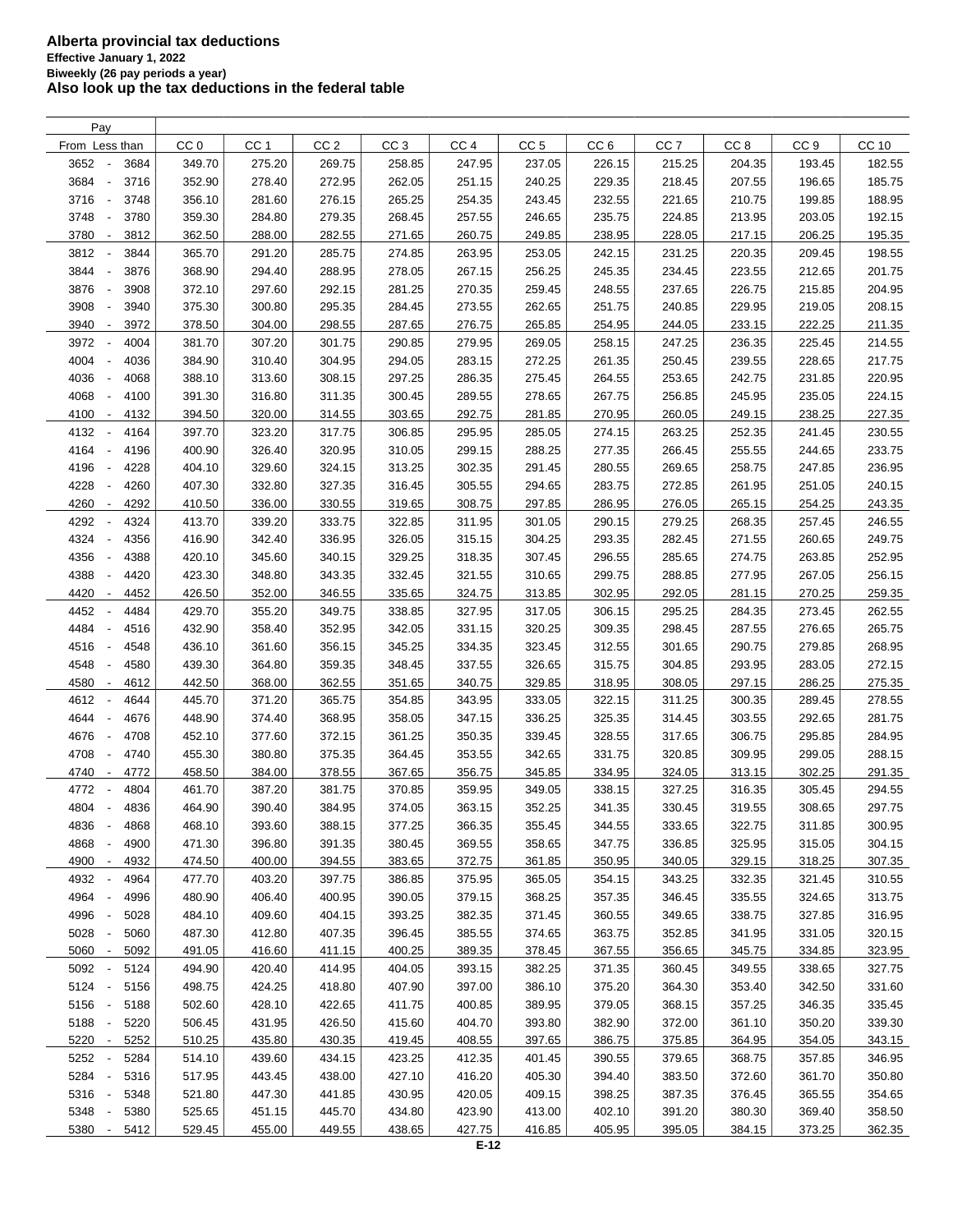| Pay                                      |                 |                  |                 |                 |                 |                 |                 |                 |                 |                 |        |
|------------------------------------------|-----------------|------------------|-----------------|-----------------|-----------------|-----------------|-----------------|-----------------|-----------------|-----------------|--------|
| From Less than                           | CC <sub>0</sub> | CC <sub>1</sub>  | CC <sub>2</sub> | CC <sub>3</sub> | CC <sub>4</sub> | CC <sub>5</sub> | CC <sub>6</sub> | CC <sub>7</sub> | CC <sub>8</sub> | CC <sub>9</sub> | CC 10  |
| 5412 -<br>5452                           | 533.80          | 459.30           | 453.85          | 442.95          | 432.05          | 421.15          | 410.25          | 399.35          | 388.45          | 377.55          | 366.65 |
| 5452<br>5492<br>$\overline{\phantom{a}}$ | 538.60          | 464.10           | 458.65          | 447.75          | 436.85          | 425.95          | 415.05          | 404.15          | 393.25          | 382.35          | 371.45 |
| 5492<br>5532<br>$\overline{\phantom{a}}$ | 543.40          | 468.90           | 463.45          | 452.55          | 441.65          | 430.75          | 419.85          | 408.95          | 398.05          | 387.15          | 376.25 |
| 5532<br>5572<br>$\overline{\phantom{a}}$ | 548.20          | 473.70           | 468.25          | 457.35          | 446.45          | 435.55          | 424.65          | 413.75          | 402.85          | 391.95          | 381.05 |
| 5572<br>5612<br>$\overline{\phantom{a}}$ | 553.00          | 478.50           | 473.05          | 462.15          | 451.25          | 440.35          | 429.45          | 418.55          | 407.65          | 396.75          | 385.85 |
| 5612<br>5652<br>$\overline{\phantom{a}}$ | 557.80          | 483.30           | 477.85          | 466.95          | 456.05          | 445.15          | 434.25          | 423.35          | 412.45          | 401.55          | 390.65 |
| 5652<br>5692<br>$\overline{\phantom{a}}$ | 562.60          | 488.10           | 482.65          | 471.75          | 460.85          | 449.95          | 439.05          | 428.15          | 417.25          | 406.35          | 395.45 |
|                                          |                 |                  |                 |                 |                 |                 |                 |                 |                 |                 |        |
| 5692<br>5732<br>$\sim$                   | 567.40          | 492.90           | 487.45          | 476.55          | 465.65          | 454.75          | 443.85          | 432.95          | 422.05          | 411.15          | 400.25 |
| 5732 -<br>5772                           | 572.20          | 497.70           | 492.25          | 481.35          | 470.45          | 459.55          | 448.65          | 437.75          | 426.85          | 415.95          | 405.05 |
| 5772<br>5812<br>$\overline{\phantom{a}}$ | 577.00          | 502.50           | 497.05          | 486.15          | 475.25          | 464.35          | 453.45          | 442.55          | 431.65          | 420.75          | 409.85 |
| 5812<br>5852<br>$\overline{\phantom{a}}$ | 581.80          | 507.30           | 501.85          | 490.95          | 480.05          | 469.15          | 458.25          | 447.35          | 436.45          | 425.55          | 414.65 |
| 5852<br>5892<br>$\overline{\phantom{a}}$ | 586.60          | 512.10           | 506.65          | 495.75          | 484.85          | 473.95          | 463.05          | 452.15          | 441.25          | 430.35          | 419.45 |
| 5892<br>5932<br>$\overline{\phantom{a}}$ | 591.40          | 516.90           | 511.45          | 500.55          | 489.65          | 478.75          | 467.85          | 456.95          | 446.05          | 435.15          | 424.25 |
| 5932<br>5972<br>$\overline{\phantom{a}}$ | 596.20          | 521.70           | 516.25          | 505.35          | 494.45          | 483.55          | 472.65          | 461.75          | 450.85          | 439.95          | 429.05 |
| 5972 -<br>6012                           | 601.00          | 526.50           | 521.05          | 510.15          | 499.25          | 488.35          | 477.45          | 466.55          | 455.65          | 444.75          | 433.85 |
| 6012<br>6052<br>$\overline{\phantom{a}}$ | 605.80          | 531.30           | 525.85          | 514.95          | 504.05          | 493.15          | 482.25          | 471.35          | 460.45          | 449.55          | 438.65 |
| 6052<br>6092                             | 610.75          | 536.25           | 530.80          | 519.90          | 509.00          | 498.10          | 487.20          | 476.30          | 465.40          | 454.50          | 443.60 |
| 6092<br>6132<br>$\overline{\phantom{a}}$ | 615.95          | 541.45           | 536.00          | 525.10          | 514.20          | 503.30          | 492.40          | 481.50          | 470.60          | 459.70          | 448.80 |
| 6132<br>6172<br>$\sim$                   | 621.15          | 546.65           | 541.20          | 530.30          | 519.40          | 508.50          | 497.60          | 486.70          | 475.80          | 464.90          | 454.00 |
| 6172<br>6212<br>$\overline{\phantom{a}}$ | 626.35          | 551.85           | 546.40          | 535.50          | 524.60          | 513.70          | 502.80          | 491.90          | 481.00          | 470.10          | 459.20 |
| 6212<br>$\sim$<br>6252                   | 631.55          | 557.05           | 551.60          | 540.70          | 529.80          | 518.90          | 508.00          | 497.10          | 486.20          | 475.30          | 464.40 |
| 6252<br>6292<br>$\overline{\phantom{a}}$ | 636.75          | 562.25           | 556.80          | 545.90          | 535.00          | 524.10          | 513.20          | 502.30          | 491.40          | 480.50          | 469.60 |
| 6292<br>6332<br>$\overline{\phantom{a}}$ | 641.95          | 567.45           | 562.00          | 551.10          | 540.20          | 529.30          | 518.40          | 507.50          | 496.60          | 485.70          | 474.80 |
| 6332<br>6372<br>$\overline{\phantom{a}}$ | 647.15          | 572.65           | 567.20          | 556.30          | 545.40          | 534.50          | 523.60          | 512.70          | 501.80          | 490.90          | 480.00 |
| 6372<br>6412<br>$\overline{\phantom{a}}$ | 652.35          | 577.85           | 572.40          | 561.50          | 550.60          | 539.70          | 528.80          | 517.90          | 507.00          | 496.10          | 485.20 |
| 6412<br>6452<br>$\overline{\phantom{a}}$ | 657.55          | 583.05           | 577.60          | 566.70          | 555.80          | 544.90          | 534.00          | 523.10          | 512.20          | 501.30          | 490.40 |
| 6452<br>6492<br>$\overline{\phantom{a}}$ | 662.75          | 588.25           | 582.80          | 571.90          | 561.00          | 550.10          | 539.20          | 528.30          | 517.40          | 506.50          | 495.60 |
|                                          |                 |                  |                 |                 |                 |                 |                 |                 |                 |                 |        |
| 6492<br>6532<br>$\overline{\phantom{a}}$ | 667.95          | 593.45           | 588.00          | 577.10          | 566.20          | 555.30          | 544.40          | 533.50          | 522.60          | 511.70          | 500.80 |
| 6532<br>6572                             | 673.15          | 598.65           | 593.20          | 582.30          | 571.40          | 560.50          | 549.60          | 538.70          | 527.80          | 516.90          | 506.00 |
| 6572<br>6612<br>$\overline{\phantom{a}}$ | 678.35          | 603.85           | 598.40          | 587.50          | 576.60          | 565.70          | 554.80          | 543.90          | 533.00          | 522.10          | 511.20 |
| 6612<br>6652<br>$\overline{\phantom{a}}$ | 683.55          | 609.05           | 603.60          | 592.70          | 581.80          | 570.90          | 560.00          | 549.10          | 538.20          | 527.30          | 516.40 |
| 6652<br>6692<br>$\overline{\phantom{a}}$ | 688.75          | 614.25           | 608.80          | 597.90          | 587.00          | 576.10          | 565.20          | 554.30          | 543.40          | 532.50          | 521.60 |
| 6692<br>6732<br>$\overline{\phantom{a}}$ | 693.95          | 619.45           | 614.00          | 603.10          | 592.20          | 581.30          | 570.40          | 559.50          | 548.60          | 537.70          | 526.80 |
| 6732<br>6772<br>$\overline{\phantom{a}}$ | 699.15          | 624.65           | 619.20          | 608.30          | 597.40          | 586.50          | 575.60          | 564.70          | 553.80          | 542.90          | 532.00 |
| 6772<br>6812<br>$\sim$                   | 704.35          | 629.85           | 624.40          | 613.50          | 602.60          | 591.70          | 580.80          | 569.90          | 559.00          | 548.10          | 537.20 |
| 6812<br>6852                             | 709.55          | 635.05           | 629.60          | 618.70          | 607.80          | 596.90          | 586.00          | 575.10          | 564.20          | 553.30          | 542.40 |
| 6852 -<br>6892                           | 714.75          | 640.25           | 634.80          | 623.90          | 613.00          | 602.10          | 591.20          | 580.30          | 569.40          | 558.50          | 547.60 |
| 6892<br>$\overline{\phantom{a}}$<br>6932 | 719.95          | 645.45           | 640.00          | 629.10          | 618.20          | 607.30          | 596.40          | 585.50          | 574.60          | 563.70          | 552.80 |
| 6932<br>6972<br>$\overline{\phantom{a}}$ | 725.15          | 650.65           | 645.20          | 634.30          | 623.40          | 612.50          | 601.60          | 590.70          | 579.80          | 568.90          | 558.00 |
| 6972 -<br>7012                           | 730.35          | 655.85           | 650.40          | 639.50          | 628.60          | 617.70          | 606.80          | 595.90          | 585.00          | 574.10          | 563.20 |
| 7012 -<br>7052                           | 735.55          | 661.05           | 655.60          | 644.70          | 633.80          | 622.90          | 612.00          | 601.10          | 590.20          | 579.30          | 568.40 |
| 7052 -<br>7092                           | 740.75          | 666.25           | 660.80          | 649.90          | 639.00          | 628.10          | 617.20          | 606.30          | 595.40          | 584.50          | 573.60 |
| 7092 -<br>7132                           | 745.95          | 671.45           | 666.00          | 655.10          | 644.20          | 633.30          | 622.40          | 611.50          | 600.60          | 589.70          | 578.80 |
| 7132 -<br>7172                           | 751.15          | 676.65           | 671.20          | 660.30          | 649.40          | 638.50          | 627.60          | 616.70          | 605.80          | 594.90          | 584.00 |
| 7172 -<br>7212                           | 756.35          | 681.85           | 676.40          | 665.50          | 654.60          | 643.70          | 632.80          | 621.90          | 611.00          | 600.10          | 589.20 |
| 7212 -<br>7252                           | 761.55          | 687.05           | 681.60          | 670.70          | 659.80          | 648.90          | 638.00          | 627.10          | 616.20          | 605.30          | 594.40 |
|                                          |                 |                  |                 |                 |                 |                 |                 |                 |                 |                 |        |
| 7252 -<br>7292                           | 766.75          | 692.25<br>697.45 | 686.80          | 675.90          | 665.00          | 654.10          | 643.20          | 632.30          | 621.40          | 610.50          | 599.60 |
| 7292 -<br>7332                           | 771.95          |                  | 692.00          | 681.10          | 670.20          | 659.30          | 648.40          | 637.50          | 626.60          | 615.70          | 604.80 |
| 7332 -<br>7372                           | 777.15          | 702.65           | 697.20          | 686.30          | 675.40          | 664.50          | 653.60          | 642.70          | 631.80          | 620.90          | 610.00 |
| 7372 -<br>7412                           | 782.35          | 707.85           | 702.40          | 691.50          | 680.60          | 669.70          | 658.80          | 647.90          | 637.00          | 626.10          | 615.20 |
| 7412 -<br>7452                           | 787.55          | 713.05           | 707.60          | 696.70          | 685.80          | 674.90          | 664.00          | 653.10          | 642.20          | 631.30          | 620.40 |
| 7452 -<br>7492                           | 792.75          | 718.25           | 712.80          | 701.90          | 691.00          | 680.10          | 669.20          | 658.30          | 647.40          | 636.50          | 625.60 |
| 7492 -<br>7532                           | 797.95          | 723.45           | 718.00          | 707.10          | 696.20          | 685.30          | 674.40          | 663.50          | 652.60          | 641.70          | 630.80 |
| 7532 -<br>7572                           | 803.15          | 728.65           | 723.20          | 712.30          | 701.40          | 690.50          | 679.60          | 668.70          | 657.80          | 646.90          | 636.00 |
| 7612<br>7572 -                           | 808.35          | 733.85           | 728.40          | 717.50          | 706.60          | 695.70          | 684.80          | 673.90          | 663.00          | 652.10          | 641.20 |